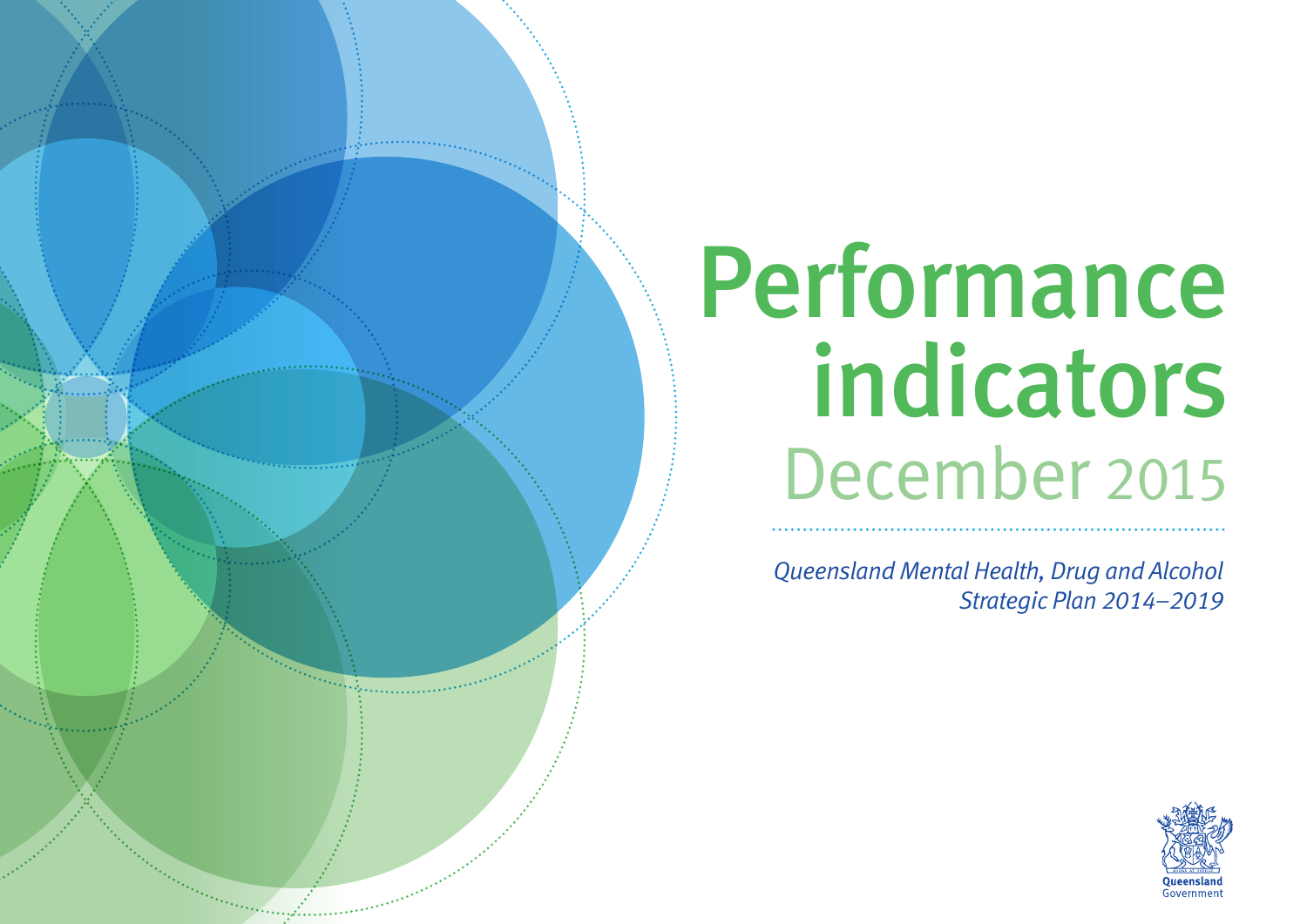#### Oueensland **Mental Health** Commission

# *Further information and feedback*

We value the views of our readers and invite your feedback on this report.

Queensland Mental Health Commission PO Box 13027, George Street QLD 4003 Phone: 1300 855 945. Email: info@qmhc.qld.gov.au



# *Translation*

The Queensland Government is committed to providing accessible services to Queenslanders from all culturally and linguistically diverse backgrounds. If you have difficulty in understanding this report, you can contact us on 1300 855 945 and we will arrange an interpreter to effectively communicate the report to you.



# *Licence*

This report is licensed by the State of Queensland (Queensland Mental Health Commission) under a Creative Commons Attribution (CC BY) 4.0 Australia licence.

To view a copy of this licence, visit http://creativecommons.org/licenses/by/4.0/

In essence, you are free to copy, communicate and adapt this document, as long as you attribute the work to the Queensland Mental Health Commission.

© Queensland Mental Health Commission 2015

Published by the Queensland Mental Health Commission, December 2015

An electronic copy of this document is available at www.qmhc.qld.gov.au

# **Contents**

| Outcome 1<br>A population with good mental health and wellbeing14                                                                   |    |
|-------------------------------------------------------------------------------------------------------------------------------------|----|
| <b>Outcome 2</b>                                                                                                                    | 18 |
| <b>Outcome 3</b>                                                                                                                    | 20 |
| <b>Outcome 4</b><br>People living with mental health difficulties or issues<br>related to substance use have lives with purpose  26 |    |
| <b>Outcome 5</b><br>People living with mental illness and substance use<br>disorders have better physical and oral health           | 32 |
| Outcome 6<br>People living with mental illness and substance use<br>disorders have positive experiences of their support,           | 36 |
|                                                                                                                                     | 39 |
|                                                                                                                                     |    |
|                                                                                                                                     |    |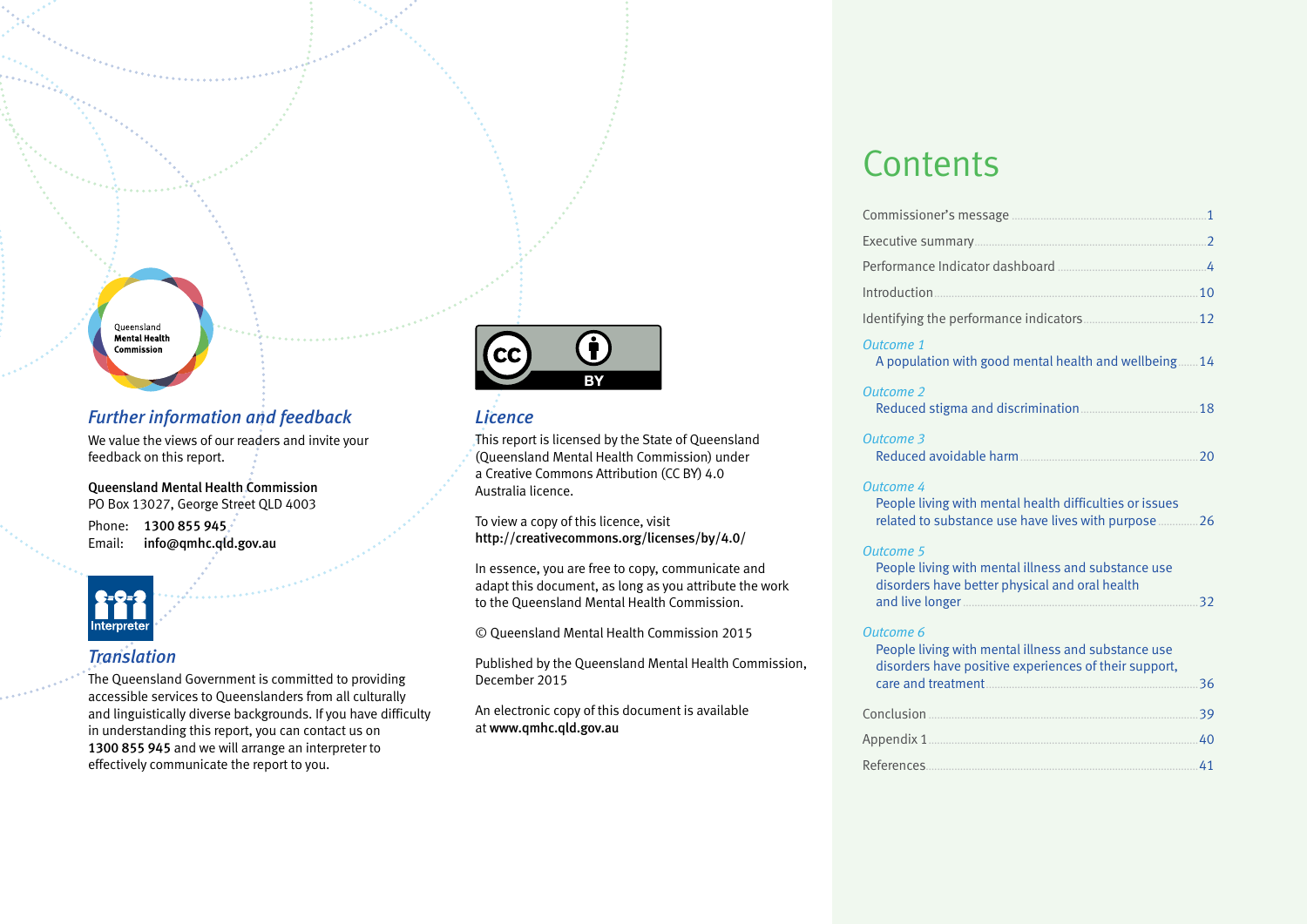# <span id="page-2-0"></span>Commissioner's message

Improving mental health and wellbeing is a long-term prospect that can be achieved only through systemic change and collective actions taken by all levels of governments, the non-government sector, private industry and communities. Our efforts must include not only the health and mental health sectors but also those sectors which influence the social and economic conditions in which Queenslanders live. Many of these conditions are dynamic and some are beyond our control, for example natural disasters and drought. It is important however that we measure and monitor progress to inform our responses to these events and issues.

It is also important that we acknowledge the voice of those with a lived experience in this work. Many of the performance indicators are informed by those who are living with mental health problems, mental illness and problematic substance use through satisfaction surveys and national surveys capturing many of the conditions which influence good mental health and wellbeing, such as experiences of discrimination.

The performance indicators outlined in this report, together with research and the views of those with a lived experience, their families and carers and other stakeholders will help drive and direct future work to improve outcomes for all Queenslanders living with mental health problems, mental illness and problematic alcohol and other drug use.

I would like to thank those who have supported and contributed to the development of this report. Work will continue into the future to identify gaps and consider developing new measures in important areas.

Dr Lesley van Schoubroeck *Queensland Mental Health Commissioner*



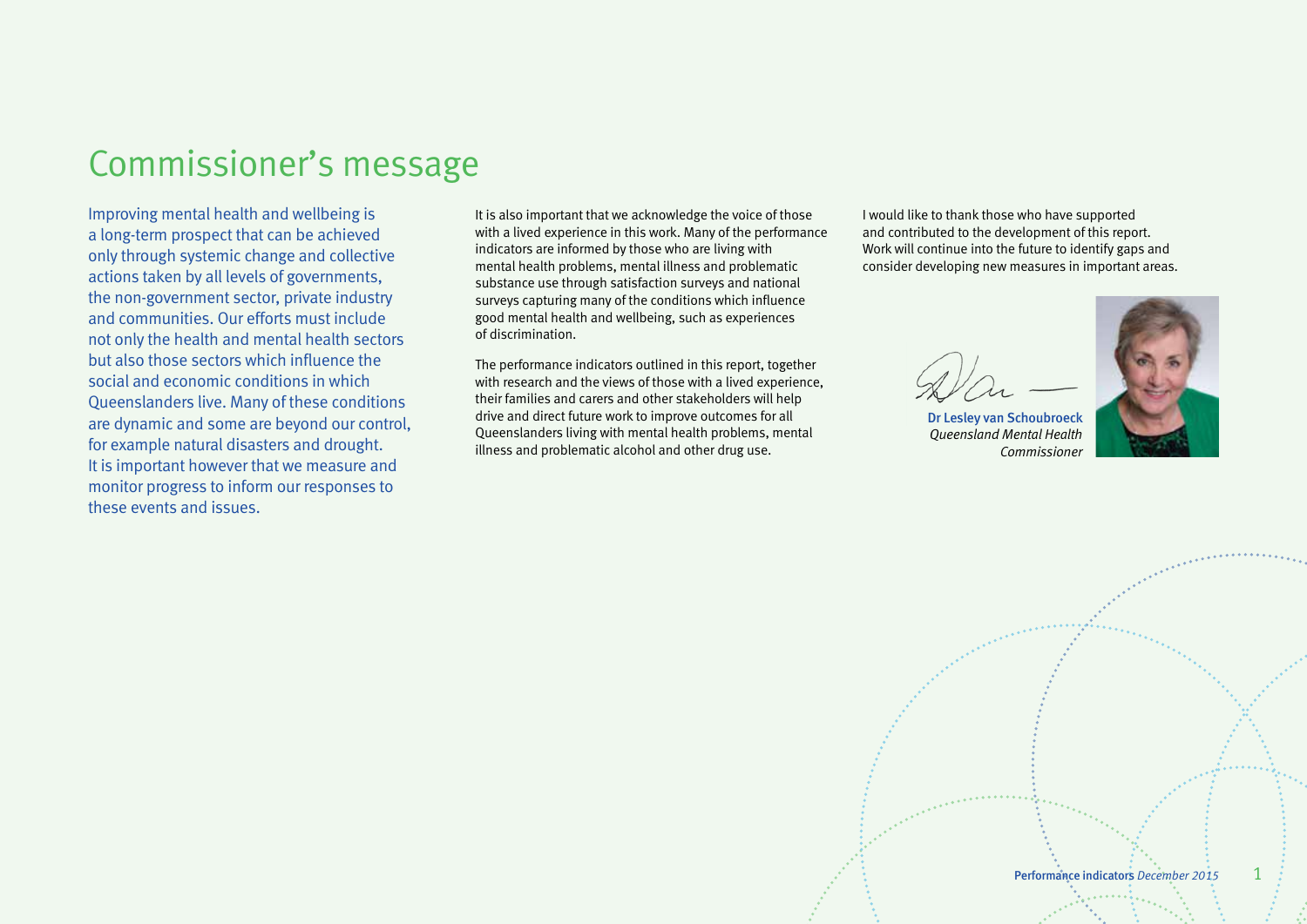# <span id="page-3-0"></span>Executive summary

Measuring progress towards achieving outcomes is essential to direct our actions and is the foundation for good accountability and transparency. It is also an important element in guiding the collective action of many government agencies, non-government organisations and the community towards improving mental health and wellbeing.

The *Queensland Mental Health, Drug and Alcohol Strategic Plan 2014–2019* (the Strategic Plan) includes a commitment (Shared Commitment to Action 8: Indicators to measure progress towards improving mental health and wellbeing) to identify and report on performance indicators measuring progress towards achieving six long-term outcomes:

- 1. A population with good mental health and wellbeing
- 2. Reduced stigma and discrimination
- 3. Reduced avoidable harm
- 4. People living with mental health difficulties or issues related to substance use have lives with purpose
- 5. People living with mental illness and substance use disorders have better physical and oral health and live longer
- 6. People living with mental illness and substance use disorders have positive experiences of their support, care and treatment

There has been considerable discussion nationally and internationally about how best to measure these and similar outcomes over many years. This report outlines the steps that have been taken in Queensland to commence identifying and reporting on performance indicators focused on better outcomes for people living with mental health problems, mental illness and problematic substance use.

Led by the Queensland Mental Health Commission in partnership with a number of organisations including the Office of the Government Statistician and non-government peak organisations, performance indicators were identified based on four principles–that they are meaningful and shared, appropriate and useful, feasible and cost effective, and robust.

This report outlines performance indicators based on data currently available, including comparisons to national levels where appropriate, and when we will be able to next report on progress. It also outlines links to the Strategic Plan's Shared Commitments to Action which support progress towards achieving the six long-term outcomes. Further information on the Strategic Plan's implementation is outlined in the *Implementation Annual Report 2014–15*.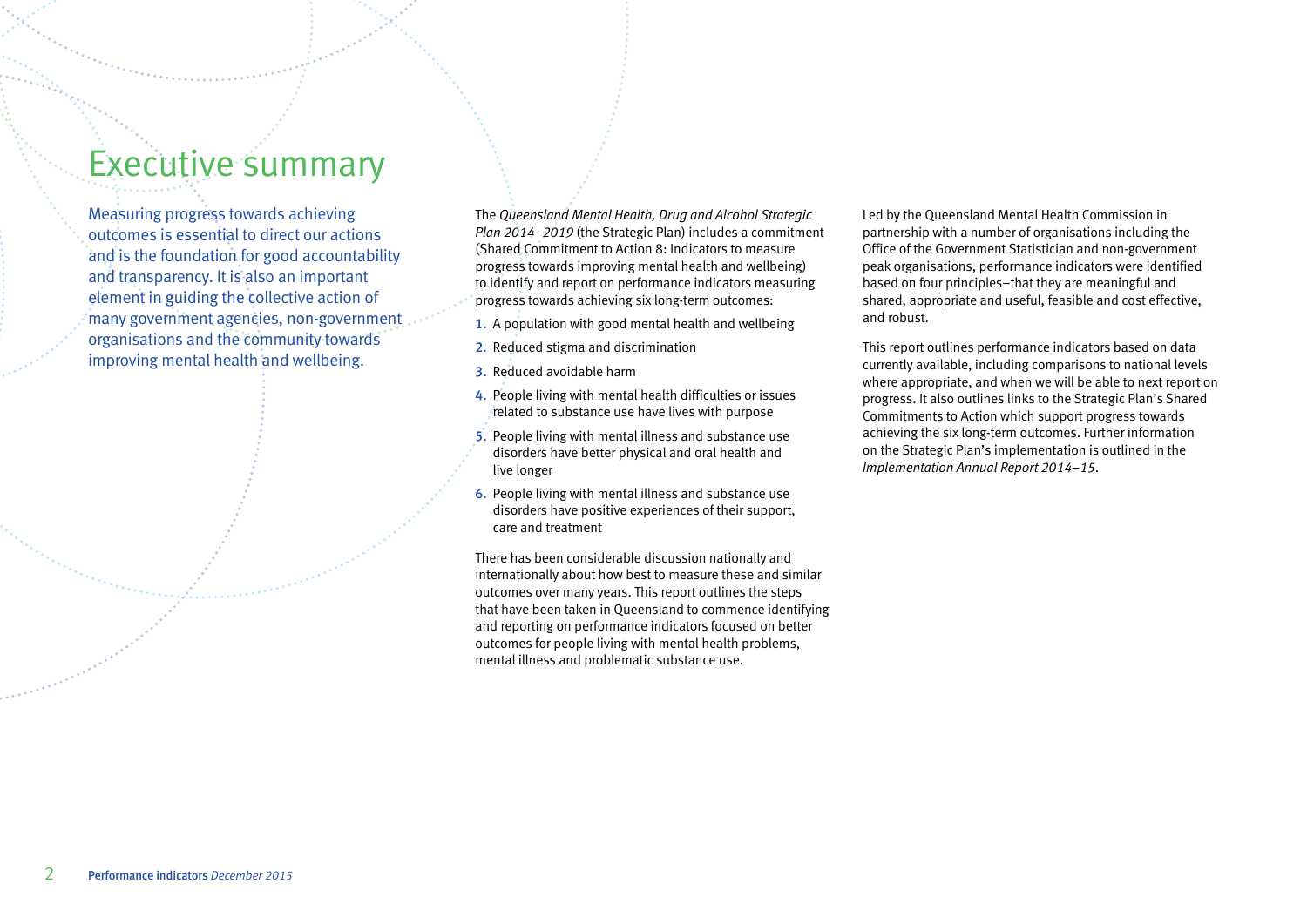# Performance indicator results 2015

Available data indicates that Queenslanders use illicit drugs and experience mental health problems at similar levels to other Australians.

However, Queenslanders experience higher rates of suicide, risky alcohol consumption and daily tobacco smoking. A greater proportion of Queenslanders living with mental health conditions are unemployed, experience discrimination and have cardiovascular disease (a major risk factor for early death) compared to other Queenslanders.

On a positive note, a greater proportion of those living with mental health conditions participate in the community, for example through community support groups or political and civic groups, than other Queenslanders.

# Our next report

Suitable performance indicators, based on data currently available, could not be identified to measure progress for a number of domains. Our next steps will involve considering the feasibility and cost effectiveness of either developing performance indicators or sourcing data in the following areas:

# *Outcome 1:*  A population with good mental health and wellbeing

- Wellbeing of all Queenslanders
- Social and emotional wellbeing of Aboriginal and Torres Strait Islander Queenslanders
- The mental health and wellbeing of people living in rural and remote Queensland

# *Outcome 2:*  Reduce stigma and discrimination

• Stigma experienced by people living with mental illness, mental health problems and problematic alcohol and other drug use

# *Outcome 3:*  Reduced avoidable harm

- Levels of self-harm
- Levels of suicide attempts
- Suicide rates among diverse population groups including cultural groups and Lesbian, Gay, Bisexual, Transgender and Intersex Queenslanders
- Average age Queenslanders first use alcohol and other drugs
- Harm relating to alcohol and other drug use including new hepatitis C infections resulting from injecting drug use

# *Outcome 6:*

# Consumers have positive experiences of their support, care and treatment

• Service user satisfaction with alcohol and other drug services

The Commission will release its next performance indicators report in  $2016-17$ . The report will provide an update where new data is available and will also outline steps taken and progress to address gaps.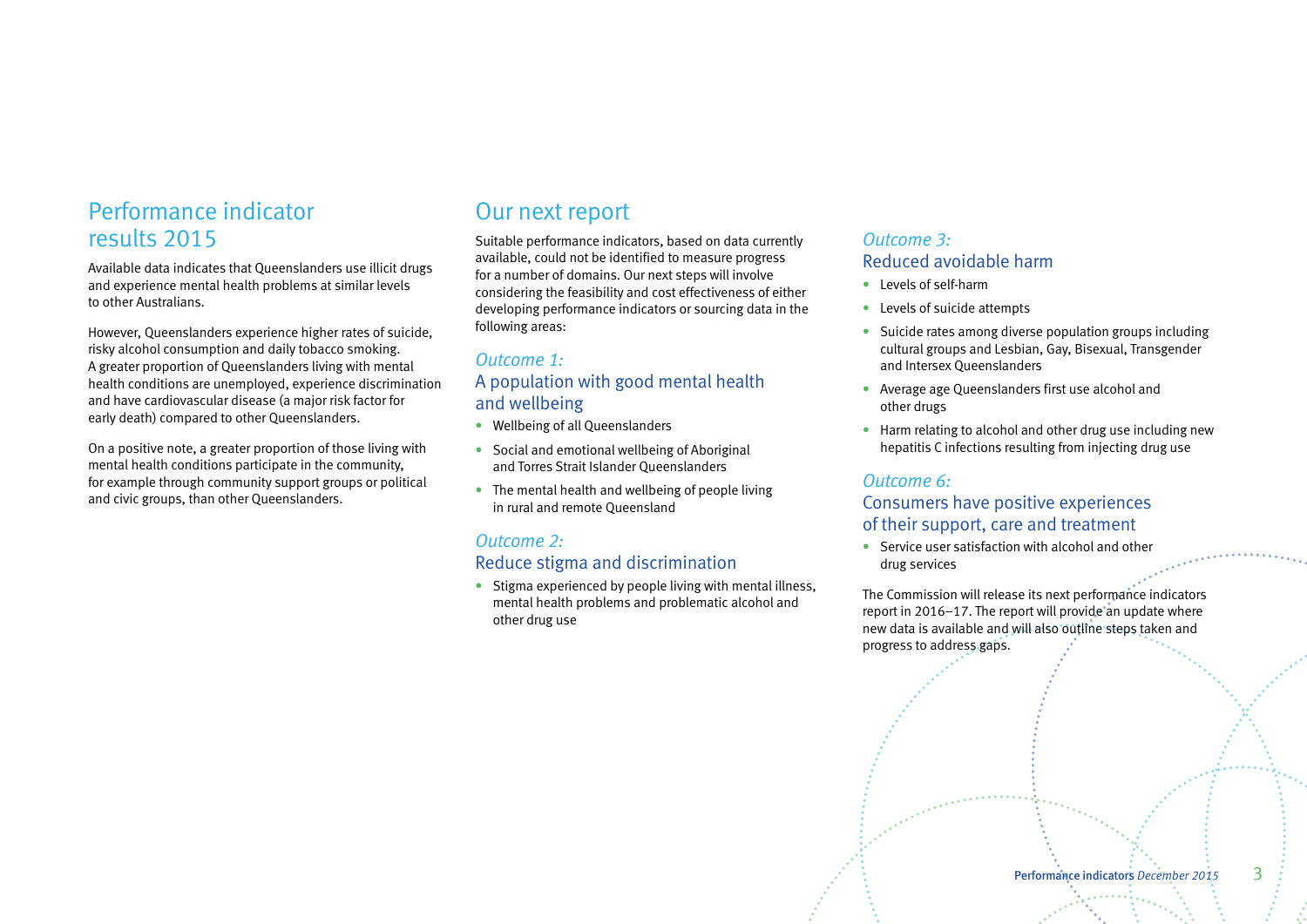# <span id="page-5-0"></span>**Performance** indicator dashboard

## *Outcome 1*

A population with good mental health and wellbeing

#### *Outcome 2*

Reduced stigma and discrimination

#### *Outcome 3*

Reduced avoidable harm

#### *Outcome 4*

People living with mental health difficulties or issues related to substance use have lives with purpose

#### *Outcome 5*

People living with mental illness and substance use disorders have better physical and oral health and live longer

#### *Outcome 6*

People living with mental illness and substance use disorders have positive experiences of their support, care and treatment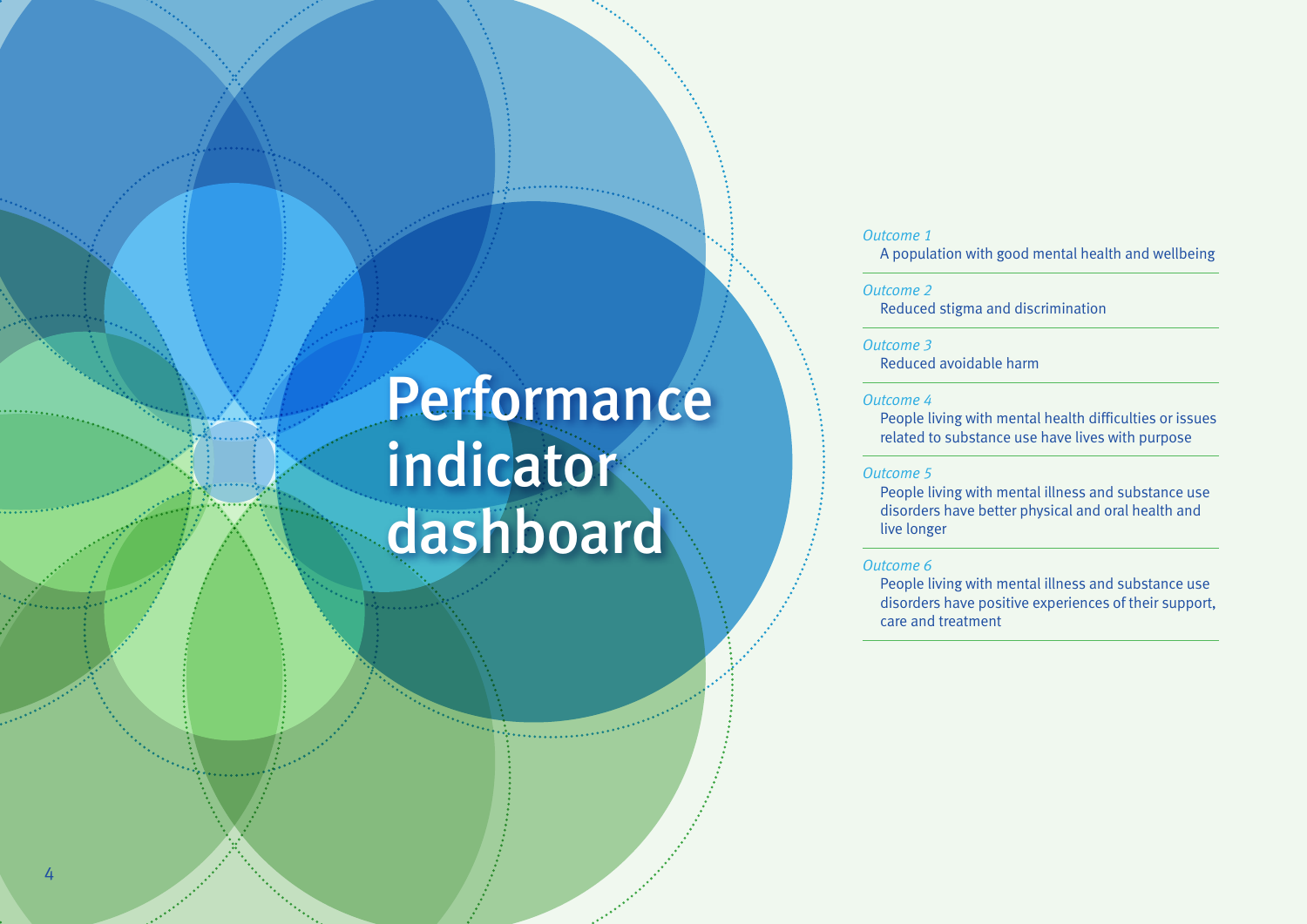Performance indicators outlined here are identified based on currently available data for each outcome, where an appropriate measure has been identified, and comparing relevant populations in Queensland and nationally.

The State status column provides current Queensland data related to each indicator. The National status column indicates the comparable data at the national level where it is available and relevant. The progress update column provides the year in which we anticipate reporting new data based on expectation of pending release dates. Where a status report is noted as NA, this indicates the data is not applicable.

# *Outcome 1*

# A population with good mental health and wellbeing

|     | <b>Domains and performance indicators</b>                                                                                                                                                | <b>State</b><br><b>status</b> | <b>National</b><br>status | <b>Progress</b><br>update |
|-----|------------------------------------------------------------------------------------------------------------------------------------------------------------------------------------------|-------------------------------|---------------------------|---------------------------|
| 1.1 | <b>Mental health of all Queenslanders</b>                                                                                                                                                |                               |                           |                           |
|     | 1.1.1 Age standardised percentage of people 18 years<br>and over experiencing high or very high levels<br>of psychological distress                                                      | 10.8                          | 10.8                      | 2019                      |
| 1.2 | Levels of mental health problems and illness                                                                                                                                             |                               |                           |                           |
|     | 1.2.1 Percentage of people aged 15 years and over<br>reporting that they live with a mental health<br>condition                                                                          | 18.7                          | 18.2                      | 2019                      |
|     | 1.2.2 Percentage of people aged 15 years and over<br>who report that they, or someone close to them,<br>has experienced a mental illness as a personal<br>stressor in the last 12 months | 13.7                          | 13.4                      | 2019<br>                  |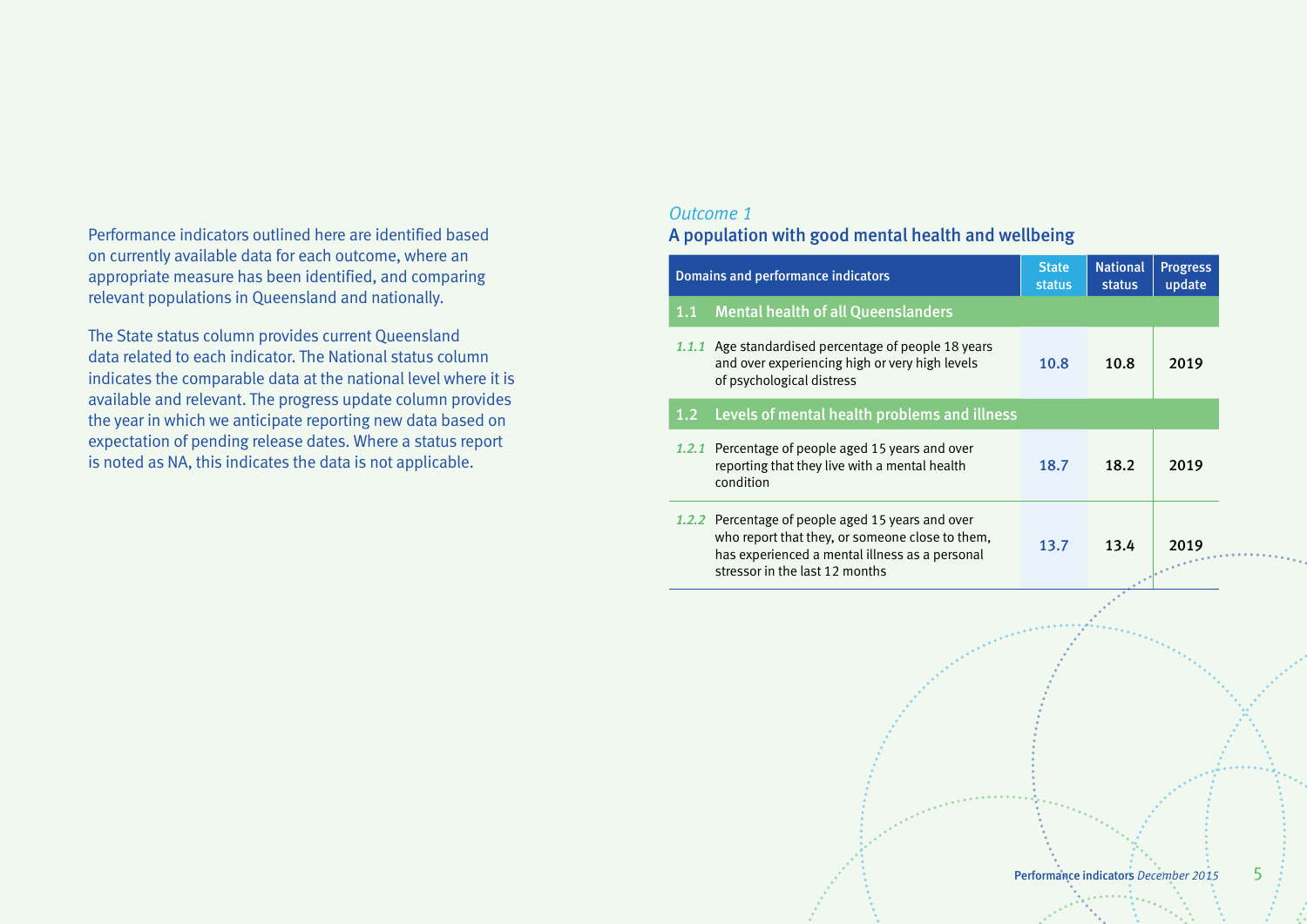# *Outcome 2*  Reduced stigma and discrimination

| <b>Domains and performance indicators</b> |                                                                                                                                                             | <b>State</b><br>status | <b>National</b><br>status | <b>Progress</b><br>update |
|-------------------------------------------|-------------------------------------------------------------------------------------------------------------------------------------------------------------|------------------------|---------------------------|---------------------------|
|                                           | 2.1 Discrimination                                                                                                                                          |                        |                           |                           |
| 2.1.1                                     | Percentage of people aged 15 years and over<br>living with a mental health condition who have<br>experienced any discrimination or been treated<br>unfairly | 31.7                   | 29.1                      | 2019                      |
|                                           | 2.1.2 Percentage of people aged 15 years and over<br>living with a mental health condition who have<br>experienced discrimination as a personal stressor    | 6.7                    | 3.9                       | 2019                      |

# *Outcome 3*  Reduced avoidable harm

|       | <b>Domains and performance indicators</b>                                                                            | <b>State</b><br><b>status</b> | <b>National</b><br><b>status</b> | <b>Progress</b><br>update |
|-------|----------------------------------------------------------------------------------------------------------------------|-------------------------------|----------------------------------|---------------------------|
| 3.1   | <b>Suicide</b>                                                                                                       |                               |                                  |                           |
|       | 3.1.1 Age standardised suicide rate per 100,000 people                                                               | 14.3                          | 10.7                             | 2016                      |
|       | 3.1.2 Age standardised suicide rate for Aboriginal<br>and Torres Strait Islander per 100,000 people                  | 30.9                          | 23.8                             | 2016                      |
|       | 3.1.3 Age standardised suicide rate for areas outside<br>of Brisbane and urban areas per 100,000 people              | 17.1                          | <b>NA</b>                        | <b>TBC</b>                |
| 3.2   | Alcohol and other drug-related harms                                                                                 |                               |                                  |                           |
| 3.2.1 | Percentage of people aged 14 years and older<br>who report drinking alcohol at life-time risky levels                | 20.2                          | 18.2                             | 2018                      |
|       | 3.2.2 Percentage of people aged 14 years and older<br>who report drinking alcohol at single occasion<br>risky levels | 40.6                          | 37.8                             | 2018                      |
|       | 3.2.3 Percentage of people aged 14 years and older<br>who smoke tobacco daily                                        | 15.0                          | 12.8                             | 2018                      |
|       | 3.2.4 Percentage of people aged 14 years and older<br>who recently used an illicit drug                              | 15.5                          | 15.0                             | 2018                      |
|       | 3.2.5 Percentage of people aged 14 years and older<br>who recently misused pharmaceuticals                           | 4.8                           | 4.7                              | 2018                      |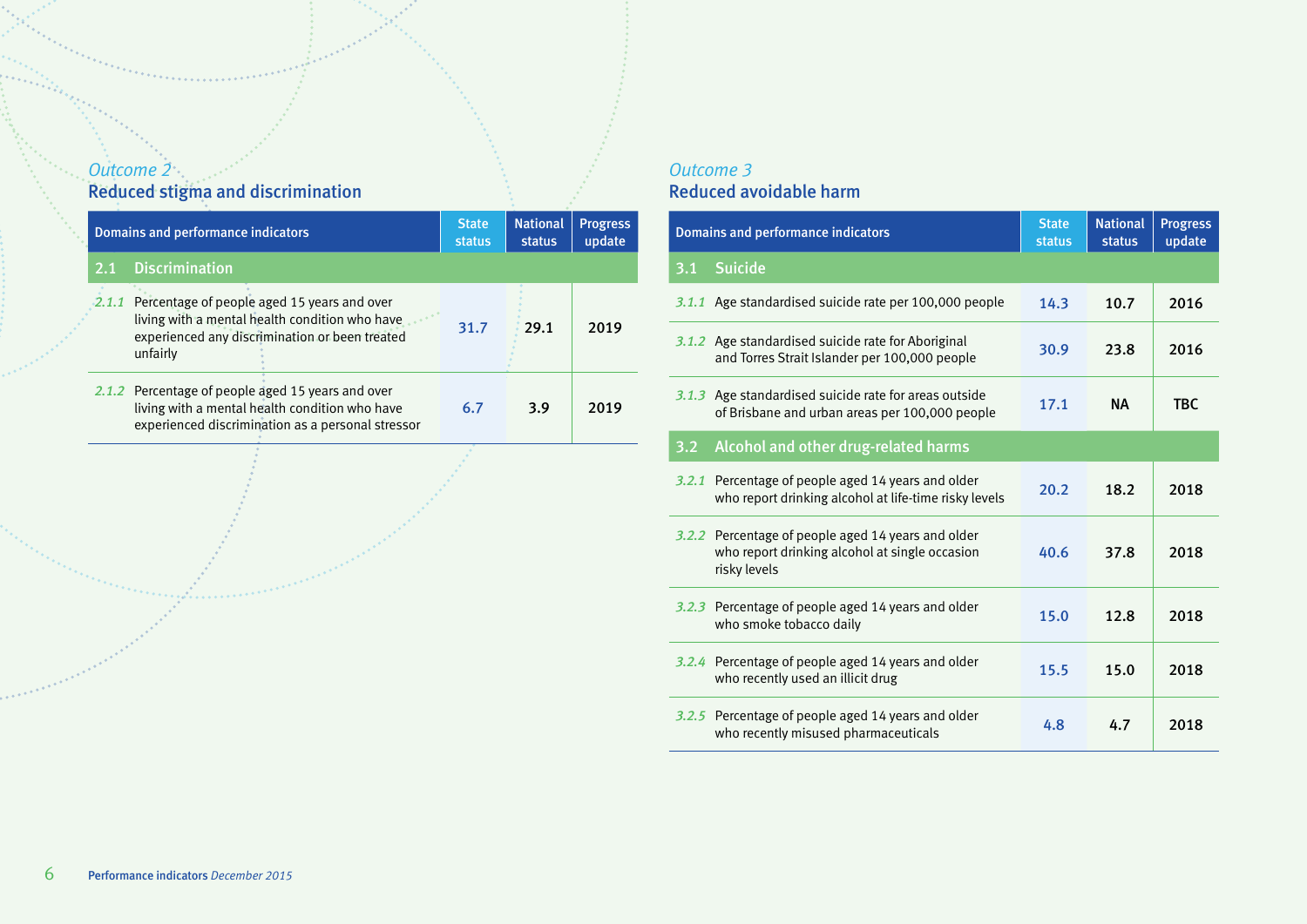# *Outcome 4*

# People living with mental health difficulties or issues related to substance use have lives with purpose

|     | <b>Domains and performance indicators</b>                                                                                                                       | <b>State</b><br>status | <b>National</b><br>status | <b>Progress</b><br>update | <b>Domains and performance indicators</b>                                                                                                                                                            | <b>State</b><br>status | <b>National</b><br>status | <b>Progress</b><br>update |
|-----|-----------------------------------------------------------------------------------------------------------------------------------------------------------------|------------------------|---------------------------|---------------------------|------------------------------------------------------------------------------------------------------------------------------------------------------------------------------------------------------|------------------------|---------------------------|---------------------------|
| 4.1 | <b>Economic participation</b>                                                                                                                                   |                        |                           |                           | <b>Personal connections</b><br>4.3                                                                                                                                                                   |                        |                           |                           |
|     | 4.1.1 Age standardised percentage of people aged<br>16 to 30 years living with a mental/behavioural<br>condition, who were employed and/or enrolled<br>in study | 79.4                   | 79.2                      | 2018                      | 4.3.1 Percentage of people aged 15 years and over<br>living with a mental health condition and who had<br>face-to-face contact with family and friends outside<br>the household daily                | 12.5                   | 15.1                      | 2019                      |
|     | 4.1.2 Age standardised percentage of people aged<br>16 to 64 years living with a mental/behavioural<br>condition who were employed                              | 57.7                   | 61.7                      | 2018                      | 4.3.2 Percentage of people aged 15 years and over<br>living with a mental health condition and who had<br>face-to-face contact with family and friends outside<br>the household at least once a week | 60.5                   | 61.5                      | 2019                      |
|     | 4.1.3 Percentage of people aged 15 years and over<br>living with a mental health condition who have<br>undertaken unpaid volunteer work                         | 25.8                   | 30.9                      | 2019                      | 4.3.3 Percentage of people aged 15 years and over<br>living with a mental health condition and who<br>were able to get support in times of crisis                                                    | 92.1                   | 93.0                      | 2019                      |
| 4.2 | <b>Community participation</b>                                                                                                                                  |                        |                           |                           |                                                                                                                                                                                                      |                        |                           |                           |
|     | 4.2.1 Percentage of people aged 15 years and older<br>living with a mental health condition and who<br>participated in social groups                            | 44.4                   | 48.9                      | 2019                      |                                                                                                                                                                                                      |                        |                           |                           |
|     | 4.2.2 Percentage of people aged 15 years and over living<br>with a mental health condition who participated in<br>community support groups                      | 32.7                   | 34.5                      | 2019                      |                                                                                                                                                                                                      |                        |                           |                           |
|     | 4.2.3 Percentage of people aged 15 years and over living<br>with a mental health condition who participated<br>in civic or political groups                     | 14.1                   | 15.4                      | 2019                      |                                                                                                                                                                                                      |                        |                           |                           |
|     | 4.2.4 Percentage of people aged 15 years and over<br>living with a mental health condition and attended<br>cultural or leisure activities                       | 85.7                   | 82.8                      | 2019                      |                                                                                                                                                                                                      |                        |                           |                           |

. . . . . . . . . . .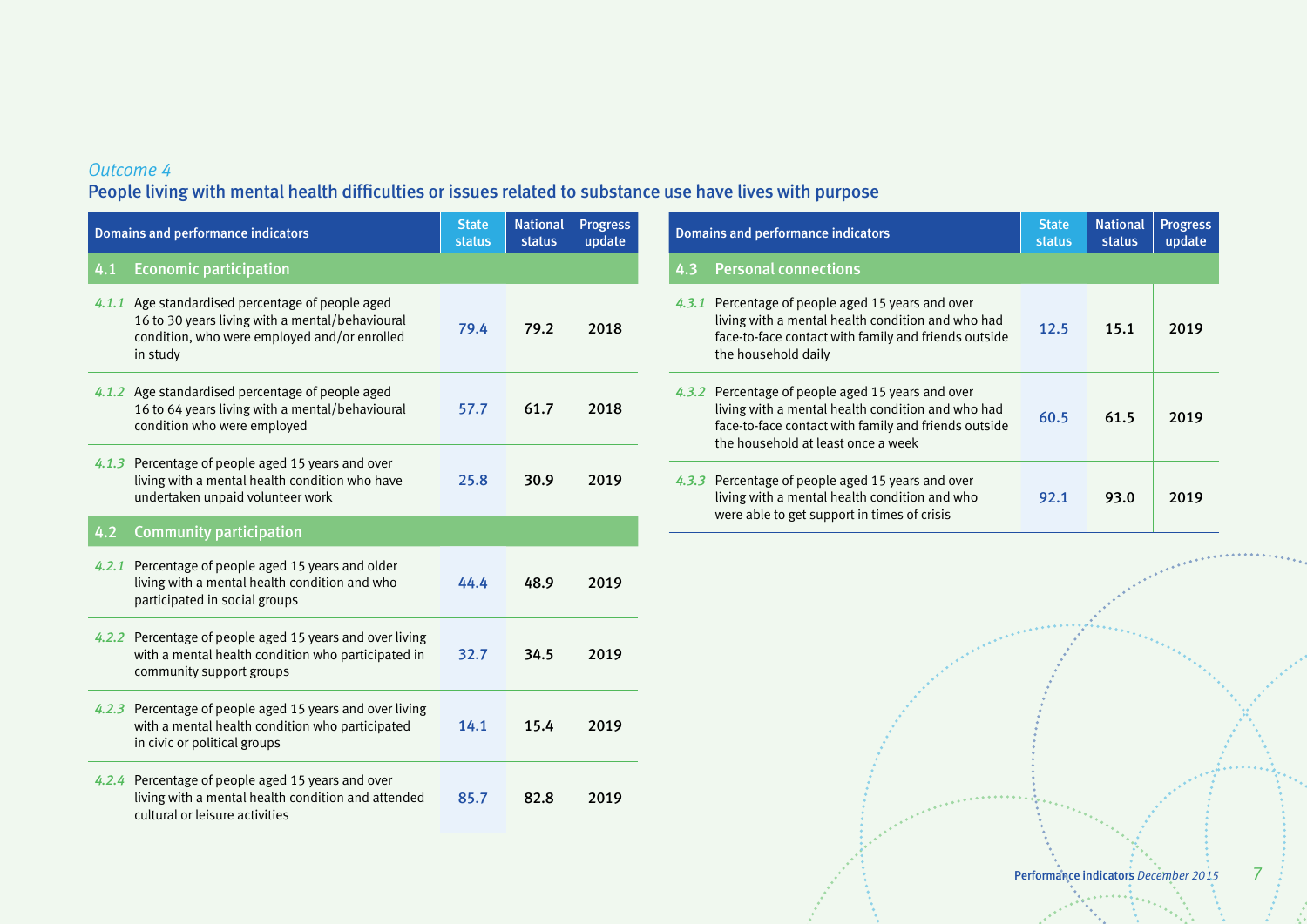# *Outcome 5*

People living with mental illness and substance use disorders have better physical and oral health and live longer

|       | <b>Domains and performance indicators</b>                                                                                                       | <b>State</b><br><b>status</b> | <b>National</b><br><b>status</b> | <b>Progress</b><br>update |
|-------|-------------------------------------------------------------------------------------------------------------------------------------------------|-------------------------------|----------------------------------|---------------------------|
| 5.1   | Long-term health conditions                                                                                                                     |                               |                                  |                           |
| 5.1.1 | Age standardised percentage of people living<br>with a mental/behavioural problem with<br>cardiovascular disease                                | 12.9                          | 9.5                              | 2018                      |
|       | 5.1.2 Age standardised percentage of people living with<br>a mental/behavioural problem with cancer                                             | 3.2                           | 3.5                              | 2018                      |
|       | 5.1.3 Age standardised percentage of people living with<br>a mental/behavioural problem with diabetes                                           | 7.2                           | 6.6                              | 2018                      |
|       | 5.1.4 Age standardised percentage of people living with<br>a mental/behavioural problem with arthritis                                          | 25.1                          | 26.9                             | 2018                      |
|       | 5.1.5 Age standardised percentage of people living with<br>a mental/behavioural problem with asthma                                             | 15.5                          | 16.7                             | 2018                      |
| 5.2   | <b>Risk factors</b>                                                                                                                             |                               |                                  |                           |
|       | 5.2.1 Age standardised percentage of people living with<br>a mental/behavioural problem who smoke daily                                         | 25.7                          | 26.1                             | 2018                      |
|       | Age standardised percentage of people living with<br>5.2.2<br>a mental/behavioural problem who are obese<br>or overweight                       |                               | 67.0                             | 2018                      |
| 5.2.3 | Age standardised percentage of people living with<br>a mental/behavioural problem who are at risk<br>of long-term harm from alcohol consumption | 20.4                          | 21.3                             | 2018                      |
| 5.3   | <b>Protective factors</b>                                                                                                                       |                               |                                  |                           |
| 5.3.1 | Percentage of people aged 15 years and over<br>living with a mental health condition who<br>participated in physical activity                   | 63.8                          | 65.1                             | 2019                      |

# *Outcome 6*

# People living with mental illness and substance use disorders have positive experiences of their support, care and treatment

|       | Domains and performance indicators                                                                                                                 | <b>State</b><br><b>status</b> | <b>National</b><br>status | <b>Progress</b><br>update |
|-------|----------------------------------------------------------------------------------------------------------------------------------------------------|-------------------------------|---------------------------|---------------------------|
| 6.1   | <b>Consumer satisfaction</b>                                                                                                                       |                               |                           |                           |
|       | 6.1.1 Consumer satisfaction with public community<br>mental health services (index score)*                                                         | 7.5                           | NA.                       | 2016                      |
| 6.2   | <b>Consumer and carer engagement</b>                                                                                                               |                               |                           |                           |
| 6.2.1 | Number of paid full-time equivalent (FTE) consumer<br>workers per 1,000 FTE direct care, consumer and<br>carer staff in mental health services     | 2.8                           | 2.7                       | 2016                      |
|       | 6.2.2 Number of paid full-time equivalent carer workers<br>per 1,000 FTE direct care, consumer and carer staff<br>in mental health services        |                               | 1.4                       | 2016                      |
| 6.3   | <b>Ability to access services</b>                                                                                                                  |                               |                           |                           |
|       | 6.3.1 Percentage of people aged 15 years and over<br>experiencing a mental health condition and<br>who have difficulty accessing service providers | 41.3                          | 38.0                      | 2019                      |

*\* See Indicator 6.1 for details.*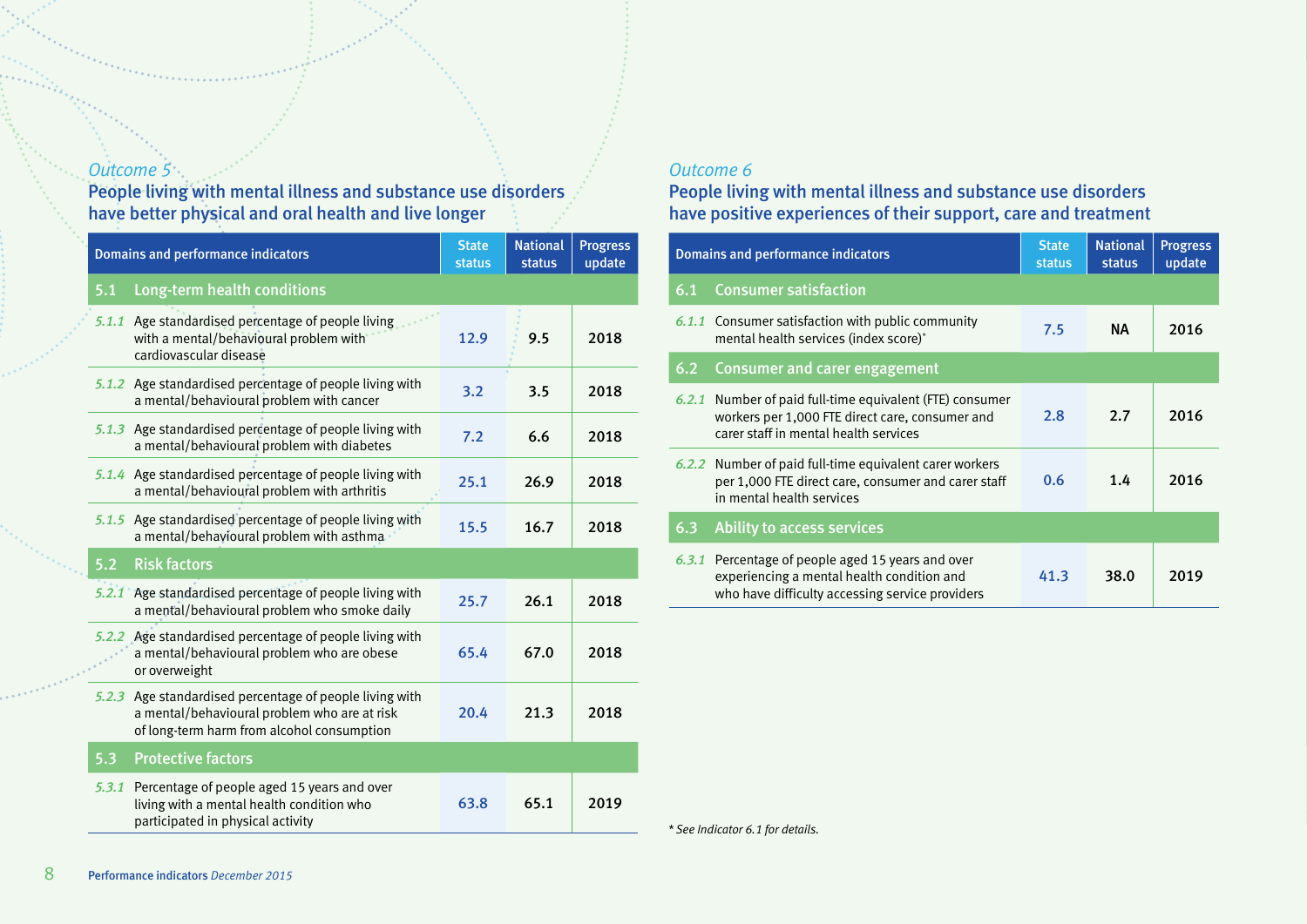# Our shared vision for Queensland

*A healthy and inclusive community, where people living with mental health difficulties or issues related to substance use have a life with purpose and access to quality care and support focused on wellness and recovery, in an understanding, empathic and compassionate society.*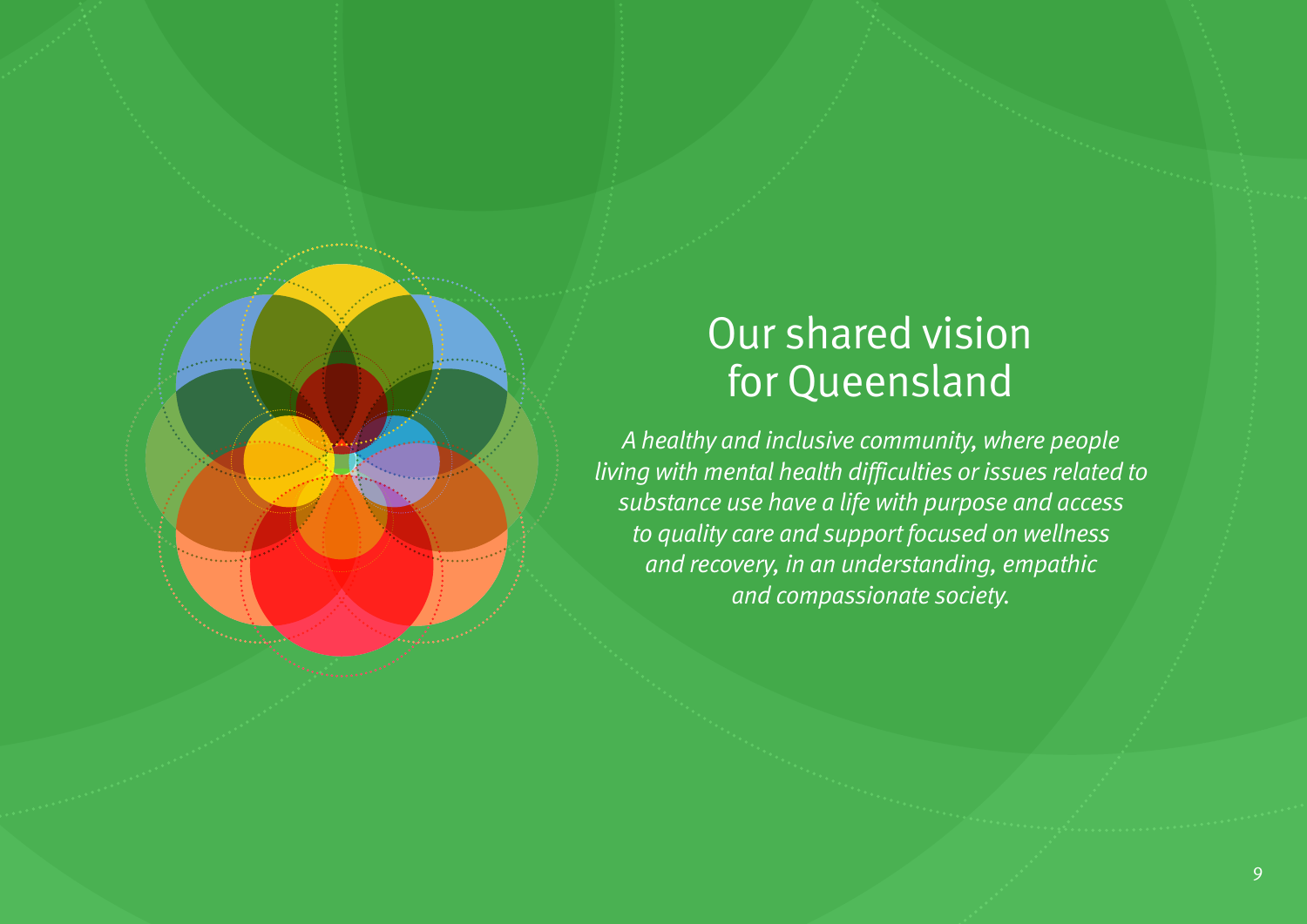# <span id="page-11-0"></span>Introduction

It is often said that we value what we measure. Measuring outcomes is an important part of the evidence we need to enable us to set goals and inform our shared understanding of what we seek to collectively achieve. Together with research and the views of the community, particularly those with a lived experience, their families and carers, it helps us to identify areas where progress is being made and where further work is needed.

Over many years leaders in the mental health sector have called for better measurement and reporting of outcomes for people living with mental illness across a wide spectrum of areas. In 2013, the Council of Australian Governments' Expert Reference Group developed *National Targets and Indicators for Mental Health Reform*. This work identified six domains, targets and indicators. Efforts to identify indicators and measures and to measure progress continue at the national level.

The *Queensland Mental Health, Drug and Alcohol Strategic Plan 2014–2019* adapted these targets and domains as outcomes and expanded their scope to include issues relating to problematic alcohol and other drug use. The Strategic Plan's six long-term outcomes are:

#### *Outcome 1*

A population with good mental health and wellbeing

#### *Outcome 2*

Reduced stigma and discrimination

#### *Outcome 3*

Reduced avoidable harm

#### *Outcome 4*

People living with mental health difficulties or issues related to substance use have lives with purpose

#### *Outcome 5*

People living with mental illness and substance use disorders have better physical and oral health and live longer

#### *Outcome 6*

People living with mental illness and substance use disorders have positive experiences of their support, care and treatment

These outcomes are reflected in the Strategic Plan's vision for Queensland:

*A healthy and inclusive community, where people living with mental health difficulties or issues related to substance use have a life with purpose and access to quality care and support focused on wellness and recovery, in an understanding, empathic and compassionate society.*

Responsibility for realising this vision and achieving these outcomes does not belong to any one agency. Rather they are to be achieved through the collective effort of many organisations, all levels of government, the non-government sector, private enterprise and the broader community.

Many factors, including those that are often outside the control of governments and other stakeholders, influence whether progress is made towards achieving these outcomes, for example natural disasters and droughts. However we do need to know whether, and to what extent, collective efforts are making a positive and long-term difference to improving the mental health and wellbeing of Queenslanders.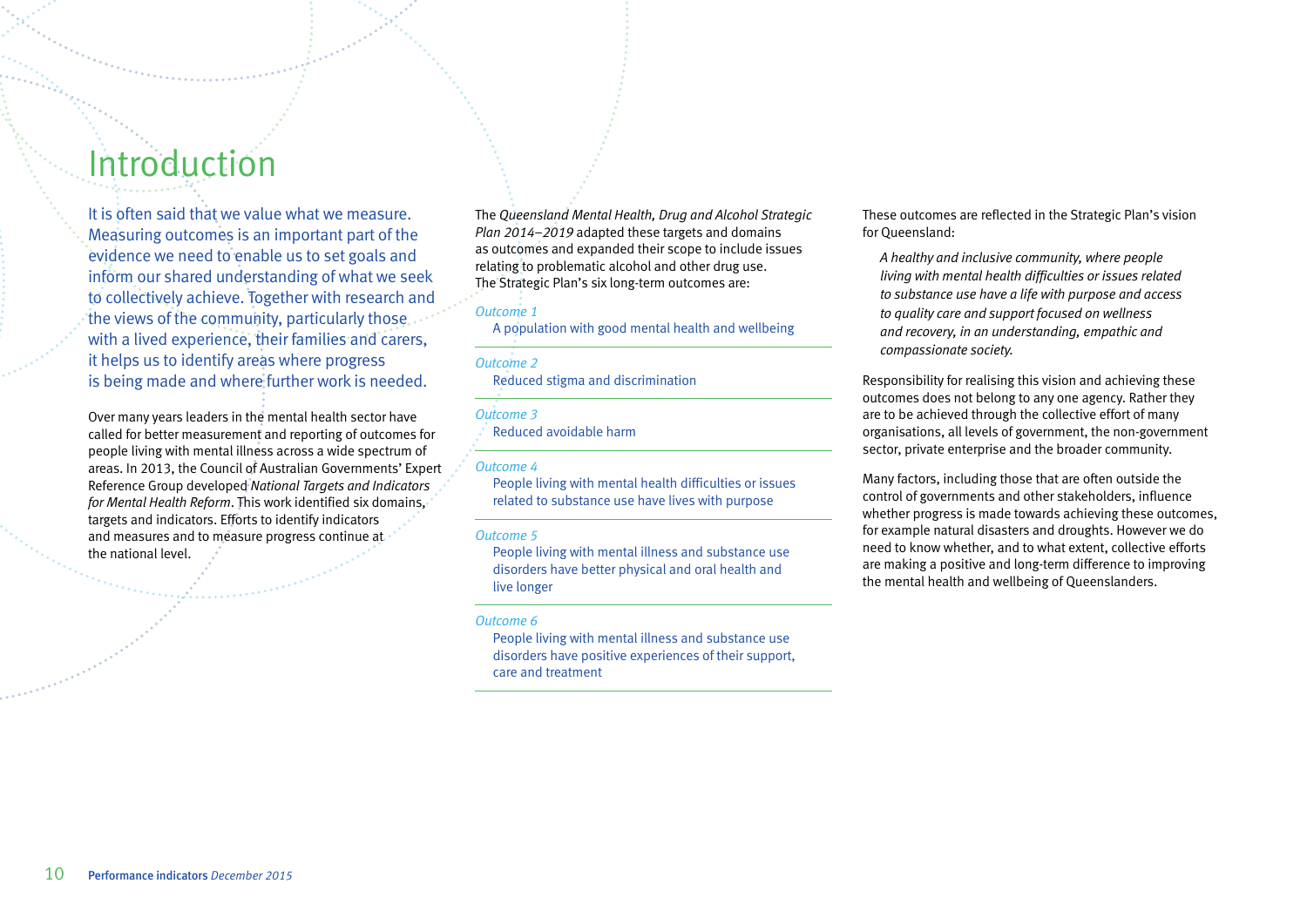# A shared commitment to measure and report on progress

The Strategic Plan committed to identify performance indicators to measure progress toward improving mental health and wellbeing. The commitment seeks to:

- identify robust performance indicators to help measure, monitor and report on progress towards achieving the Strategic Plan's vision and outcomes and, together with other information, identify areas for future action
- meaningfully report to Queenslanders on the progress of reforms to the mental health, alcohol and other drugs service system.

This is to be achieved by:

- Identifying and using existing data sets that can help measure progress
- Addressing information gaps by developing new data sets where feasible
- Aligning performance indicators to any goals and targets set at the whole-of-government level.

The first stage of this work to identify and report on performance indicators commenced in 2014–15 and involved establishing and identifying:

- Principles that would be used to identify performance indicators
- Existing measures that could be used to report progress
- Areas where further work could be undertaken to address gaps in data.

This work was led by the Commission in partnership with government and non-government organisations including:

- Queensland Treasury (the Office of the Government Statistician)
- Department of the Premier and Cabinet
- Queensland Health
- Chief Psychiatrist
- Queensland Voice
- Queensland Alliance for Mental Health Inc.
- Queensland Network of Alcohol and other Drug Agencies
- Queensland Council of Social Services
- Queensland Mental Health and Drug Advisory Council.

This report outlines steps taken to identify performance indicators for each outcome and reports on measures where data is currently available, including making comparisons with national data where available. It also identifies areas where additional work is needed to further develop or source performance indicators and measures.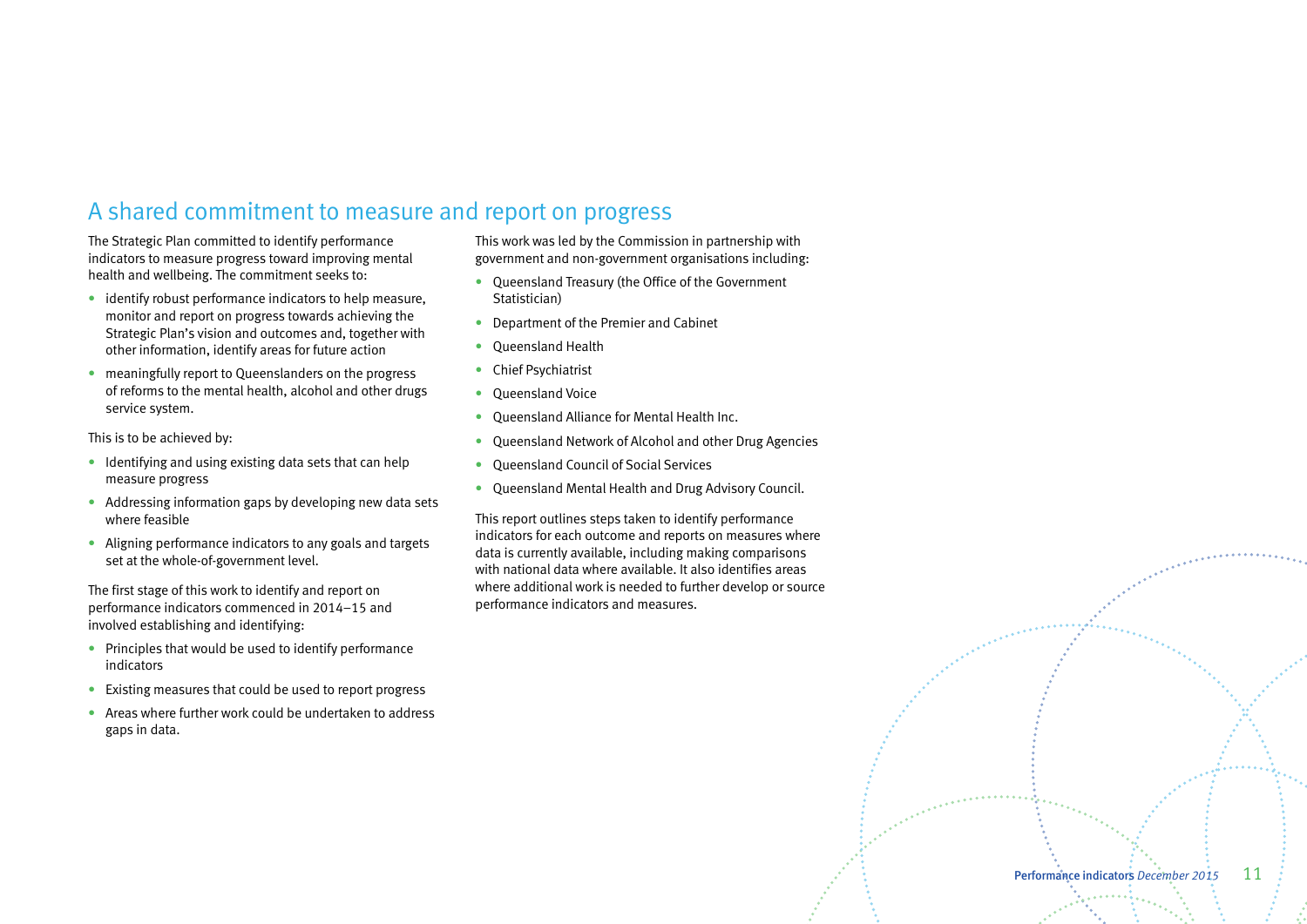# <span id="page-13-0"></span>Identifying the performance indicators

# Defining each outcome

Each of the six long-term outcomes included in the Strategic Plan are broad in nature and are influenced by a wide variety of factors. A number of them address the needs of all Queenslanders–for example a population with good mental health and wellbeing and reduced avoidable harmwhile others focus on the needs of people living with mental illness and problematic substance use. Some outcomes involve many elements and were broken down into domains to ensure all parts of an outcome are being considered.

There is considerable research about how to choose the right performance indicators and measures for performance. The United Kingdom developed FABRIC as an appropriate performance framework tool<sup>1</sup>. The principles identified (focused, appropriate, balanced, robust, integrated and

Principles for identifying performance indicators

Based on FABRIC and on the Strategic Plan's Shared Commitment to Action 8 the following principles were adopted by the Reference Group and were used to guide identifying, developing and reporting on performance indicators for Queensland:

cost effective) also informed the Australian Capital Territory

Government's Performance Framework<sup>2</sup>.

- Meaningful and shared: aligned to the Strategic Plan's objective to improve mental health and wellbeing and to the outcomes. Where change is not likely to be seen immediately, other measures which contribute to progress towards achieving the outcomes may be identified. To support collective action, system managers and stakeholders will ideally have a common understanding and ownership of the performance indicators and measures.
- Appropriate and useful: stakeholders, particularly those developing policies and planning services, and service providers are likely to use the performance indicators to monitor progress and inform future action. To measure progress the performance indicators and measures must be reported regularly. Consideration will be given to the currency and frequency of available data. Ideally data will be collected and reported in a timely manner to enable it to inform actions and responses.
- Feasible and cost effective: Wherever possible the performance indicators will be measurable through existing data sets and sources. New data sets and sources may be developed where necessary on consideration of the benefits and costs.
- Robust: the measures should be valid, reliable, consistent, credible and comparable nationally and over time.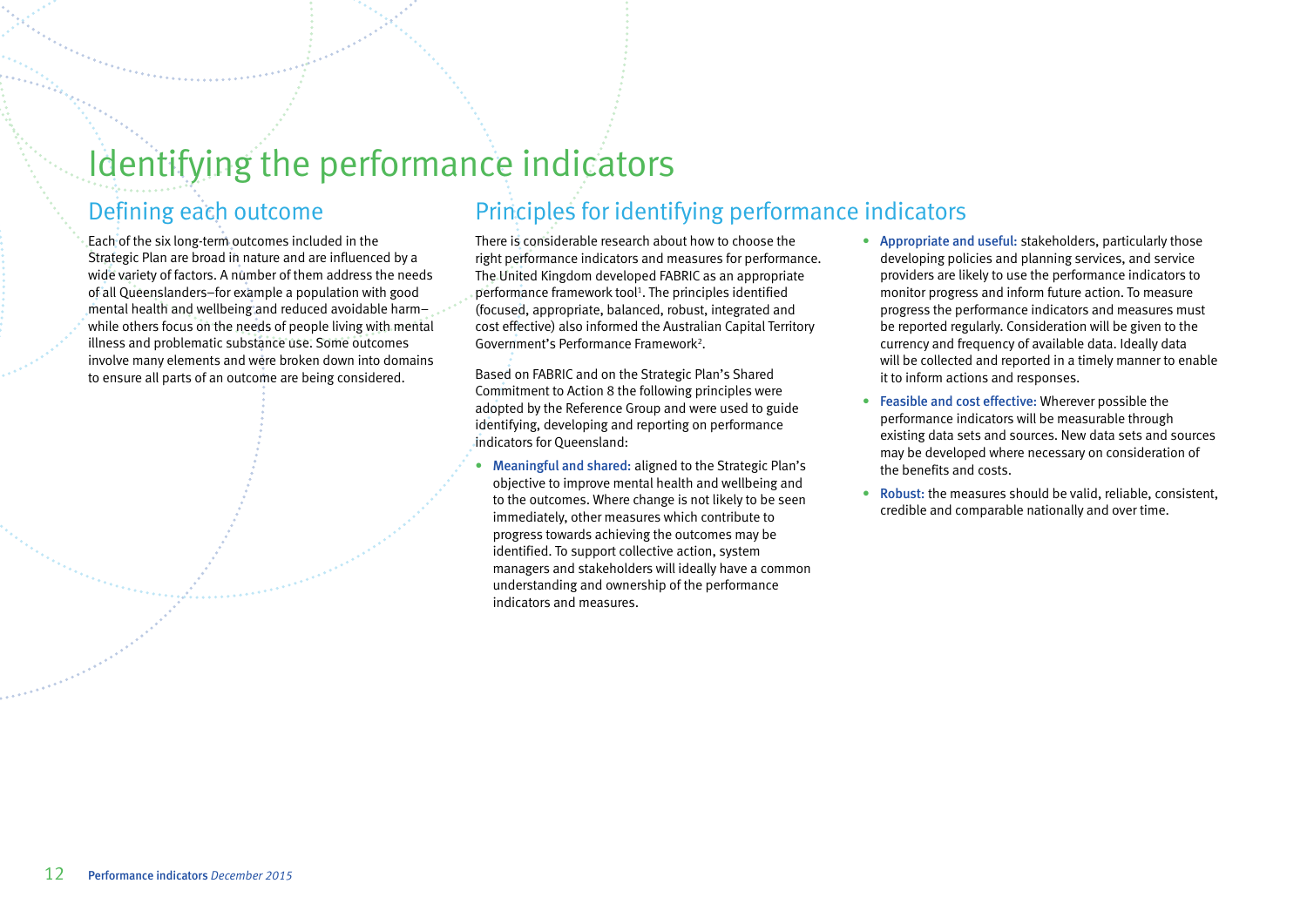# Applying the principles

Available data sources were identified and assessed against the criteria. Outlined in this report are those performance indicators and measures that most satisfied the principles. The main sources of data were (see Appendix 1):

- *Australian Health Survey,* Australian Bureau of Statistics (ABS)
- *Causes of Death*, ABS
- *Consumer Perceptions of Care Statewide Report 2014,* Queensland Health
- *General Social Survey,* ABS
- *National Minimum Data Sets for Mental Health,* Australian Institute of Health and Welfare (AIHW)
- *The National Drug Strategy Household Survey, detailed report 2013,* AIHW
- *Report on Government Services 2015* (ROGS 2015), Steering Committee for the Review of Government Service Provision
- *Suicides Australia*, ABS

It is important to note that many of the publicly available data sets have limitations. While all, except the consumer perceptions of care, include a national comparison, many rely on self-reporting and cannot be broken down to focus solely on people living with a mental illness or people experiencing problematic alcohol and other drug use. How the principles were applied, and areas of further work, are outlined throughout this report under each of the outcome areas.

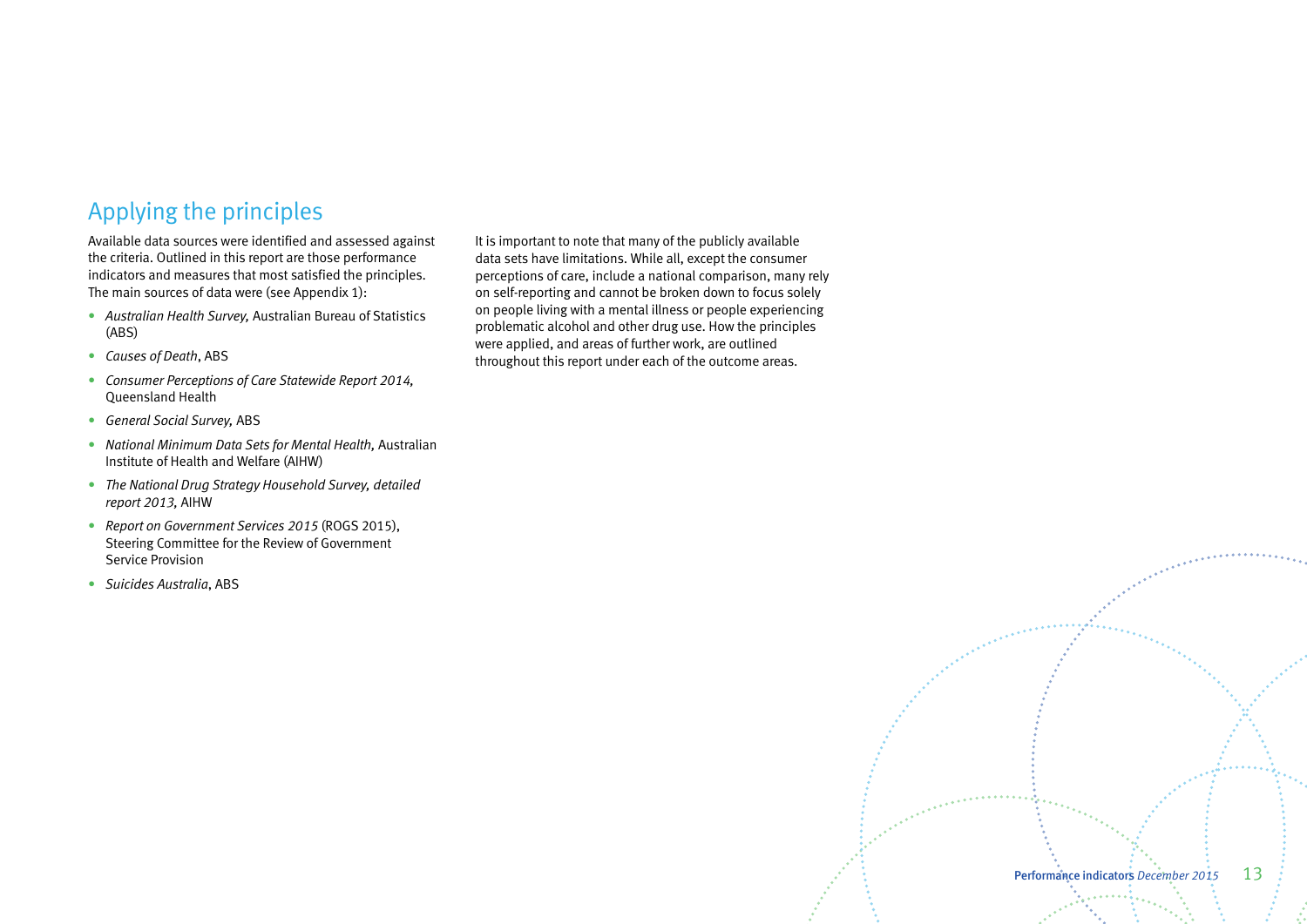# <span id="page-15-0"></span>A p<br>
Wit<br>
me<br>
am<br>
am

14

# A population with good mental health and wellbeing

# What we mean by mental health and wellbeing

The World Health Organisation defines mental health as a state in which the individual realises his or her own abilities, can cope with the normal stresses of life, can work productively, and is able to make a contribution to his or her community<sup>3</sup>.

There has been considerable debate both within Australia and internationally about how to define wellbeing. Subjective wellbeing, that is how people assess their own wellbeing, is often described in terms of satisfaction with their lives and sometimes includes an assessment of happiness. Objective wellbeing considers the conditions in which we live for example educational and employment opportunities 4 .

Individuals can experience poor mental health and wellbeing with or without experiencing mental illness. It is also possible to live with mental illness and experience good mental health and wellbeing 5 .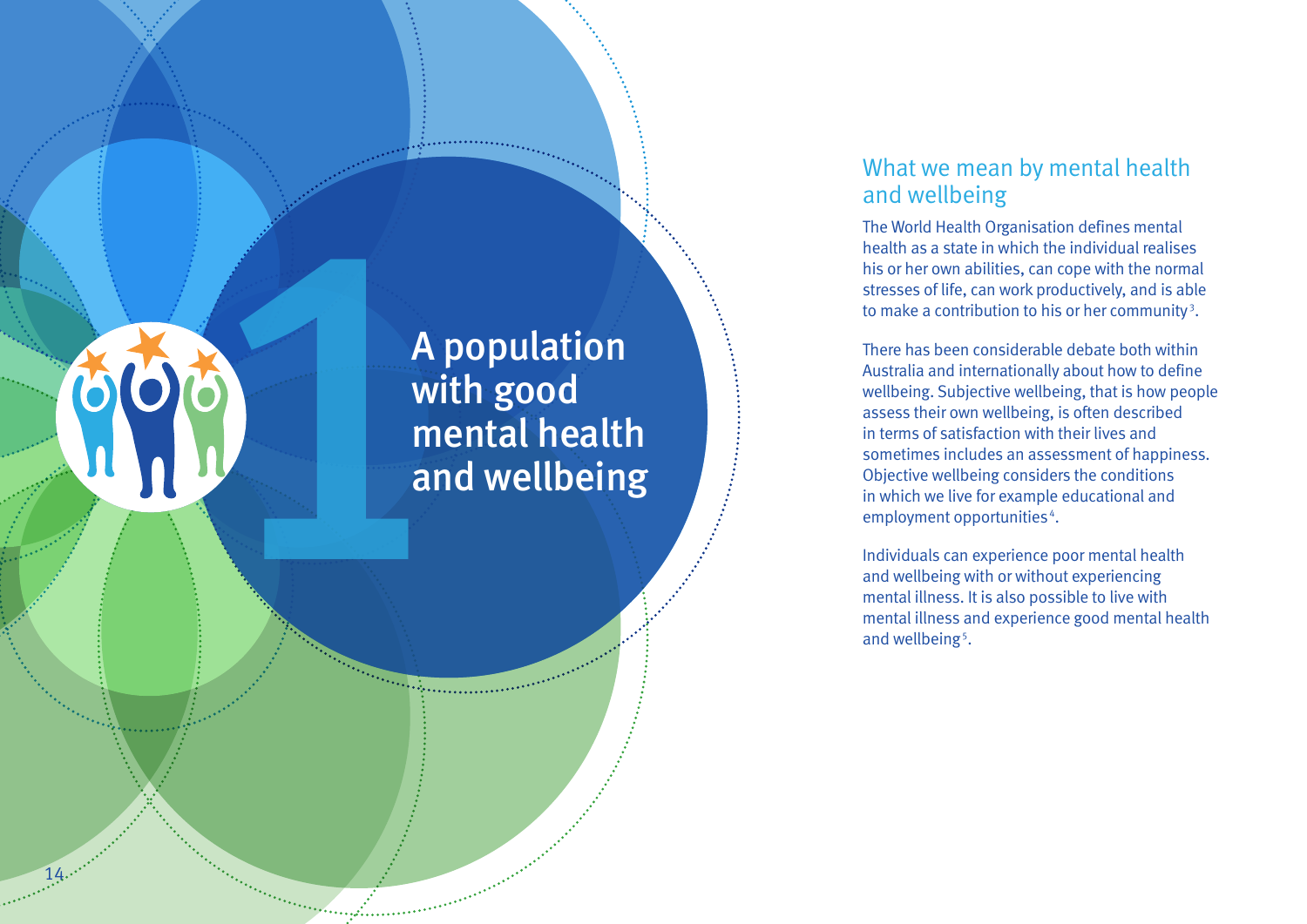# Why it is important

All of us, whether we are living with a mental illness or problematic drug use, experience varying levels of mental health and wellbeing. Mental health and wellbeing is the foundation to thriving and prosperous individuals, families, communities and the economy. People with higher levels of mental health and wellbeing are healthier, better able to take care of their own needs, are more productive and resilient in the face of challenges such as unemployment, natural disasters, migration and the many changes in life circumstances that can occur<sup>6</sup>.

It impacts, and is influenced by, many factors in our lives including educational outcomes, employment, our ability to parent and to withstand life challenges such as natural disasters and droughts<sup>7</sup>.

For people living with mental illness and problematic drug use, good mental health and wellbeing is the foundation for recovery.

# Links to the Strategic Plan

All Shared Commitments to Action support improved mental health and wellbeing of Queenslanders. This outcome is supported primarily by Shared Commitment to Action 2 (Improved awareness, prevention and early intervention) and the *Early Action: Queensland Mental Health Promotion, Prevention and Early Intervention Action Plan 2015–17* (the Early Action Plan).

# Performance indicators

Based on available data, this report outlines the results for the following performance indicators under two domains:

# 1.1 Mental health of all Queenslanders

- *1.1.1* Psychological distress
- 1.2 Levels of mental health problems and illness
- *1.2.1* Prevalence of mental health conditions
- *1.2.2* Experience of mental illness as a personal stressor

# Why these performance indicators

There is no current nationally-accepted way of measuring mental health or wellbeing. Instead psychological distress has been used and reported by organisations such as the Productivity Commission and the Australian Bureau of Statistics. In the absence of a more appropriate measure, monitoring and reporting psychological distress was considered to best meet the principles.

While mental health and wellbeing is different from mental illness or diagnosed mental health conditions, it was considered appropriate to identify the number of Queenslanders who are living with mental health conditions and mental illness as a personal stressor. Importantly, the indicator relating to a mental health condition includes both diagnosed mental illness and feelings of stress and depression.

# Addressing gaps in monitoring this outcome

A robust and reliable population-level measure of overall wellbeing of Queenslanders is currently not available. The feasibility and cost effectiveness of developing a wellbeing measure for Queensland will be considered.

The performance indicators do not include the number of people living with problematic alcohol and other drug use. Alcohol and other drug use and harms is reported under Outcome 3.

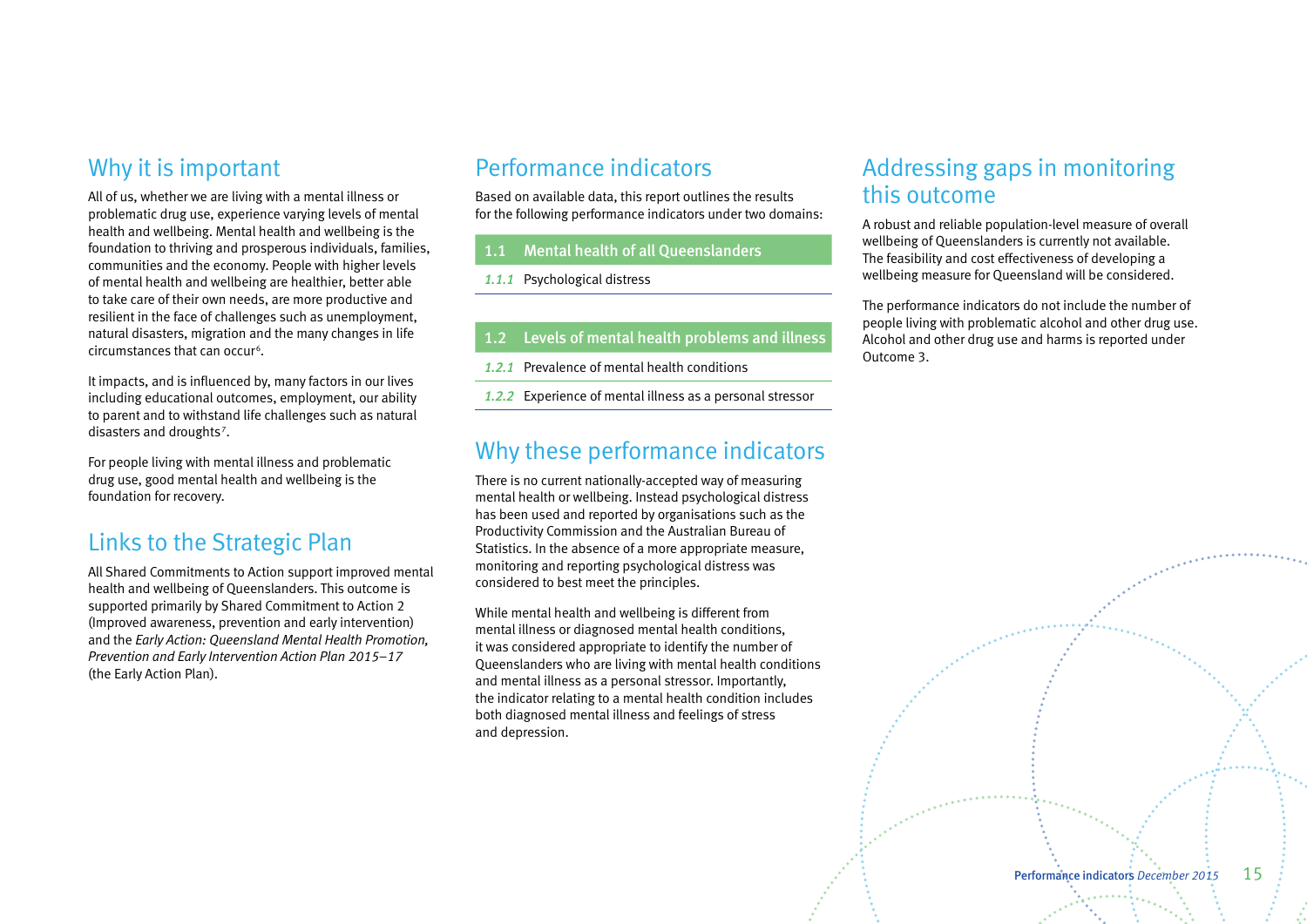# 1.1 Mental health of all Queenslanders

# 1.1.1 Psychological distress

Age standardised percentage of people aged 18 years and over experiencing high or very high levels of psychological distress, 2011–12



Source: ROGS (2015) Table 12A.10, ABS (unpublished) 4364.0, *National Health Survey*, 2011–12

# *What it is*

Age standardised percentage of people aged 18 years and over experiencing high or very high levels of psychological distress based on self-reported negative emotional states experienced in the preceding 30 days and based on the Kessler Psychological Distress Scale (K10). High or very high levels of psychological distress may indicate that a person needs professional help regarding mental health problems.

# *What it tells us about Queensland*

In 2011–12, 10.8 per cent of Queenslanders aged 18 years and over experienced high or very high levels of psychological distress. The same proportion of people nationally experienced high or very levels of psychological distress.

# *What it doesn't tell us*

It does not tell us that a person needs professional help, which is an assessment that should be made by practitioners. The performance indicator relies on self-reported levels of psychological stress and may therefore be under or over reported.

## *When we will next report progress*

It is anticipated that progress on levels of psychological distress will be updated in 2019 when new data is expected to become available.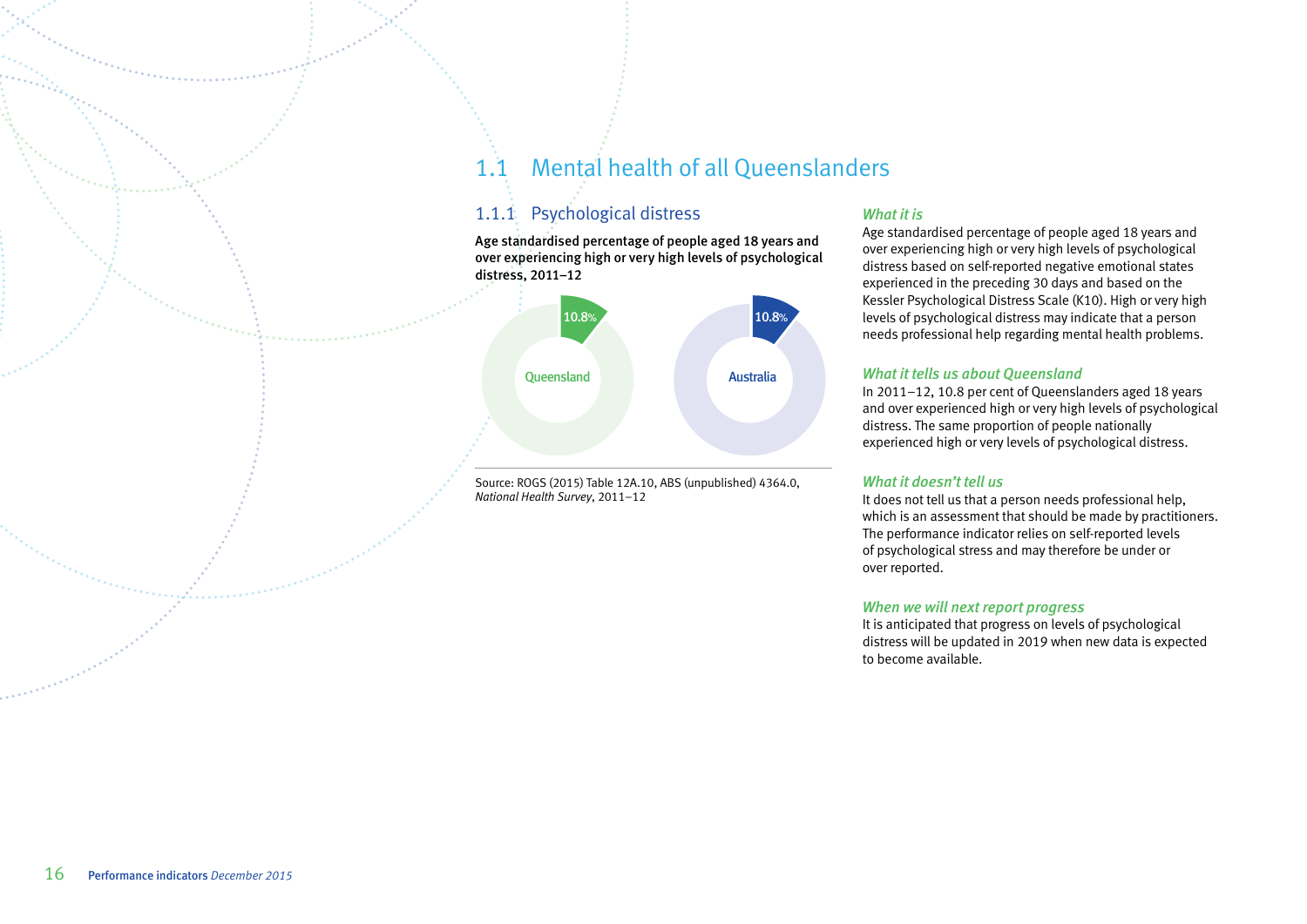# 1.2 Levels of mental health problems and illness

# 1.2.1 Prevalence of mental health conditions

Percentage of people aged 15 years and over who report living with a mental health condition, 2014



Source: ABS 4159.0, *General Social Survey*, 2014

#### *What it is*

Percentage of people aged 15 years and over who self-report experiencing a mental health condition. A mental health condition refers to clinically-recognised emotional and behavioural disorders, and perceived mental health problems such as feeling depressed, feeling anxious, stress and sadness.

## *What it tells us about Queensland*

In 2014, a slightly higher proportion of Queenslanders (18.7 per cent) reported experiencing a mental health condition than the national percentage (18.2 per cent).

# *What it doesn't tell us*

It focuses on elements of mental ill-health only, which cannot alone be considered a performance indicator of overall wellbeing. The data combines both diagnosed conditions and self-perceptions and therefore may not provide an accurate picture of the number or rate of Queenslanders actually experiencing a mental health condition.

#### *When we will next report progress*

The *General Social Survey* is collected every four years and reported in the following year. It was last conducted in 2014 and reported in 2015. The survey is next due to be conducted in 2018 and we anticipate next reporting on this indicator in 2019.

# 1.2.2 Experience of mental illness as a personal stressor

Percentage of people aged 15 years and over who report mental illness as a personal stressor, 2014



Source: ABS 4159.0, *General Social Survey*, 2014

# *What it is*

Percentage of people aged 15 years and over who report that they, or someone close to them, have experienced mental illness as a stressor in the previous 12 months. Mental illness is not defined as part of the data collection tool however tends to include organic mental health conditions, alcohol and drug conditions, mood conditions and other mental and behavioural conditions (e.g. dementia, depression, substance use and anxiety disorders).

#### *What it tells us about Queensland*

In 2014, a higher proportion of Queenslanders (13.7 per cent) reported experiencing mental illness as a personal stressor in the last 12 months than the national proportion (13.4 per cent).

#### *What it doesn't tell us*

The data is self-reported and therefore relies on the accuracy of individual reports and perceptions.

#### *When we will next report progress*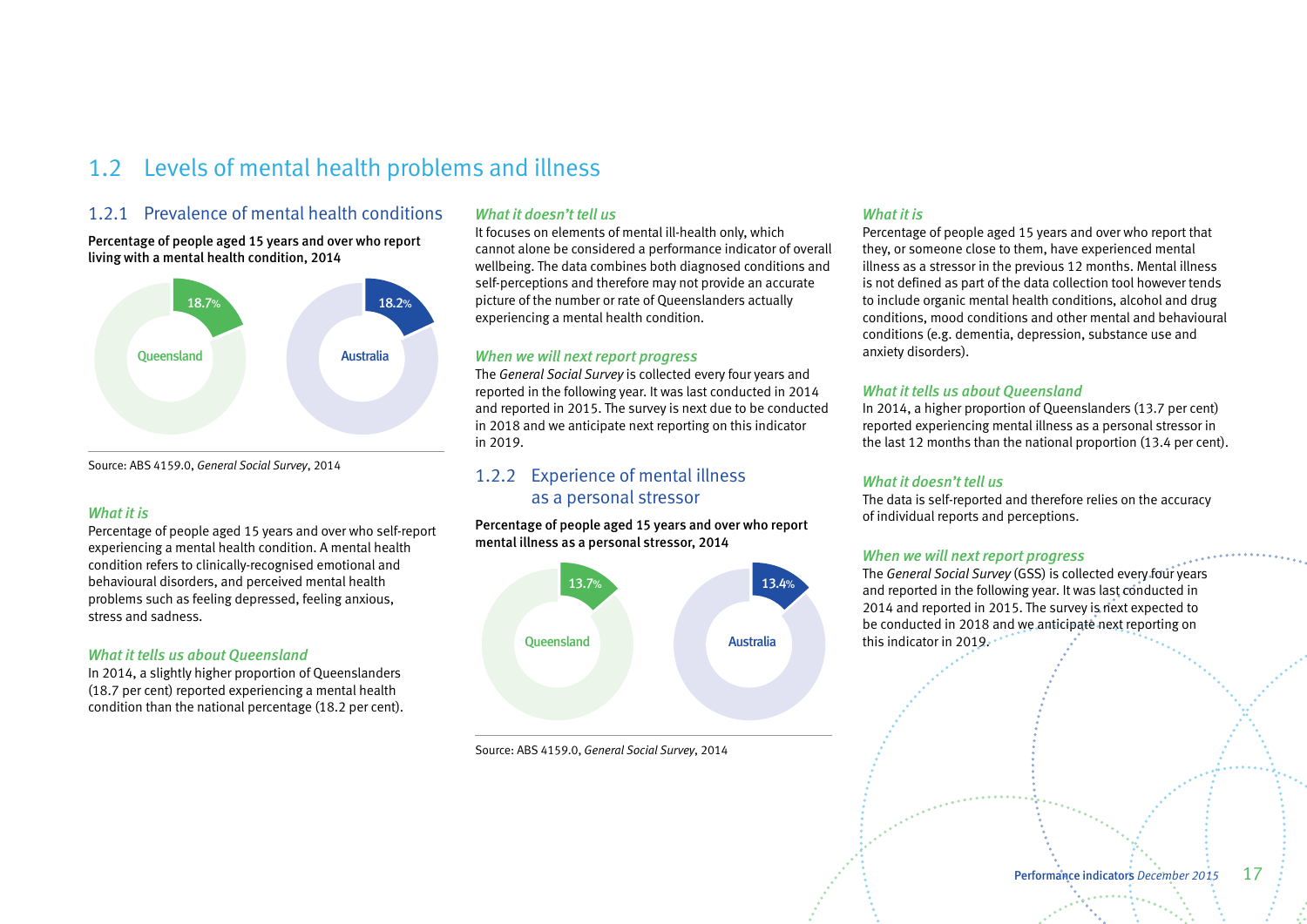# <span id="page-19-0"></span>Reduced<br>Stigma ar<br>discrimin stigma and discrimination

18....

# What we mean by stigma and discrimination

This outcome focuses on stigma and discrimination experienced by people living with mental health problems, mental illness and problematic alcohol and other drug use.

Stigma refers to beliefs, thoughts and attitudes about a particular group of people based on their actual or perceived characteristics.

Discrimination refers to behaviour and can include processes of exclusion, restriction or unfavourable treatment based on a personal attribute or trait. A person will not always know they are experiencing discrimination.

# Why it is important

Stigma and discrimination impact on the mental health and wellbeing of all Queenslanders. Stigma can also affect whether a person is willing to seek help and discrimination can impact on whether they receive help. For people living with mental health problems, mental illness and problematic drug use, stigma and discrimination can hinder recovery. It can affect people long after their mental health symptoms are resolved.

# Links to the Strategic Plan

All Shared Commitments to Action support improved mental health and wellbeing of Queenslanders. This outcome is supported primarily by Shared Commitment to Action 2 (Improved awareness, prevention and early intervention) and the Early Action Plan, and Shared Commitment to Action 3 (Targeted responses in priority areas), and in particular the whole-of-government *Queensland Alcohol and Other Drugs Action Plan 2015–17* (the Alcohol and Other Drugs Action Plan).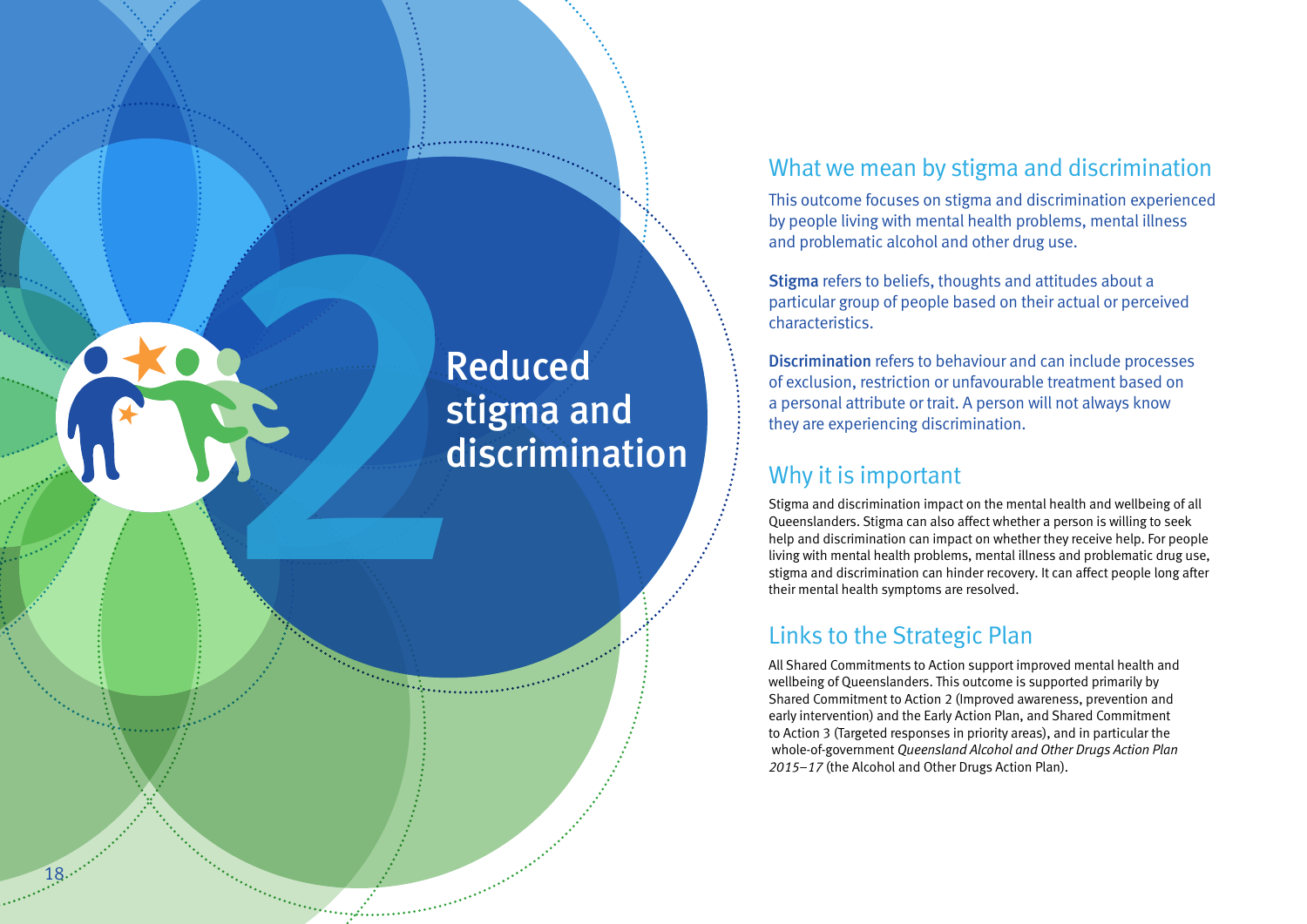# Performance indicators

Based on available data, this report outlines the results for the following performance indicators:

# 2.1 Discrimination

- *2.1.1* Experience of discrimination or unfair treatment
- *2.1.2* Experience of discrimination as a personal stressor

# Why these performance indicators

These performance indicators provide a population-wide measure of self-reported experience of any discrimination focusing in the last twelve months. Both are nationally comparable and are considered to be reliable.

# Addressing gaps in monitoring this outcome

Data that provides a direct measure of stigma by exploring beliefs, thoughts and attitudes towards people experiencing mental health problems, all mental illnesses and problematic drug use is currently not available. Further consideration will be given to the feasibility and cost-effectiveness of developing a measure for stigma relating to mental health problems, mental illness and problematic alcohol and other drug use.

# 2.1 Discrimination

- 2.1.1 Experience of discrimination or unfair treatment
- 2.1.2 Experience of discrimination as a personal stressor

Percentage of people 15 years and older experiencing discrimination, 2014



Source: ABS (unpublished) 4159.0, *General Social Survey*, 2014

# *What it is*

The percentage of people aged 15 years and over who report having experienced some form of discrimination or having been treated unfairly, or experienced discrimination (other than for ethnic or cultural reasons) as a personal stressor in the last 12 months.

A mental health condition is one which is a clinicallyrecognised emotional and behavioural disorder, and perceived mental health problems such as feeling depressed, feeling anxious, stress and sadness. The data was self-reported by the respondent.

#### *What it tells us about Queensland*

In 2014, a greater proportion of Queenslanders who identified as living with a mental health condition reported experiencing discrimination and unfair treatment (31.7 per cent) than those who did not identify as living with a mental health condition (15 per cent). They were also more likely than other Australians living with a mental health condition (29.1 per cent) to have reported experiencing discrimination or being treated unfairly.

In 2014, a greater proportion of Queenslanders living with a mental health condition (6.7 per cent) also reported experiencing discrimination as a personal stressor than other Queenslanders (1.6 per cent). The Queensland proportions are higher than the national percentage for both those living with or without a mental health condition.

## *What it doesn't tell us*

It is difficult to determine from the data whether the discrimination experienced by people is directly related to their mental health status. It should also be noted that a person will not always know that they have been discriminated against or treated unfairly, so this indicator is likely to under-represent actual discrimination.

## *When we will next report progress*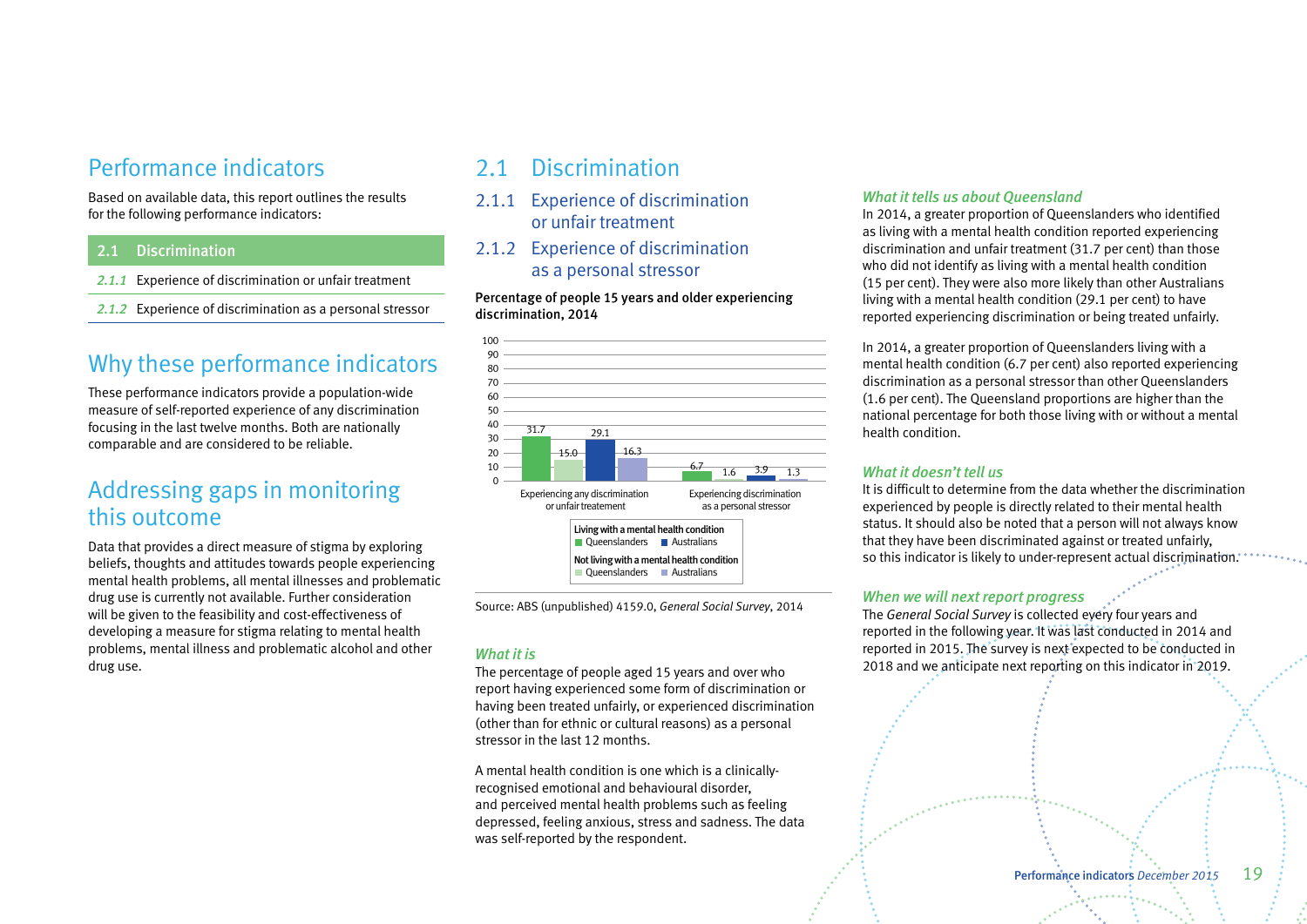# <span id="page-21-0"></span>3 Reduced avoidable harm

 $20...$ 

# What we mean by reduced avoidable harm

This outcome focuses on reducing avoidable harm associated with intentional self-harm, suicide and problematic use of alcohol, tobacco and other drugs.

Harm includes physical and psychological harms for those experiencing mental health problems, mental illness and problematic alcohol and other drug use. This outcome encompasses three types of harm:

Self-harm: when a person intentionally harms themselves without the intention of ending their life.

Suicide: when a person dies through self-harm with the intention of ending their life.

Alcohol and other drug-related harms: when a person experiences problems associated with use of a drug, defined as including alcohol, tobacco, illegal (also known as 'illicit') drugs, pharmaceuticals and other substances that alter brain function, resulting in changes in perception, mood, consciousness, cognition and behaviour.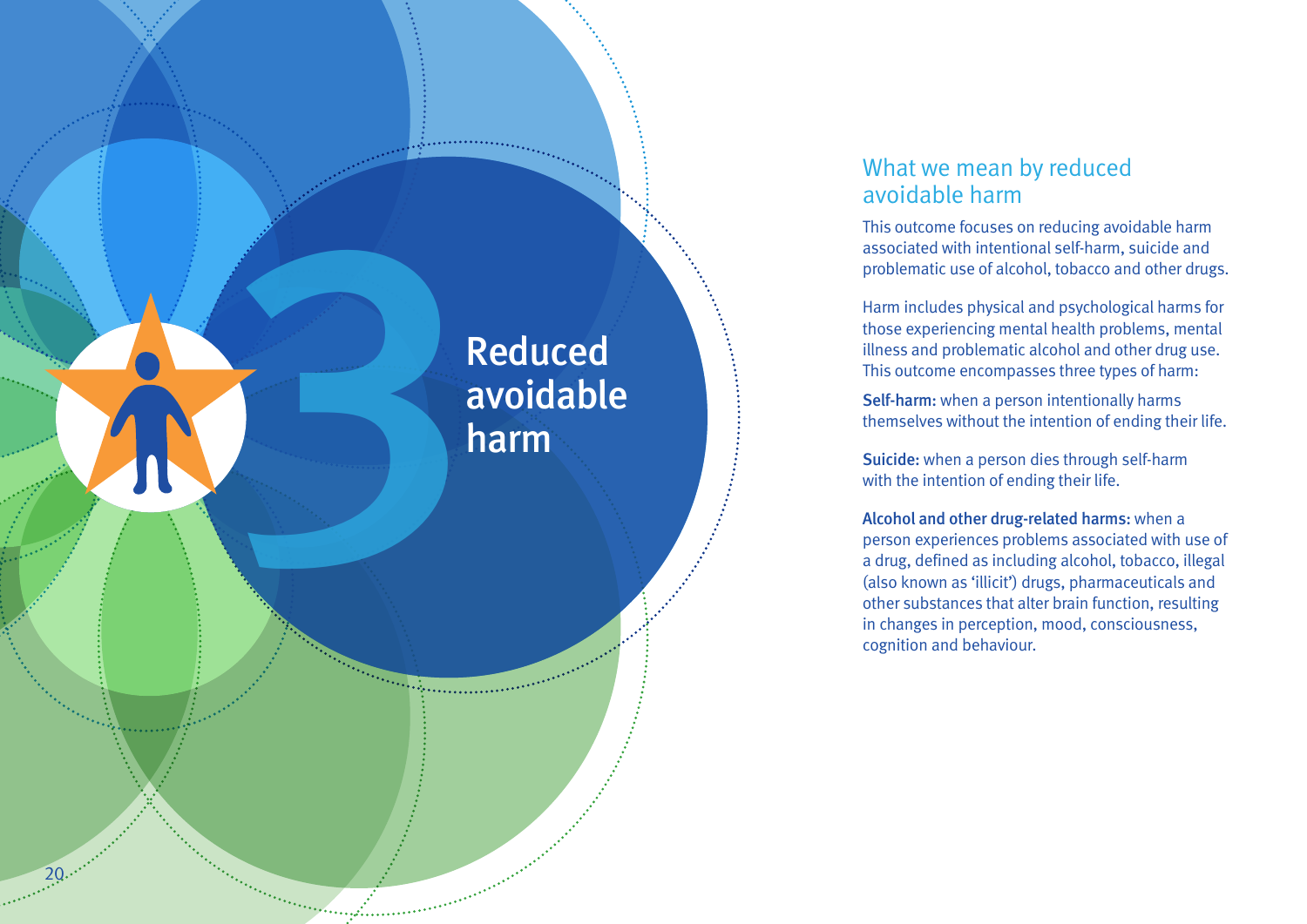# Why it is important

Self-harm: People who self-harm are experiencing mental health problems and in some instances mental illness. Self-harm is defined as intentional bodily injury without the intention of ending life. While not generally involving suicidal intent, those who engage in this behaviour may be at increased risk of suicide.

Suicide: Suicide has a significant impact on the lives of many including family, friends, work colleagues and the broader community.

Alcohol and other drug-related harms: While not everyone who uses drugs becomes dependent, many people experience harms that can result in injury, disability and in some cases death.

# Links to the Strategic Plan

All Shared Commitments to Action support improved mental health and wellbeing of Queenslanders. This outcome is supported primarily by Shared Commitment to Action 2 (Improved awareness, prevention and early intervention) and the Early Action Plan. Shared Commitment to Action 3 (Targeted responses in priority areas) also supports this outcome, in particular actions to implement the Suicide Prevention Action Plan and the Alcohol and Other Drugs Action Plan. The development of a new Mental Health, Drug and Alcohol Services Plan under Shared Commitment to Action 7 will also contribute to reduced avoidable harm.

# Performance indicators

Based on available data this report outlines the results from the following performance indicators in two domains:

# 3.1 Suicide

- *3.1.1* Queensland suicide rate
- *3.1.2* Queensland Aboriginal and Torres Strait Islander suicide rate
- *3.1.3* Queensland suicide rate for regional, rural and remote communities

# 3.2 Alcohol and other drug-related harms

- *3.2.1* Alcohol consumption at life-time risky levels
- *3.2.2* Alcohol consumption at single occasion risky levels
- *3.2.3* Daily tobacco smoking
- *3.2.4* Illicit drug use
- *3.2.5* Misuse of pharmaceuticals

# Why these performance indicators

# Suicide

Performance indicators for suicide include data on the number of Queenslanders who suicide and the suicide rate. National data is available from the Australian Bureau of Statistics which allows comparison between Queensland and national figures.

# Alcohol and other drug-related harms

Data relating to drug use is collected through the triennial *National Drug Strategy Household Survey*. Due to the nature of drug use this collection is considered the most reliable way of identifying the number of people using drugs and the extent of use. It includes levels of risky alcohol consumption, daily tobacco smoking, use of illicit drugs and other drugs such as pharmaceuticals. This also aligns with the *National Drug Strategy 2010–2015* (the National Drug Strategy) and the revised draft *National Drug Strategy 2016–2025*  (revised National Drug Strategy).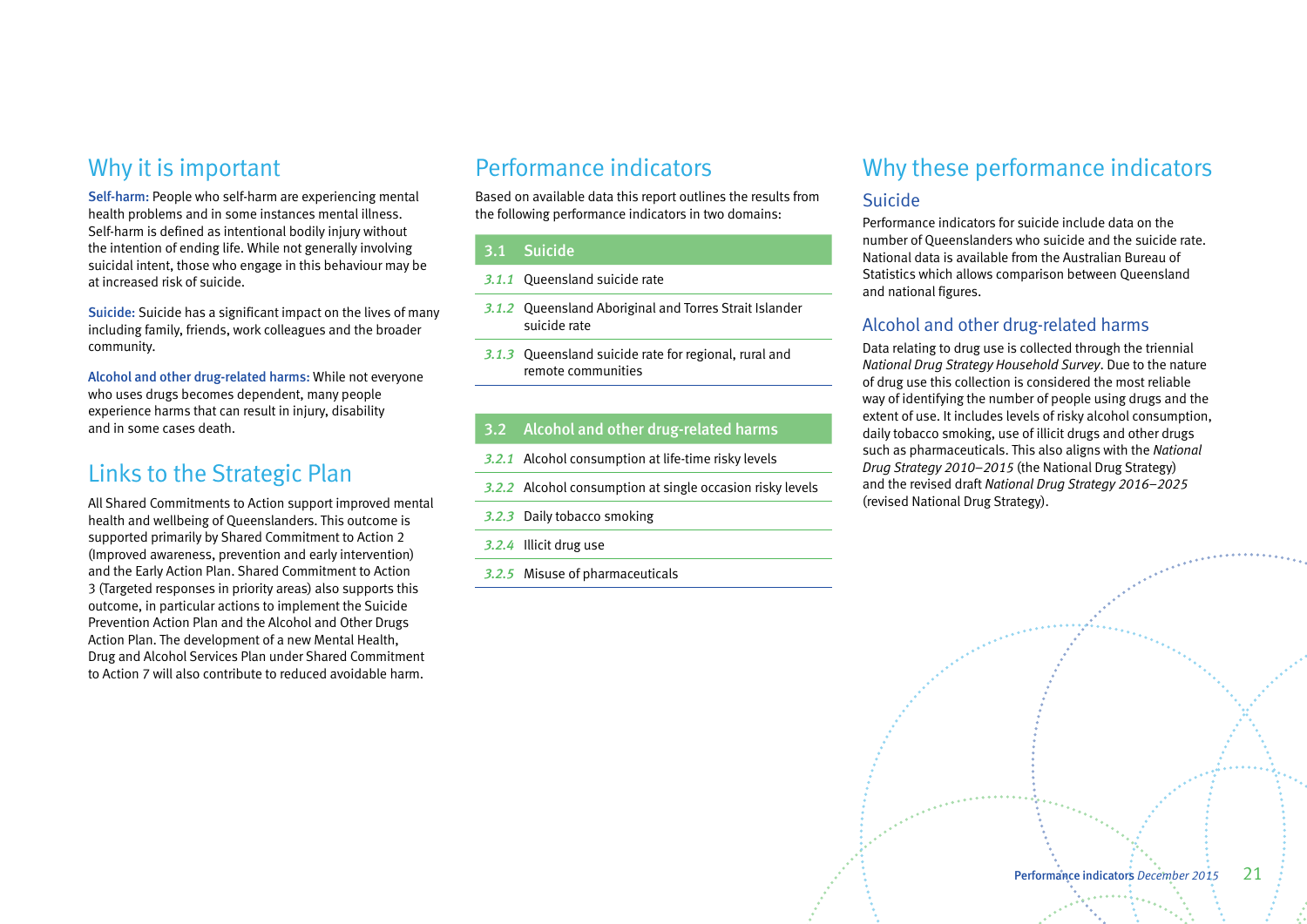# Addressing gaps in monitoring this outcome

# Self-harm

At this stage there is no reliable or widely-accepted way of measuring levels of self-harm in Queensland. Hospital and Health Services and the Queensland Ambulance Service currently collect some data about hospitalisation as a result of self-harm. Further work to explore issues associated with data collection methodology will be undertaken.

# Suicide

Suicide data through both the Queensland Suicide Register and also reported by the ABS is reliable. However as a death needs to be confirmed as a suicide (based on a Coroner's findings) there are lags in time, with confirmed suicide rates usually reported two to three years after they occur. The Commission has committed to developing an Information and Data Sharing Network which will consider enhancing current data including providing data about unconfirmed suicides as part of the Suicide Prevention Action Plan.

Currently there is no nationally agreed way of measuring or reporting suicide attempts. This also forms part of the Commission's commitment under the Suicide Prevention Action Plan. The Commission will also investigate the most appropriate and timely way to report on the age standardised suicide rates for children and young people.

# Alcohol and other drug-related harms

The current proportion of people using alcohol and other drugs is not an indicator of harm, as not everyone who uses alcohol and other drugs will experience harm. Whether a person experiences harm is often influenced by the age a person uses or is exposed to alcohol and other drugs, how often it is used, and the quantity used. While the current performance indicators include risky alcohol consumption likely to lead to harm, and daily smoking which is a high risk factor for disease, the current performance indicators do not accurately reflect harms or risk of harm relating to the use of other drugs including illicit drugs.

To address this issue, the Commission will identify options to monitor and report on levels of harm, for example hospitalisation due to drug use, new hepatitis C infection rates related to injecting drug use, and overdoses of all drugs including alcohol.

While the *National Drug Strategy Household Survey 2013* reports average age of first use at a national level, a breakdown at the state level is currently not available. The Commission will be working with the stakeholders to identify and report on the average age Queenslanders first use alcohol and other drugs.

The revised National Drug Strategy identifies a number of performance indicators of harm which are also not available at the state level including drug-related burden of disease.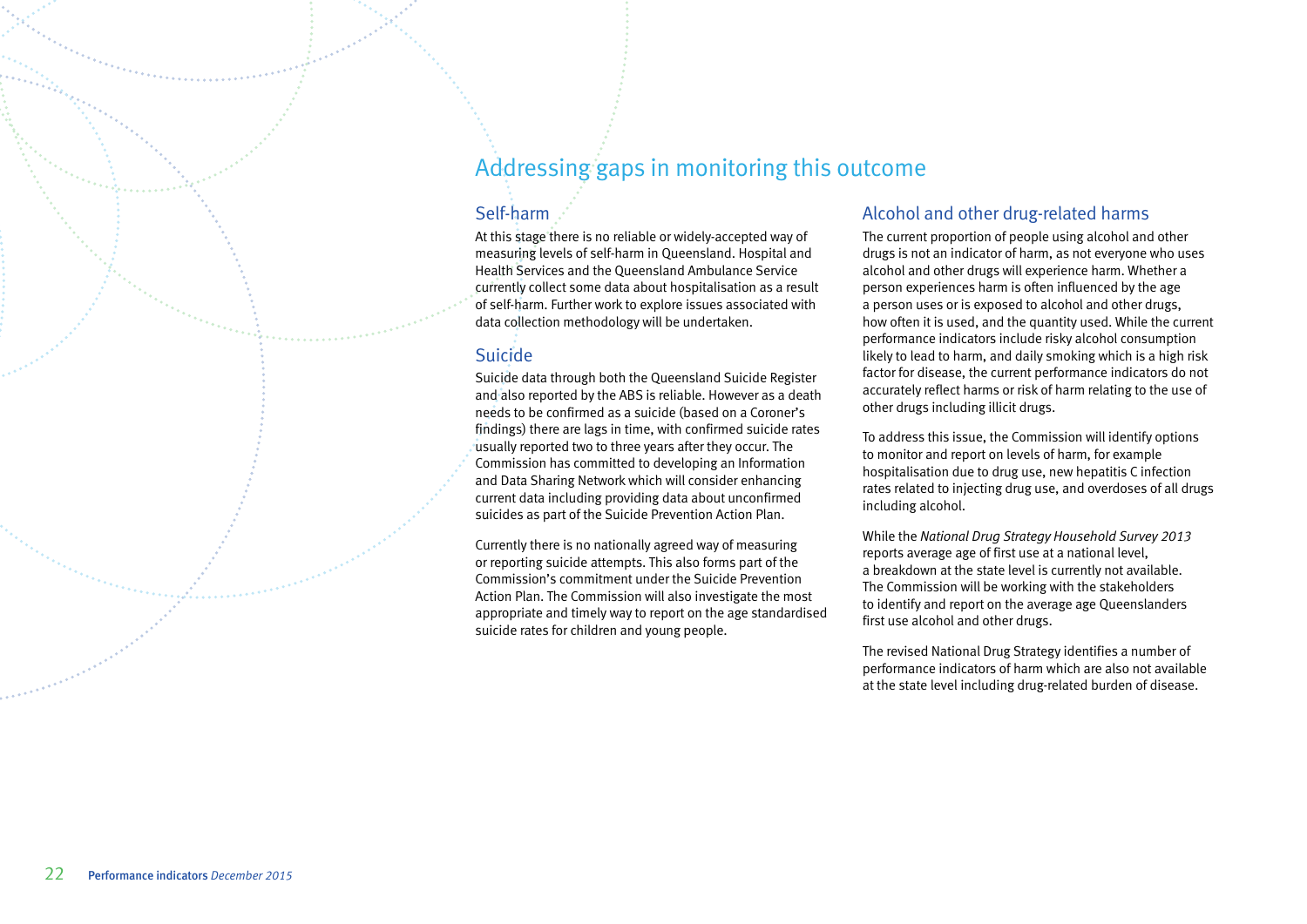# 3.1 Suicide

- 3.1.1 Queensland suicide rate
- 3.1.2 Queensland Aboriginal and Torres Strait Islander suicide rate
- 3.1.3 Queensland suicide rate for regional, rural and remote communities

Age standardised suicide rate per 100,000 people, 2013



Source: ABS 3303.0, *Causes of Death*, 2013

#### *What it is*

The age standardised suicide rates per 100,000 people in 2013 in Queensland including suicide deaths of people who identify as Aboriginal and Torres Strait Islander. The second graph indicates the suicide rate by geographic location in 2006–2010.

#### *What it tells us about Queensland*

In 2013 the Queensland suicide rate (14.3 per 100,000 people) was greater than the Australian rate (10.7 per 100,000 people). As the number of people who suicide fluctuates each year it is important to also consider rates over time. Between 2006 and 2010 the Queensland age standardised rate of suicide was 12.7 per 100,000 people compared to the Australian rate of 10.7 over the same period.

#### Age standardised suicide rate by geographic region per 100,000 people, 2006–2010



Source: ABS 3309.0, *Suicides Australia*, 2010

Suicide rates were higher in 2013 for Indigenous Queenslanders at 30.9 per 100,000 compared with the non-Indigenous rate at 13.3 per 100,000. This is higher than the national rate of 23.8 per 100,000 for Aboriginal and Torres Strait Islander peoples.

Males were also more likely to suicide than females both in Queensland and nationally. Suicide rates for Queensland males were 22.4 per 100,000 compared to the suicide rate for females which was 6.4 per 100,000. Female figures are consistent with the national rate however the rate of males suiciding in Queensland is higher than the national rate of 16.3 per 100,000.

Queenslanders living in Brisbane (10.8 per 100,000 people) and other urban centres (12.8 per 100,000 people) were also less likely to suicide than those living in the rest of Queensland (17.1 per 100,000 people).

#### *When we will next report on progress*

The ABS *Causes of Death* publication is reported annually. There is a lag time in reporting due to the need for suicides to be confirmed by the Coroner. We will next report on progress in 2016–17 when updated data becomes available. The ABS *Suicides Australia* report is not a regular publication and further investigations will need to be undertaken to determine when or if the report will be published in the future.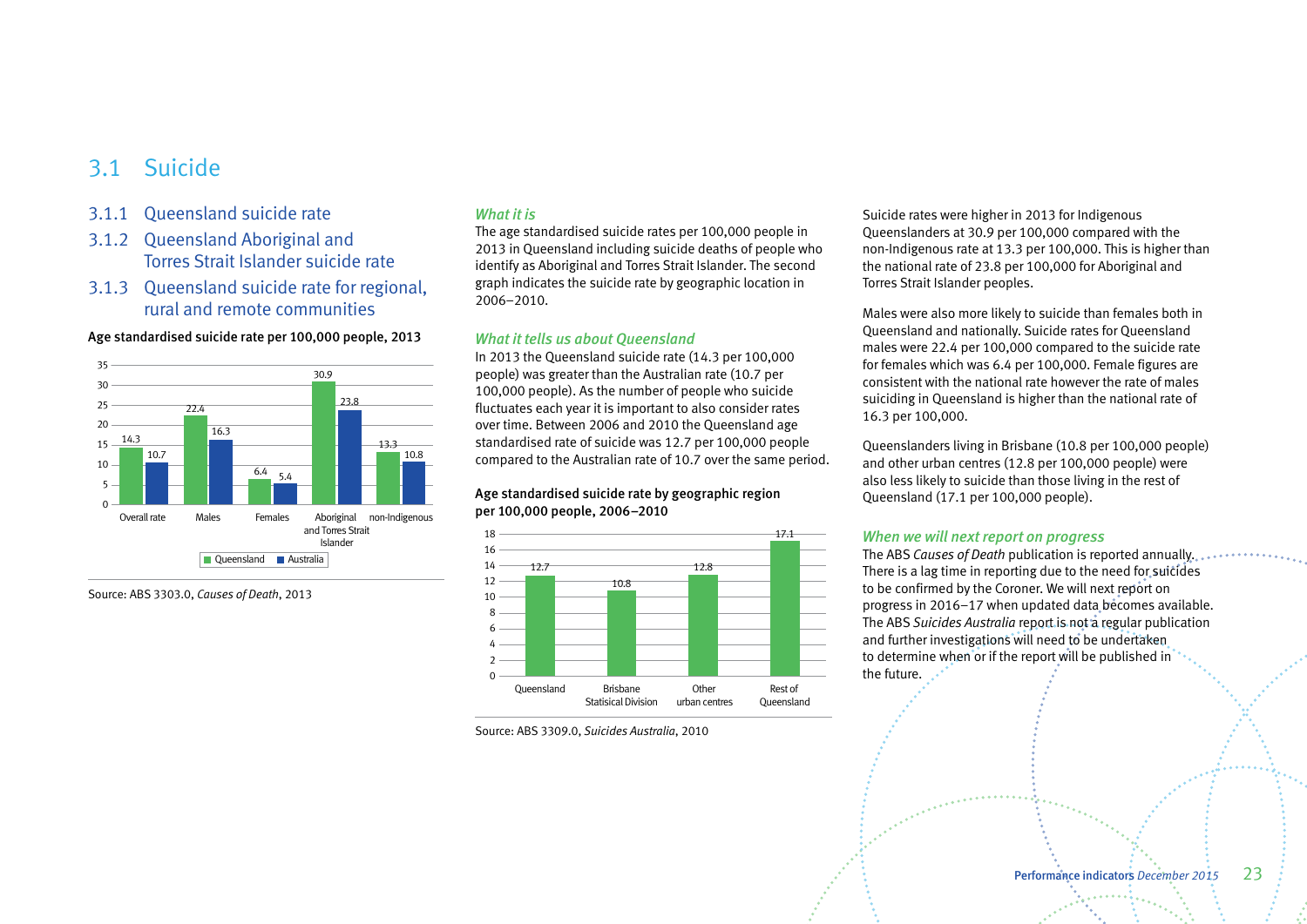# 3.2 Alcohol and other drug-related harm

- 3.2.1 Alcohol consumption at life-time risky levels
- 3.2.2 Alcohol consumption at single occasion risky levels
- 3.2.3 Daily tobacco smoking
- 3.2.4 Illicit drug use
- 3.2.5 Misuse of pharmaceuticals

Percentage of people aged 14 years and older who reported using drugs in the past 12 months, 2013



Source: AIHW, *National Drug Strategy Household Survey*, 2013

Percentage of people aged 14 years and older who reported recent use of illicit drugs, 2013



Source: AIHW, *National Drug Strategy Household Survey*, 2013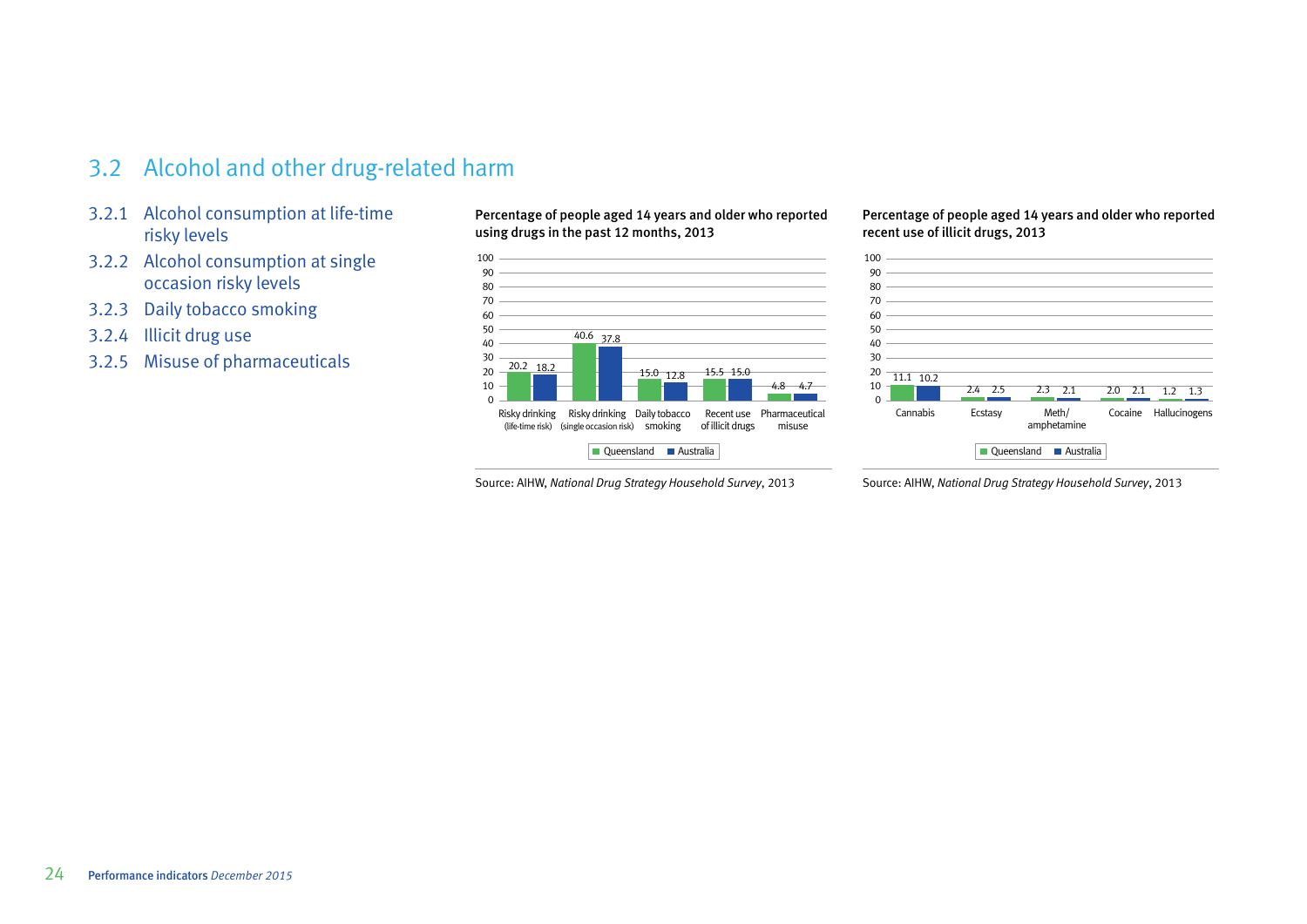#### *What it is*

The percentage of people aged 14 years or older who report drinking alcohol at life-time risky levels and single occasion risky levels, daily tobacco smoking, recent use of illicit drugs (by type) and misused pharmaceuticals.

#### *What it tells us about Queensland*

In 2013, Queenslanders reported drinking alcohol at risky levels which put them at life-time risk (20.2 per cent) and single occasion risk (40.6 per cent) above the national percentage (18.2 per cent and 37.8 per cent respectively). A higher proportion of Queenslanders also reported smoking tobacco daily than the national percentage (15 per cent compared to 12.8 per cent).

There was no significant difference in the proportion of Queenslanders who reported using illicit drugs (15.5 per cent) than the national percentage (15 per cent) or misusing pharmaceuticals (4.8 per cent compared to 4.7 per cent). In relation to illicit drugs the greatest proportion of people reported using cannabis (11.1 per cent in Queensland) compared to any other illicit drug.

#### *What it doesn't tell us*

The *National Drug Strategy Household Survey* relies on people disclosing their use of what are in some cases illegal drugs, and therefore results about those drugs may be under-reported. The survey was also not administered in institutional settings, hostels, motels, to homeless people or in foreign languages.

### *When we will next report on progress*

The *National Drug Strategy Household Survey* is conducted every three years. The next survey is expected to be undertaken in 2016 with results publicly available in 2018. We anticipate reporting on progress in 2018–2019.

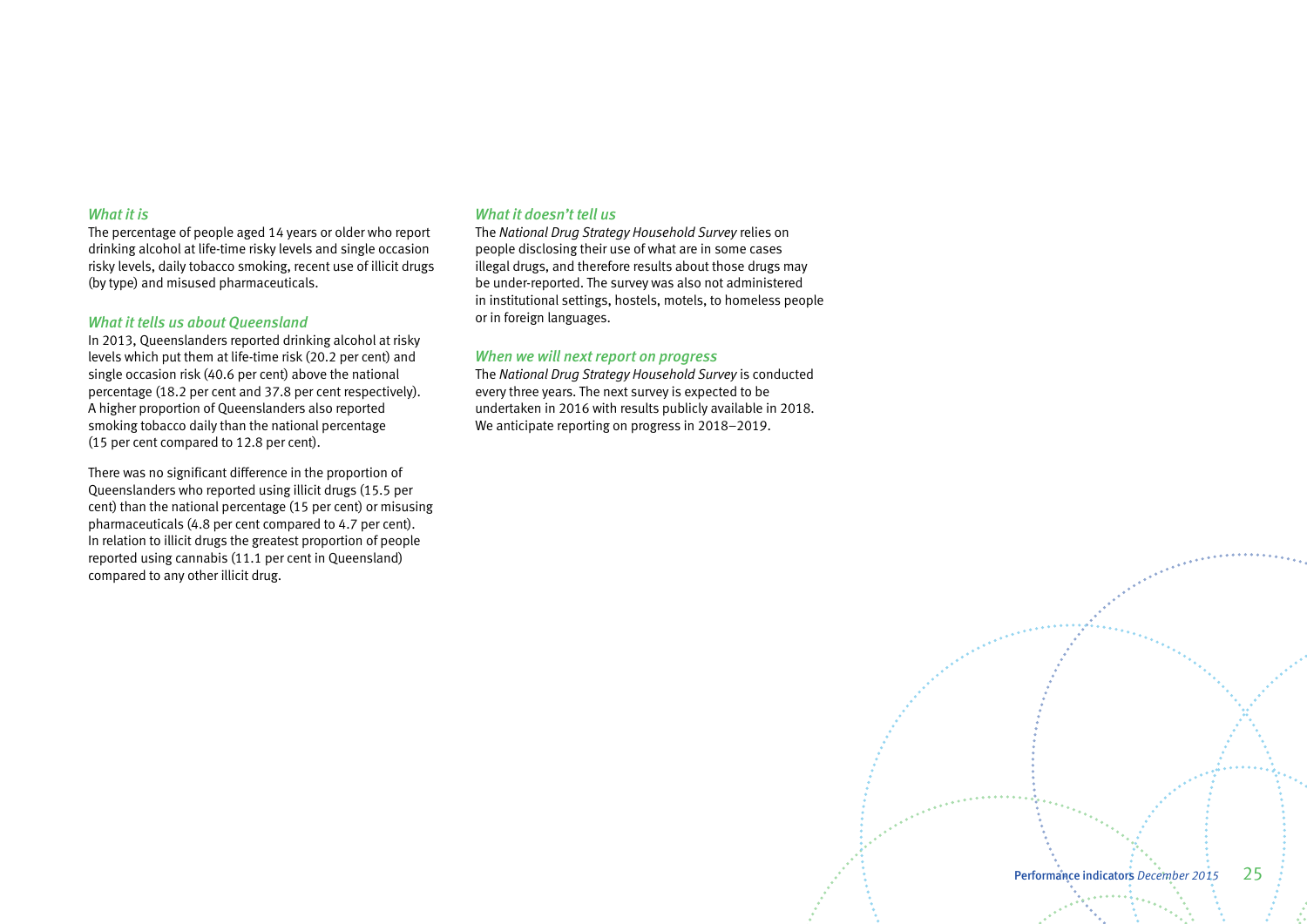<span id="page-27-0"></span>People living with<br>
mental health<br>
difficulties or<br>
issues related to<br>
substance use hav<br>
lives with purpose mental health difficulties or issues related to substance use have lives with purpose

 $26...$ 

# What we mean by a life with purpose

A life with purpose is one where a person is engaging in meaningful activities including community participation, social engagement, education, training and employment. This outcome focuses on those living with mental illness and problematic alcohol and other drug use.

# Why it is important

Living a life with purpose is fundamental to recovery. Being connected to community, family and friends, engaging in meaningful activities and participating in education, training and employment can offer hope and enable people to achieve their aspirations. Being able to live a life with purpose supports good mental health and wellbeing 8 .

# Links to the Strategic Plan

All Shared Commitments to Action support improved mental health and wellbeing of Queenslanders. This outcome is supported primarily by Shared Commitment to Action 2 (Improved awareness, prevention and early intervention) and the Early Action Plan. Shared Commitment to Action 3 (Targeted responses in priority areas) also supports this outcome through the Alcohol and Other Drugs Action Plan. Work as part of Shared Commitments to Action 4 (A responsive and sustainable community sector) and 5 (Integrated and effective government responses) will also contribute to achieving this outcome.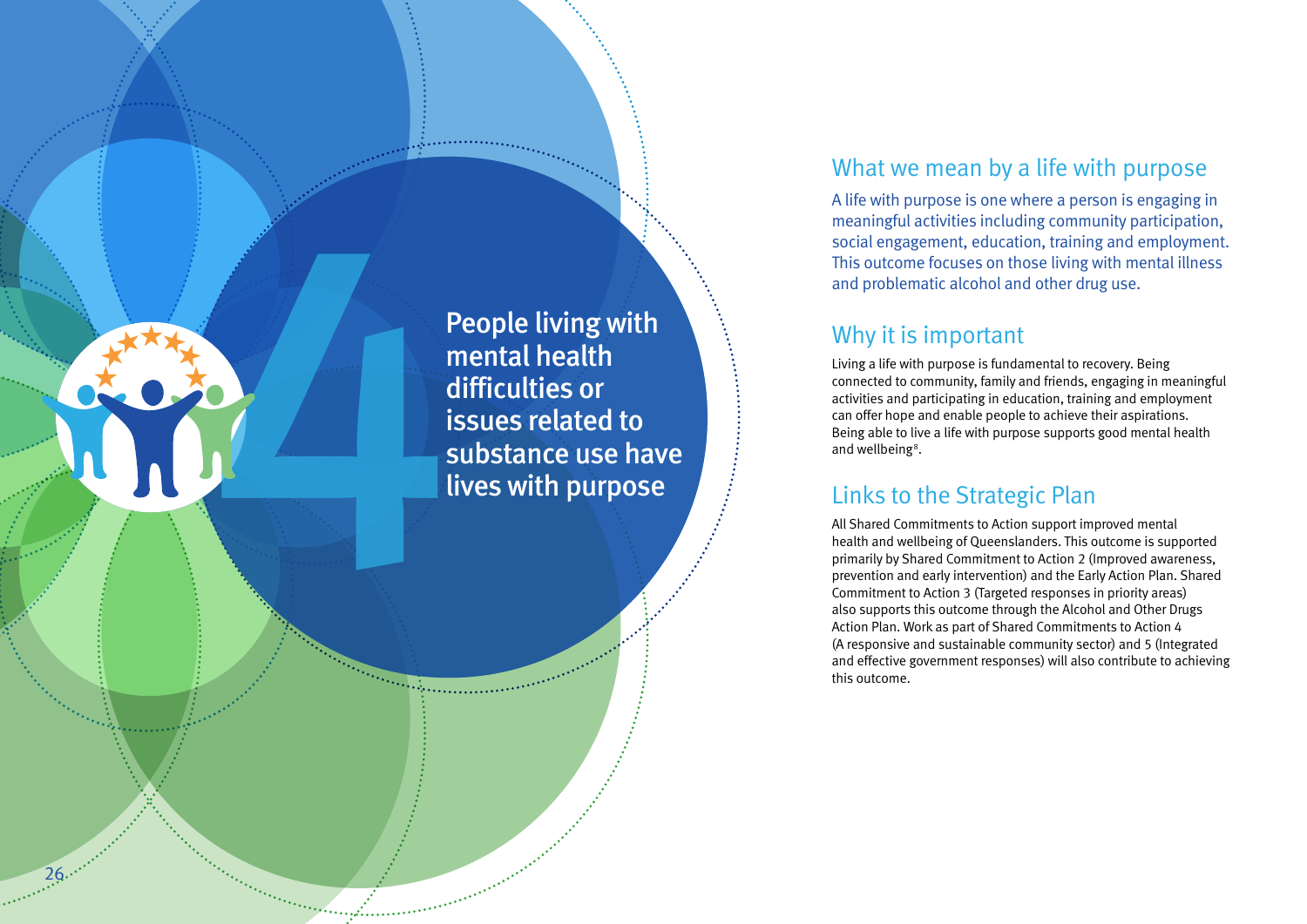# Performance indicators

Based on available data this report outlines results against the following performance indicators in three domains:

# 4.1 Economic participation

- *4.1.1* Employment or enrolment in study
- *4.1.2* Employment
- *4.1.3* Volunteering

# 4.2 Community participation

- *4.2.1* Participation in social groups
- *4.2.2* Participation in community support groups
- *4.2.3* Participation in civic or political groups
- *4.2.4* Attending cultural or leisure activities

### 4.3 Personal connections

- *4.3.1* Daily face-to-face contact with family or friends
- *4.3.2* At least weekly face-to-face contact with family or friends
- *4.3.3* Ability to get support in times of crisis

# Why these performance indicators

This data collected by the Australian Bureau of Statistics as part of the *Australian Health Survey* and the *General Social Survey* provides an overview of participation and community connectedness across a range of domains.

# Addressing gaps in data

There are a considerable number of performance indicators under this outcome which do not differentiate between those with mental health problems, those living with mental illness and people experiencing problematic drug use. Many data sets used as performance indicators also refer to mental health problems or mental health conditions. The definition in many cases includes substance use, however it is not clear whether this refers to substance use disorder or includes those who may be experiencing problematic drug use but are not dependent or living with a mental illness.

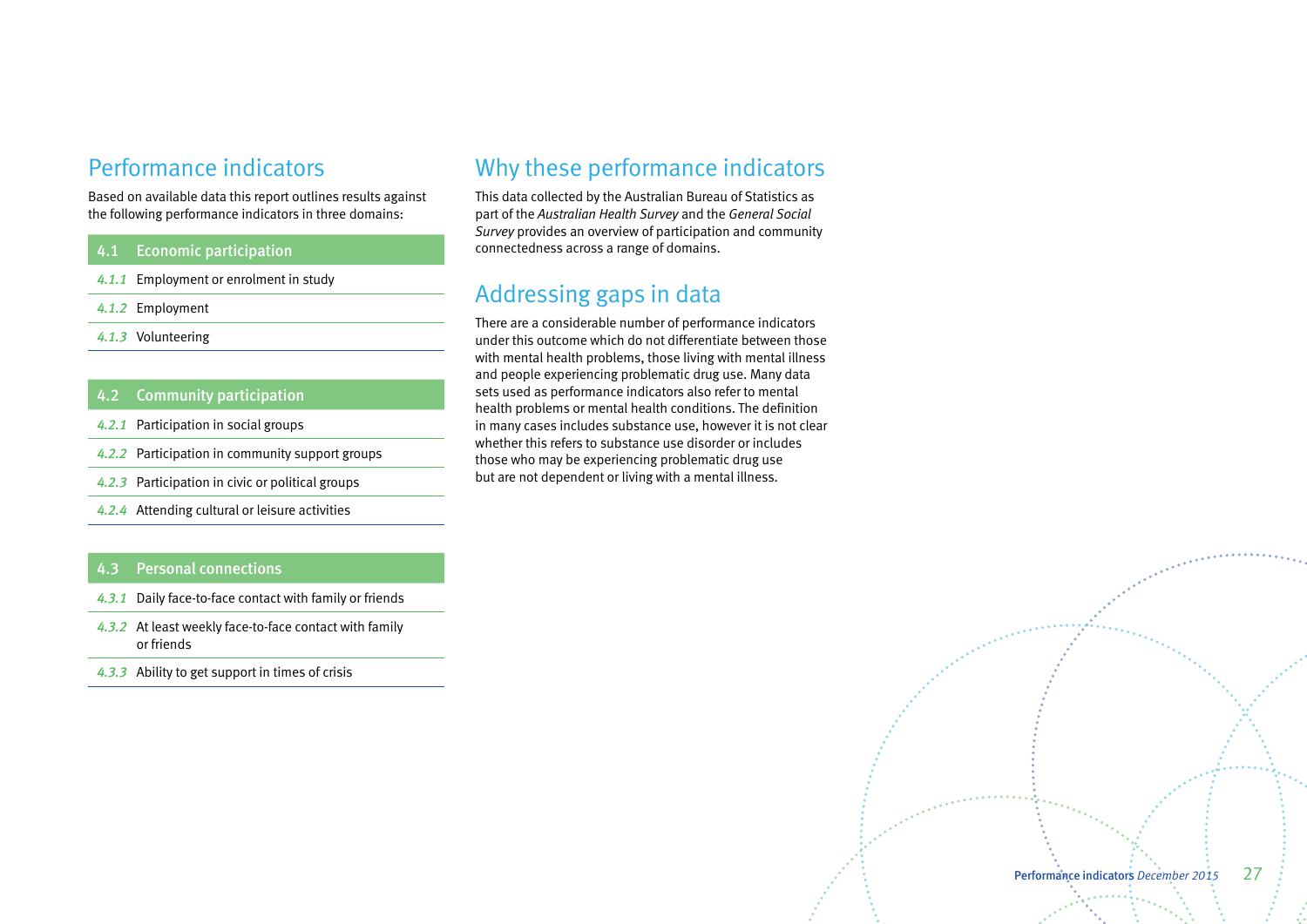# 4.1 Economic Participation

# 4.1.1 Employment or enrolment in study

# 4.1.2 Employment

#### Age standardised percentage in study or employment, 2011–12



Source: ROGS (2015) Table 12A.87, ABS unpublished 4364.0, *Australian Health Survey* (2011–12 NHS component), 2011–13.

# *What it is*

The age standardised percentage of people aged 16 to 30 years who reported living with a mental or behavioural condition, and who were employed and/or were enrolled for study in a formal secondary or tertiary qualification (full or part-time).

The age standardised percentage of people aged 16 to 64, who are employed either on a full-time basis (where the person usually works 35 hours or more a week), or on a part-time basis (where the person usually works one hour to less than 35 hours a week).

A person is considered to be living with a mental health condition if they self-report mental or behavioural problems that have lasted for six months, or which they expect to last for six months or more. It includes organic mental conditions, alcohol and other drug conditions, mood conditions and other mental or behavioural conditions (for example dementia, depression, substance use and anxiety disorders).

#### *What it tells us about Queensland*

In 2011–12, Queenslanders living with a mental/behavioural disorder were less likely to be employed or enrolled in study (79.4 per cent) than other Queenslanders (87 per cent). There was no significant difference, however, with the national percentage (79.2 per cent).

In 2011–12, a much smaller proportion of people living with mental/behavioural disorders were employed in Queensland (57.7 per cent) compared to those without (81.8 per cent). This was also less than the national proportion of people living with mental/behavioural disorders who were employed (61.7 per cent).

# *What it doesn't tell us*

The data does not indicate the proportion of people completing their study or how long they have held employment. The enrolment in study and employment data is collected from people who are actively engaged with a mental health service provider, so comparison with prevalence data for mental health issues would need to be treated with caution.

## *When we will next report on progress*

This data was sourced from the *Australian Health Survey* which is next expected to be undertaken in 2015–16 with results expected in 2017. We anticipate reporting on progress in 2018.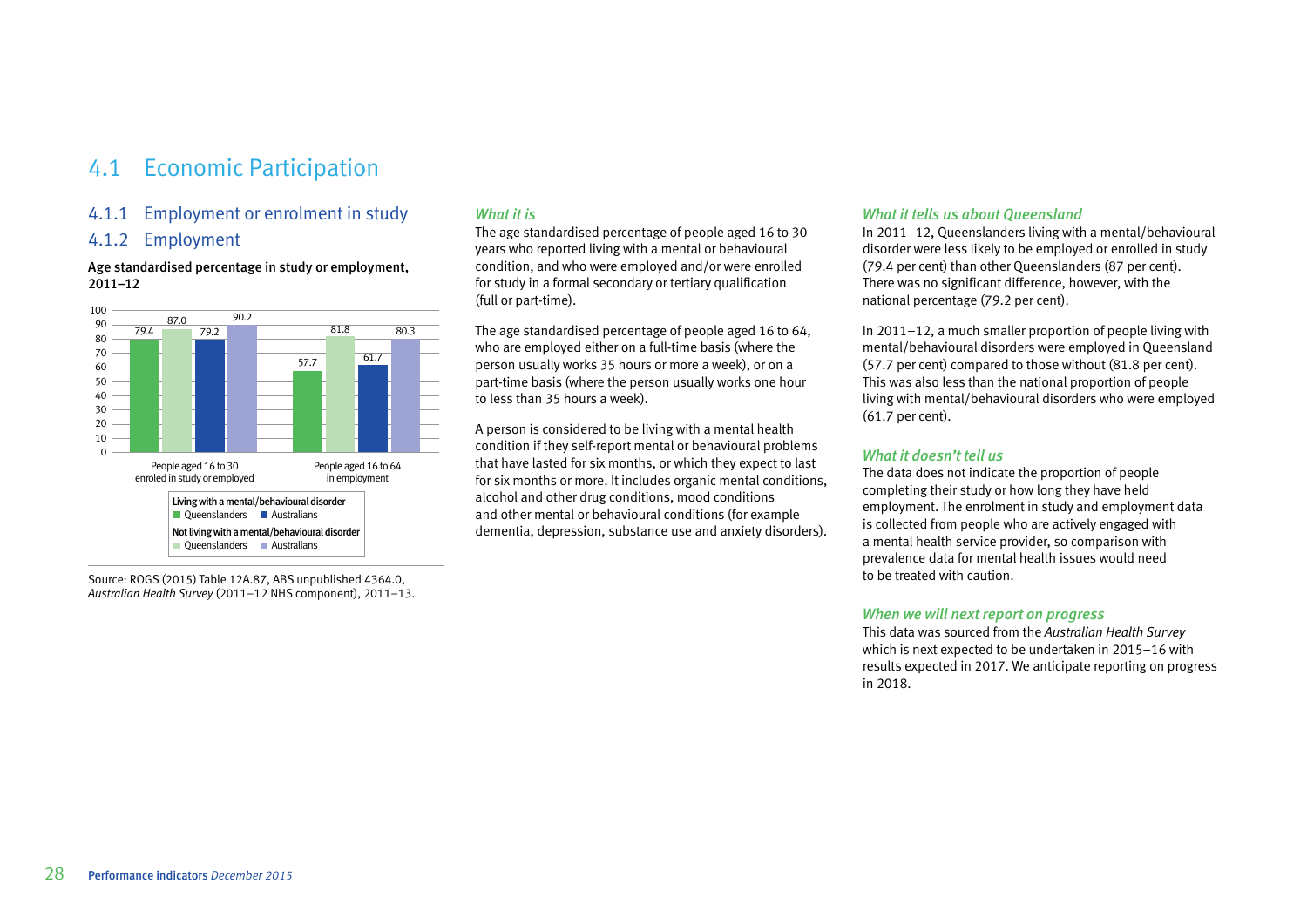# 4.1.3 Volunteering

Percentage of people aged 15 years and over engaged in volunteering, 2014



Source: ABS (unpublished) 4159.0, *General Social Survey*, 2014

#### *What is it*

The percentage of people aged 15 years and over in 2014 who reported living with a mental health condition, and have undertaken unpaid voluntary work in the last 12 months through an organisation. People who engaged in the survey self-identified whether they had experience of a clinically-recognised emotional and behavioural disorder, and perceived mental health problems such as feeling depressed, feeling anxious, stress and sadness.

#### *What it tells us about Queensland*

In 2014, a smaller proportion of Queenslanders living with a mental health condition undertook unpaid volunteer work (25.8 per cent) than other Queenslanders (26.8 per cent) but the difference was not significant. Overall a smaller proportion of Queenslanders volunteered than other Australians.

#### *What it doesn't tell us*

The data does not indicate the nature and extent of the volunteer work. It does not provide detail which may allow analysis of the quality of the working experience or the extent to which it may facilitate access to paid work.

#### *When we will next report on progress*

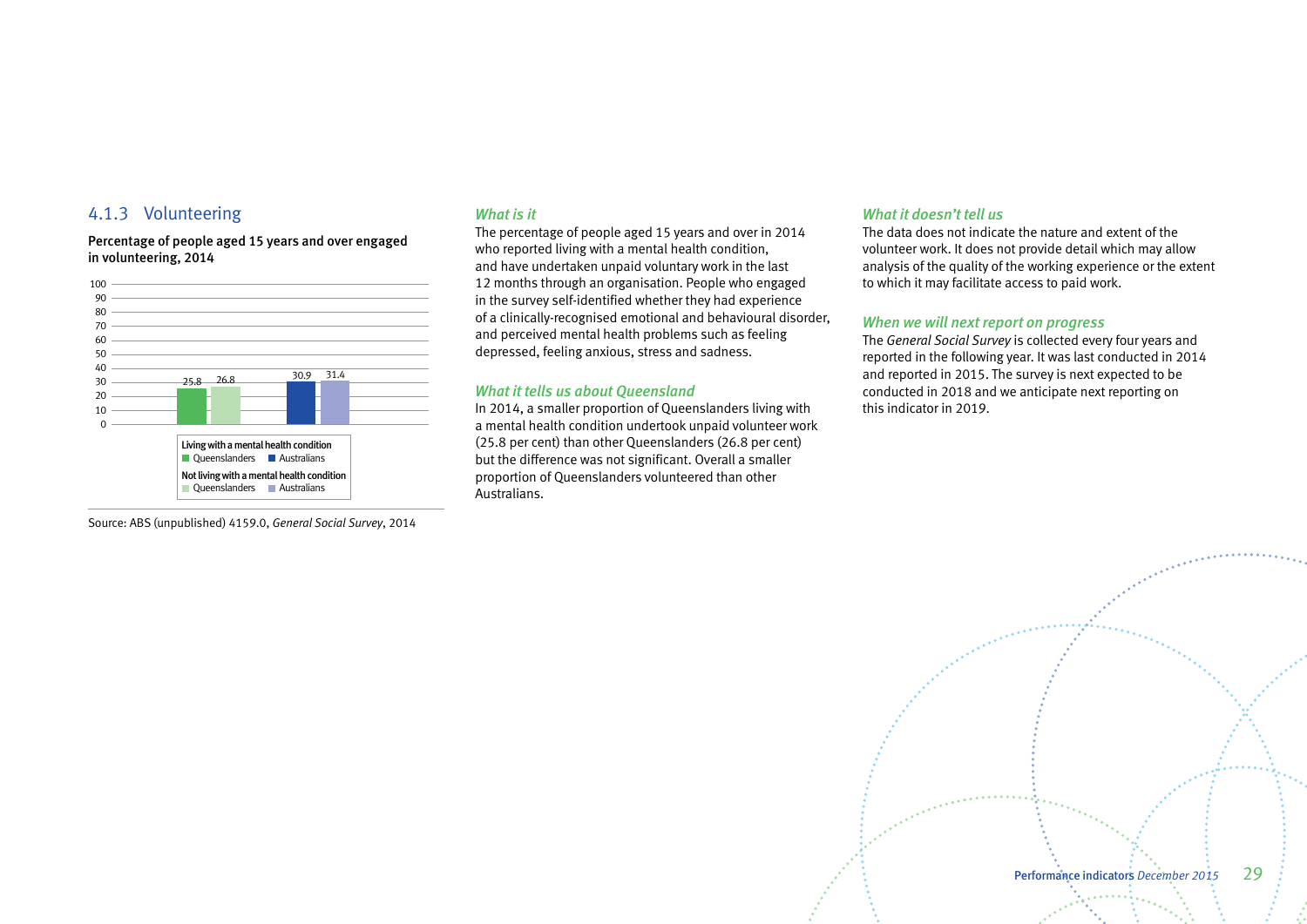# 4.2 Community participation

- 4.2.1 Participation in social groups
- 4.2.2 Participation in community support groups
- 4.2.3 Participation in civic or political groups
- 4.2.4 Attending cultural or leisure activities

# Percentage of people aged 15 years and over participating in the community, 2014



Source: ABS (unpublished) 4159.0, *General Social Survey*, 2014

# *What it is*

Percentage of people aged 15 years and over who report living with a mental health condition and are involved in social groups, community support groups, civic or political groups and attended cultural or leisure activities in the last 12 months.

A person is identified as living with a mental health condition if they report that they experience clinically-recognised emotional and behavioural disorders, and perceived mental health problems such as feeling depressed, feeling anxious, stress and sadness.

# *What it tells us about Queensland*

In 2014, Queenslanders living with mental health conditions were less likely to participate in the community with:

- 44.4 per cent participating in social groups compared with 45.7 per cent of people who do not experience mental health conditions.
- 85.7 per cent attending cultural or leisure activities compared to 87.8 per cent of those who do not experience mental health conditions.

However, a greater proportion participated in community support groups than Queenslanders not living with a mental health condition (32.7 per cent compared with 30.0 per cent) and in civic or political groups (14.1 per cent compared to 12.1 per cent).

## *What it doesn't tell us*

The data does not provide detail about the nature and extent to which people benefit from their participation in activities outside the household.

#### *When we will next report on progress*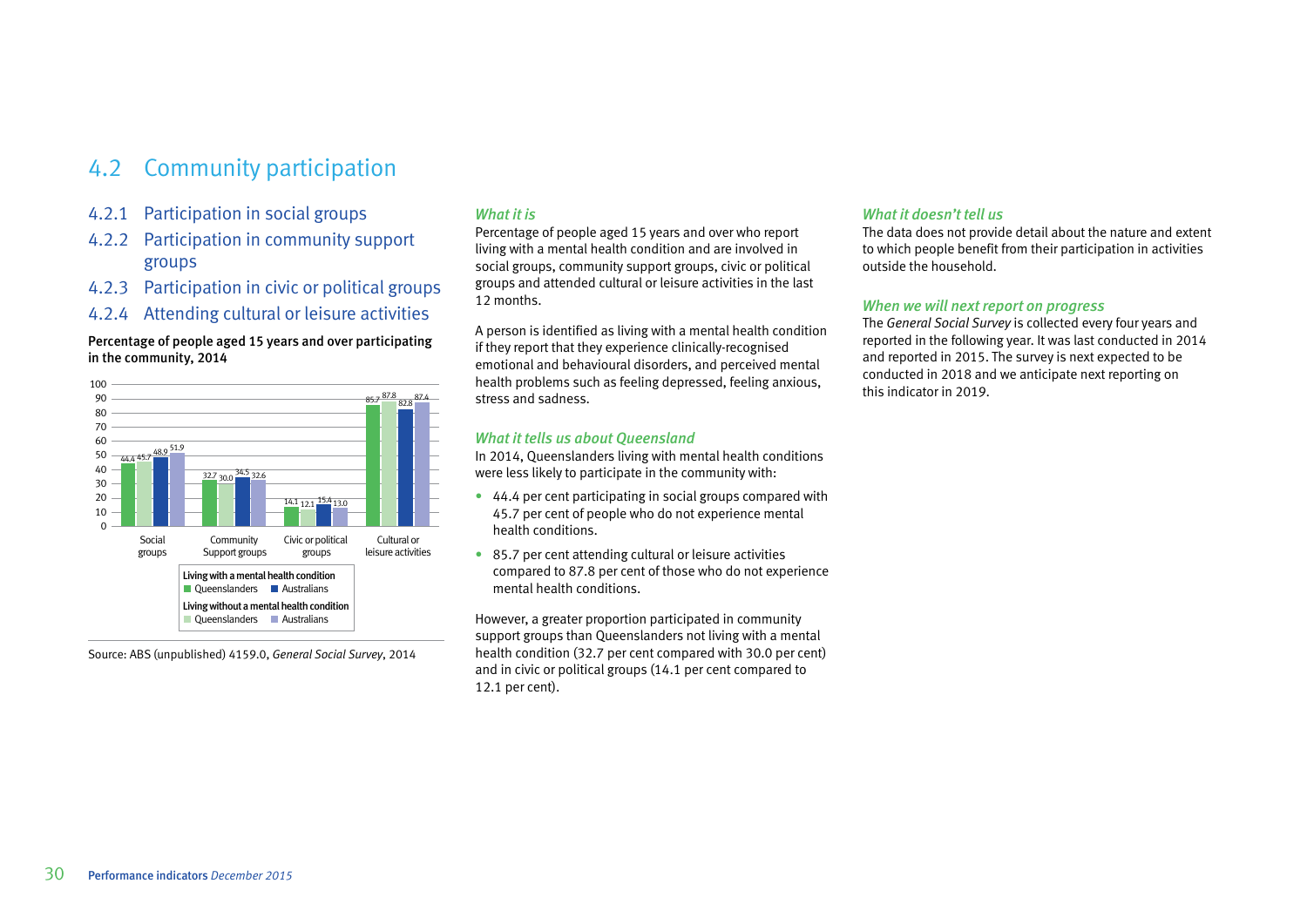# 4.3 Personal connections

- 4.3.1 Daily face-to-face contact with family or friends
- 4.3.2 At least weekly face-to-face contact with family or friends
- 4.3.3 Able to get support in times of crisis

#### Percentage of people aged 15 years and over having personal connections, 2014



Source: ABS (unpublished) 4159.0, *General Social Survey*, 2014

# *What it is*

The percentage of people aged 15 years and over who reported living with a mental health condition, who frequently (everyday, at least once a week) had face-to-face contact with family or friends outside the household and who were able to access support outside of their household in times of crisis.

A mental health condition is self-reported and includes experiences of clinically-recognised emotional and behavioural disorders, and perceived mental health problems such as feeling depressed, feeling anxious, stress and sadness. It includes mental health conditions such as depression, feeling depressed, behavioural and emotional disorders, and feeling anxious.

#### *What it tells us about Queensland*

In 2014, Queenslanders experiencing mental health conditions were more likely than other Queenslanders to have at least weekly face-to-face contact with family and friends outside of their home (60.5 per cent compared with 56.6 per cent) but less likely to have face-to-face contact on a daily basis (12.5 per cent compared with 18.9 per cent).

The difference at a national level is similar to the Queensland percentages except there appears to be more daily contact between those living with mental health conditions and their family and friends outside the household.

Queenslanders living with a mental health condition felt they were less likely to be able to access support at times of crisis. In 2014, 92.1 per cent of people with mental health conditions felt they were able to get support from people outside the household at a time of crisis compared with 95.2 per cent of Queenslanders who do not experience mental health problems. This is similar to the national percentages.

#### *What it doesn't tell us*

The data does not indicate the quality and nature of the contact or support they received and whether it is supporting recovery and improved mental health and wellbeing.

#### *When we will next report on progress*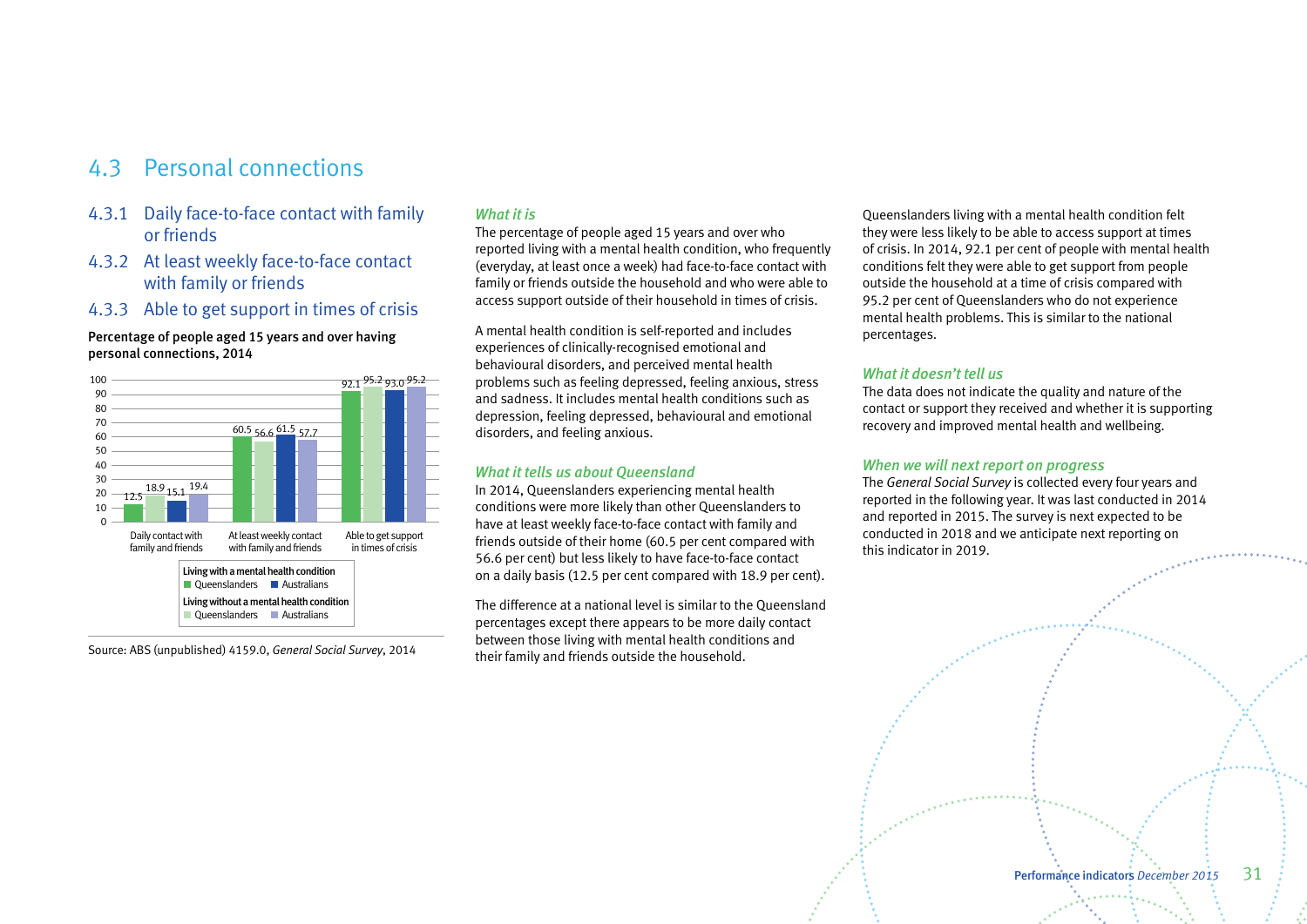<span id="page-33-0"></span>People living with<br>
mental illness<br>
and substance use<br>
disorders have<br>
better physical<br>
and oral health<br>
and live longer mental illness and substance use disorders have better physical and oral health and live longer

32

# What we mean by better physical and oral health and living longer

This outcome refers to the life expectancy, physical and oral health of people experiencing mental illness, including substance use disorders.

Unlike the outcome of reduced avoidable harm which focuses on reducing harm for the whole community, this outcome focuses on the difference in health outcomes for people who live with mental illness and mental health problems.

# Why it is important

The most recent information on life expectancy was undertaken in Western Australia by The University of Queensland and The University of Western Australia entitled: *The gap in life expectancy from preventable physical illness in psychiatric patients in Western Australia: retrospective analysis of population based registers* 9 . It indicated that between 1985 and 2005, males living with mental illness were expected to live 15.9 years less than other males, and females 12 years less $^{10}$ .

# Links to the Strategic Plan

This outcome is supported primarily by actions taken to implement Shared Commitment to Action 6 (More integrated health service delivery).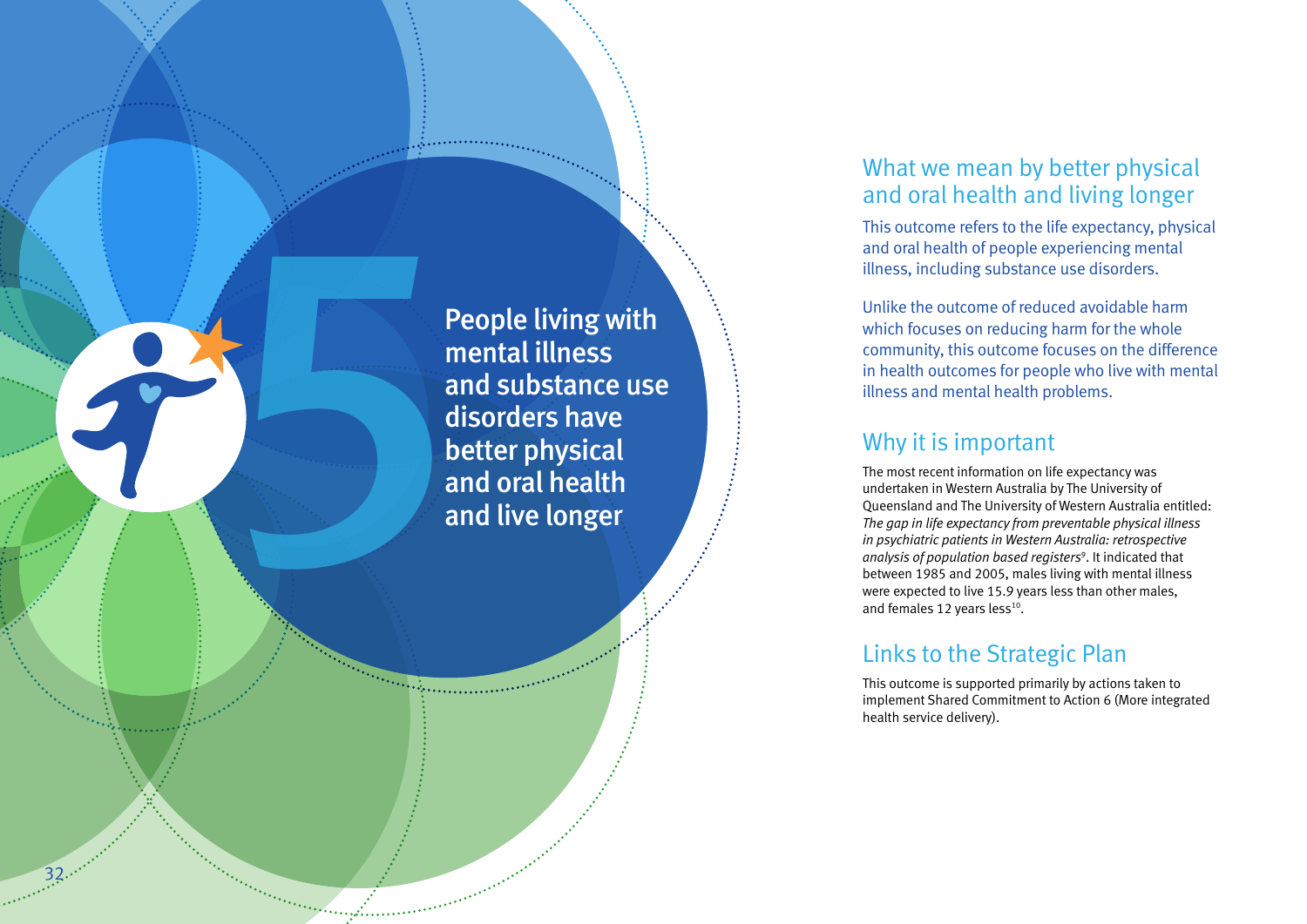# Performance indicators

Based on available data, this report outlines results on the following performance indicators:

| 5.1 Long-term health conditions |
|---------------------------------|
| 5.1.1 Cardiovascular disease    |
| 5.1.2 Cancer                    |
| 5.1.3 Diabetes                  |
| 5.1.4 Arthritis                 |
| 5.1.5 Asthma                    |

|  | 5.2 Risk factors                          |
|--|-------------------------------------------|
|  | 5.2.1 Daily smoking                       |
|  | 5.2.2 Obesity                             |
|  | 5.2.3 Risk of long-term harm from alcohol |
|  |                                           |

# 5.3 Protective factors

*5.3.1* Participated in physical activity

# Why these performance indicators

Reduced life expectancy is not directly caused by mental illness. Research indicates that physical health conditions such as cancer, cardiovascular disease and diabetes are the major contributor to lowered life expectancy. High levels of alcohol, tobacco and other drug use as well as poor diets and lower levels of exercise are significant factors $11$ . There is also a need to address systemic barriers to people living with a mental illness accessing health care<sup>12</sup>.

# Addressing gaps in monitoring this outcome

The ABS collects data relating to dental visits and health checks but is not available at the state level. Investigations will be undertaken to determine whether Queensland data can be obtained and reported.

# 5.1 Long-term health conditions

5.1.1 Cardiovascular disease

5.1.2 Cancer 5.1.3 Diabetes

5.1.4 Arthritis

5.1.5 Asthma

Age standardised percentage of people with long-term health conditions, 2011–12



Source: ROGS (2015) Table 12A.86, ABS unpublished 4364.0, *Australian Health Survey* (2011–12 NHS component), 2011–13

#### *What it is*

The age standardised percentage of people who lived with mental/behaviour problems and the following long-term health conditions: cardiovascular disease, cancer, diabetes, arthritis and asthma......

A person is considered to be living with a mental/behavioural problem if they self-report a problem that has lasted for six months, or which they expect to last for six months or more. It includes organic mental conditions, alcohol and drug conditions, mood conditions and other mental and behavioural conditions (e.g. dementia, depression, substance use and anxiety disorders).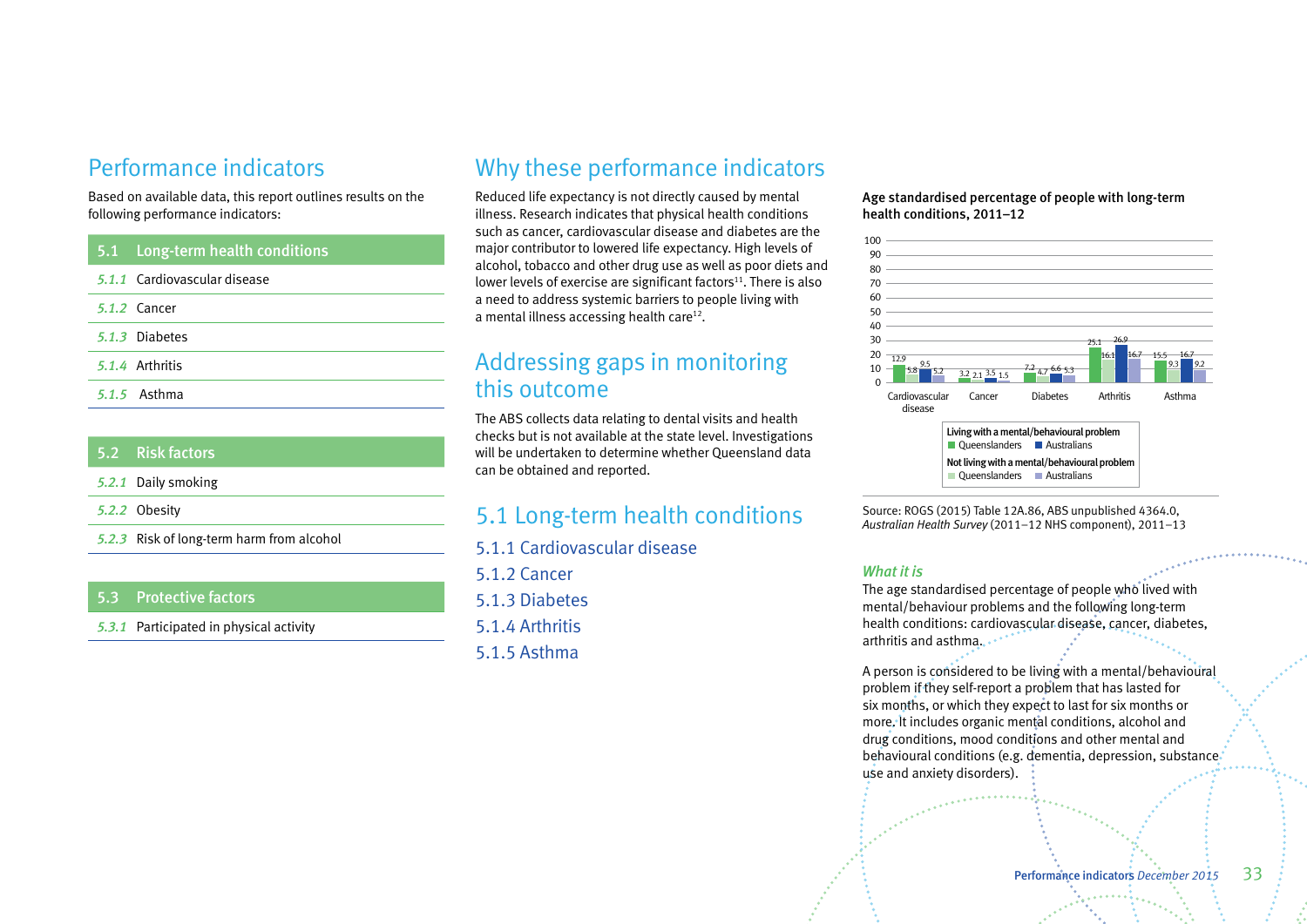#### *What it tells us about Queensland*

The proportion of Queenslanders with cardiovascular disease was greater than the national percentage for those living with mental/behavioural problems (12.9 per cent compared to 9.5 per cent) as well as for Queenslanders not living with mental/behavioural problems (5.8 per cent).

In relation to all other long-term health conditions, a higher proportion of Queenslanders living with mental/behavioural problems had cancer (3.2 per cent compared to 2.1 per cent); diabetes (7.2 per cent compared to 4.7 per cent); arthritis (25.1 per cent compared to 16.1 per cent); and asthma (15.5 per cent compared to 9.3 per cent).

#### *What it doesn't tell us*

This indicator does not tell us why a greater proportion of people living with mental or behavioural problems also experience long-term health conditions. It also doesn't tell us the type of mental or behavioural conditions that are most likely to co-occur with long-term health conditions.

#### *When we will next report on progress*

This data was sourced from the *Australian Health Survey* which is next expected to be undertaken in 2015–16 with results expected in 2017. We anticipate reporting on progress in 2018.

# 5.2 Risk factors

# 5.2.1 Daily smoking

# 5.2.2 Obesity

# 5.2.3 Long-term harm from alcohol

Age standardised percentage of people experiencing risk factors, 2011–12



Source: ROGS (2015) Table 12A.85, ABS unpublished 4364.0, *Australian Health Survey* (2011–12 NHS component), 2011–13

#### *What it is*

The age standardised percentage living with mental/ behaviour problems who smoked any substance daily, were obese or overweight; or who consumed alcohol at levels that place them at long-term risk of harm.

A person is considered to be living with a mental/behavioural problem if they self-report a problem that has lasted for six months, or which they expect to last for six months or more. It includes organic mental conditions, alcohol and drug conditions, mood conditions and other mental and behavioural conditions (e.g. dementia, depression, substance use and anxiety disorders).

#### *What it tells us about Queensland*

In 2011–12, a greater proportion of Queenslanders who experienced mental or behavioural problem smoked daily (25.7 per cent) than those who did not live with a mental or behavioural problem (15.8 per cent). The proportion however was slightly less than people living with mental/behavioural problems nationally.

There was no significant difference in the proportion of Queenslanders with or without a mental/behavioural health problem who were obese or overweight (65.4 per cent compared to 65.3 per cent). However a lower proportion of people living with mental/behavioural problems in Queensland were obese compared to the national percentage (67 per cent).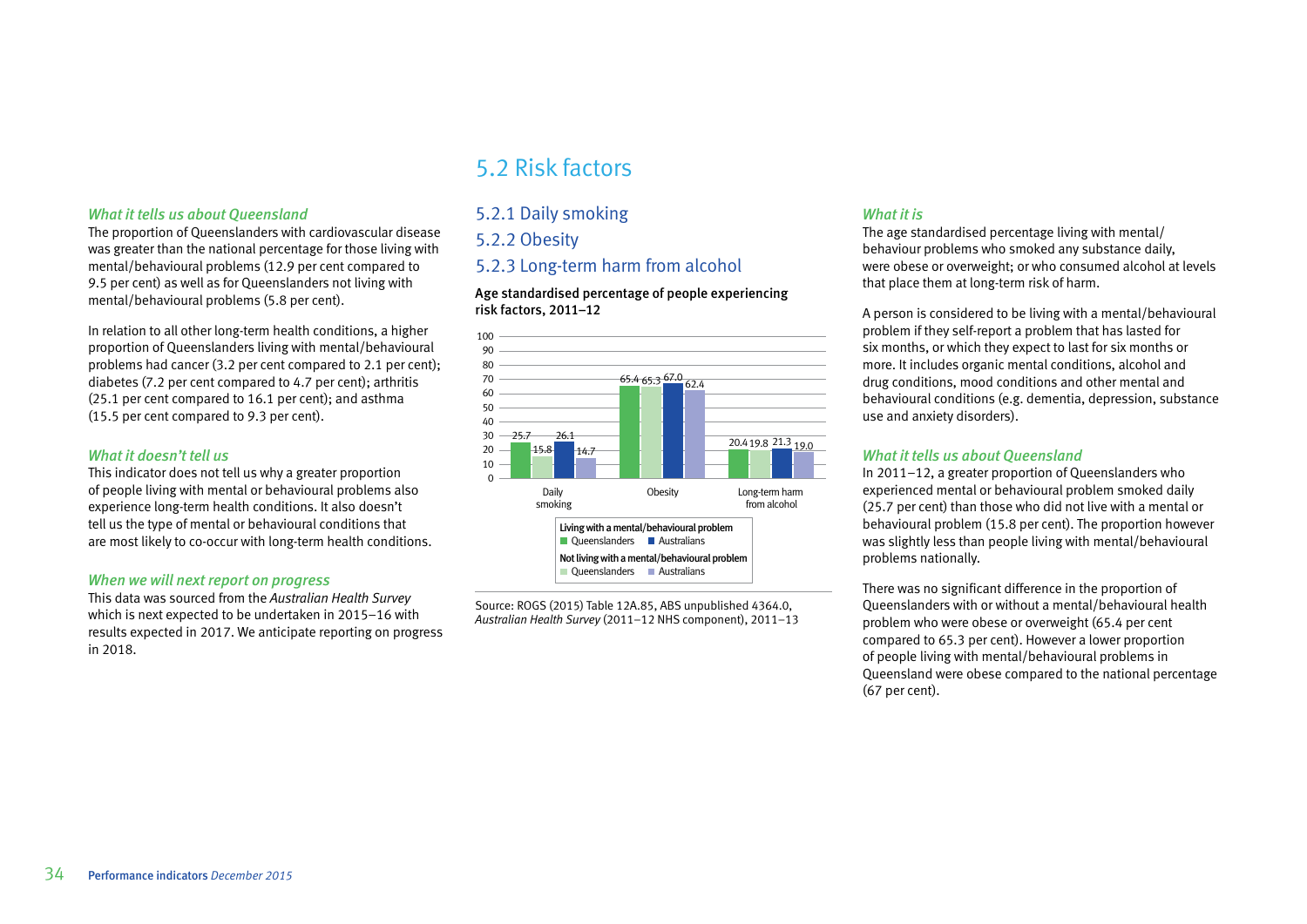A similar proportion of Queenslanders who experienced mental/behavioural conditions were at risk from long-term harm from alcohol, at 20.4 per cent, compared with those who did not, at 19.8 per cent. The proportion was slightly lower than the national percentage for people living with mental/behavioural conditions (21.3 per cent).

#### *What it doesn't tell us*

It does not tell us the reasons why a greater proportion of people living with mental/behavioural conditions smoke or consume alcohol at risky levels. It also does not tell us why a slightly higher proportion is obese or overweight.

#### *When we will next report progress*

This data was sourced from the *Australian Health Survey* which is due to be next undertaken in 2015–16 with results expected in 2017. We anticipate reporting on progress in 2018.

# 5.3 Protective factors

# 5.3.1 Participated in physical activity

Percentage of people who participated in physical activity through sport or recreation, 2014



Source: ABS (unpublished) 4159.0, *General Social Survey*, 2014

## *What it is*

The percentage of people aged 15 years and over who reported living with a mental health condition and who participated in any physical activities for sport or exercise or recreation in the previous 12 months. A person identified as living with a mental health condition if they reported that they experienced clinically-recognised emotional and behavioural disorders, and perceived mental health problems such as feeling depressed, feeling anxious, stress and sadness.

#### *What it tells us about Queensland*

In Queensland in 2014, people aged 15 years and over living with a mental health condition were less likely to engage in physical activity through sport or recreation (63.8 per cent) than those who did not live with a mental health condition (68.8 per cent). The proportion was lower in Queensland than the national percentage for both those living with a mental health condition and those who were not.

# *What it doesn't tell us*

The data does not provide detail about the nature and extent to which people benefit from their participation in activities outside the household.

# *When we will next report on progress*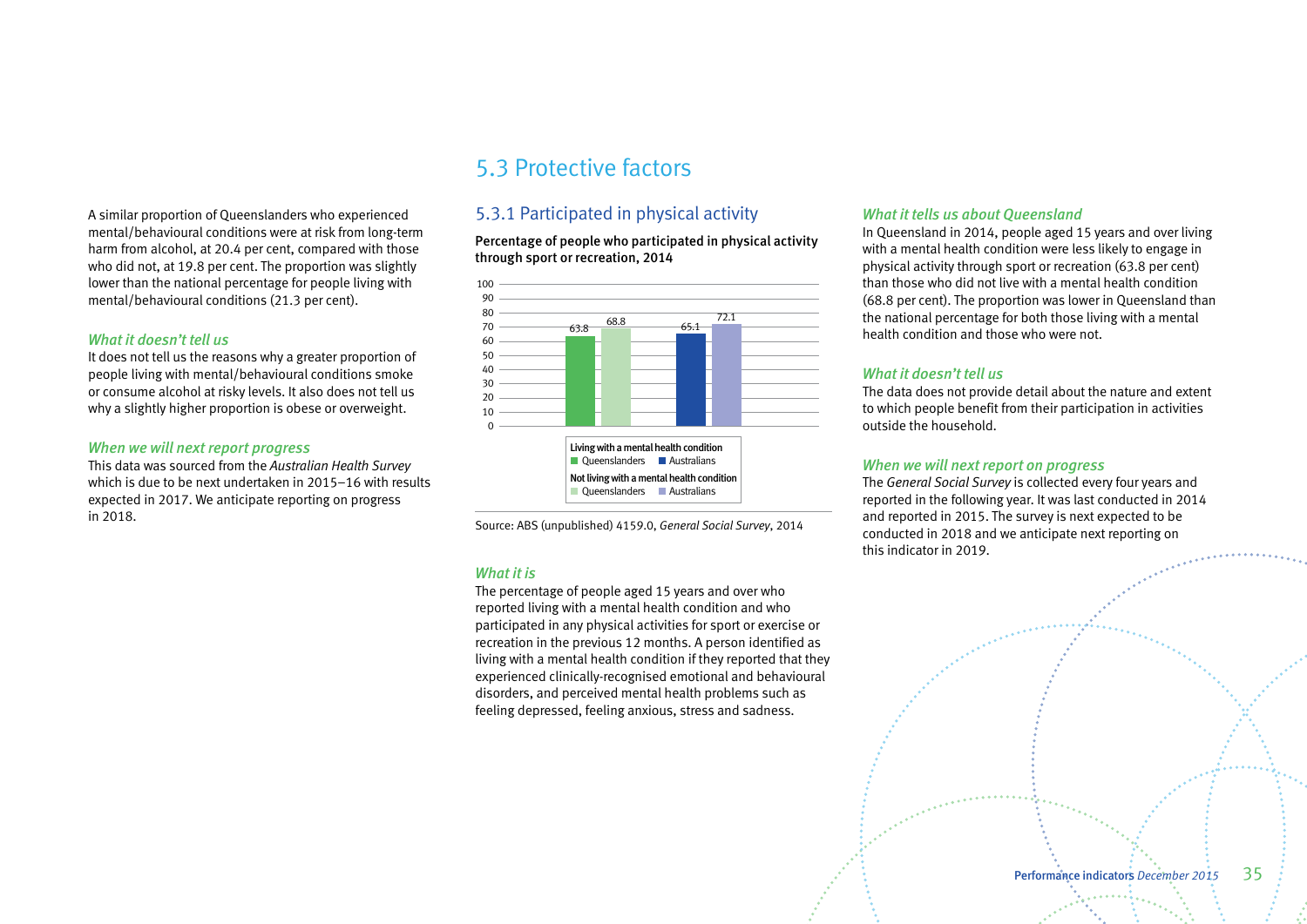<span id="page-37-0"></span>People living with<br>
mental illness<br>
and substance use<br>
disorders have<br>
positive experienc<br>
of their support,<br>
care and treatmen mental illness and substance use disorders have positive experiences of their support, care and treatment

 $36...$ 

# What we mean by support, care and treatment

Support, care and treatment includes public mental health and alcohol and other drug services within hospitals, rehabilitation centres and in the community. This outcome however focuses on services beyond the health system and includes access to other supports critical to recovery including housing, disability and employment.

# Why it is important

In some cases access to services and positive experiences can reduce the duration and severity of mental illness and mental health problems and is the foundation for recovery. Having a positive experience also means that people are more likely to remain engaged with services including alcohol and other drug services. Consumer and carer participation in the development, planning, delivery and evaluation of mental health services has been a focus area for the *National Standards for Mental Health Services* .

# Links to the Strategic Plan

This outcome is supported primarily by Shared Commitment to Action 1 (Engagement and leadership priorities for individuals, families and carers). Specific projects include developing best practice standards for consumer, family and carer engagement in mental health and alcohol and other drug services.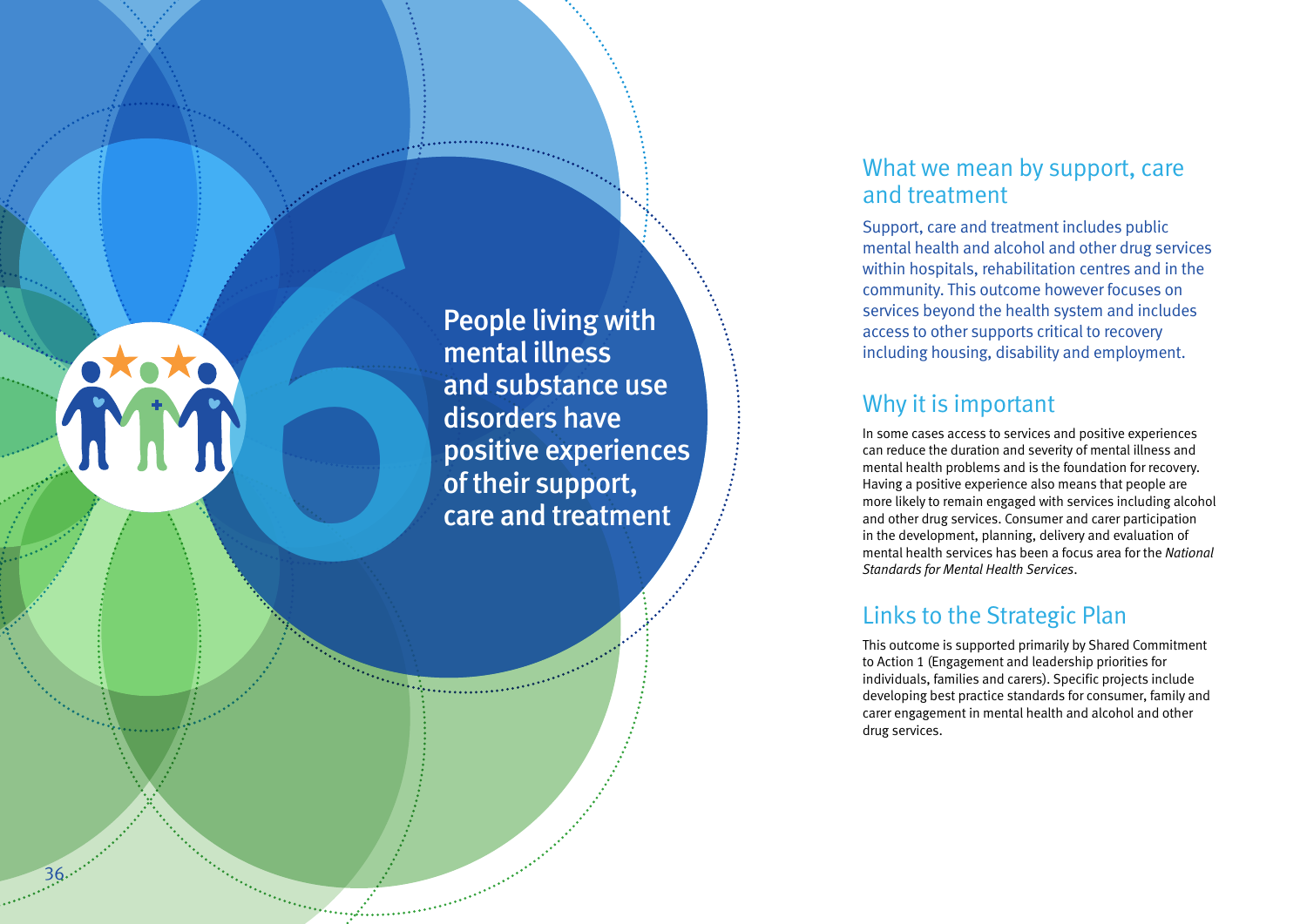# Performance indicators

Based on available data this report outlines the following performance indicator results:

# 6.1 Consumer satisfaction

*6.1* Consumer satisfaction with mental health care

# 6.2 Consumer and carer engagement

- *6.2.1* Paid consumer workers
- *6.2.2* Paid carer workers

# 6.3 Access to services

*6.3.1* Difficulty accessing services

# Why these performance indicators

Consumer perceptions of mental health care and treatment can inform future improvements, with high levels of satisfaction with services demonstrating effectiveness. There is also growing evidence that consumer and carer involvement in mental health treatment and care can have a positive effect on consumer experiences and further support recovery.

The inclusion of paid consumer and carer worker positions, including peer worker roles, in the mental health system is considered an indicator of quality service provision that supports a recovery-focused approach.

# Addressing gaps in monitoring this outcome

Data exploring consumer perceptions of care across Queensland is currently collected by Hospital and Health Services and reported by the Queensland Health in the annual *Consumer Perceptions of Care Statewide report*. In 2015, this survey will be replaced by the national *Your Experience of Service* (YES) survey.

There is currently no state-wide mechanism to assess the experiences of people who access alcohol and other drug services or how long they remain engaged with these services and the reason for support ending. Consideration will be given to the feasibility and cost effectiveness of developing a measure regarding service-user satisfaction with alcohol and other drug services.

# 6.1 Consumer satisfaction

6.1.1 Consumer satisfaction with mental health care

#### Average Consumer Satisfaction Index scores, 2014



Source: Queensland Health, *Consumer Perceptions of Care Statewide report 2014*.

# *What it is*

The *Consumer Perceptions of Care Statewide report 2014* is based on the views of consumers who received treatment and care from the Queensland public mental health system. Consumers are invited to respond anonymously to a survey. In 2014, 10,504 consumers were offered a survey and 4,616 responded (44 per cent).

The *Consumer Perceptions of Care Statewide* report used a Consumer Satisfaction Index (CSI) which summarises responses to each item or group of items on a scale of 0 to 10 as follows:

- Scores of 9 to 10 are exceptional indicating that the majority of consumers recorded very positive perceptions of their care.
- Scores of 7 to 8 are commendable with most consumers recording positive perceptions of care.
- Scores of 5 to 6 are moderate indicating there is wide variance in consumer perceptions, with consumers recording both positive and negative perceptions about their care.
- Scores of less than 5 are inadequate indicating that the vast majority of consumers recorded negative perceptions of their care.

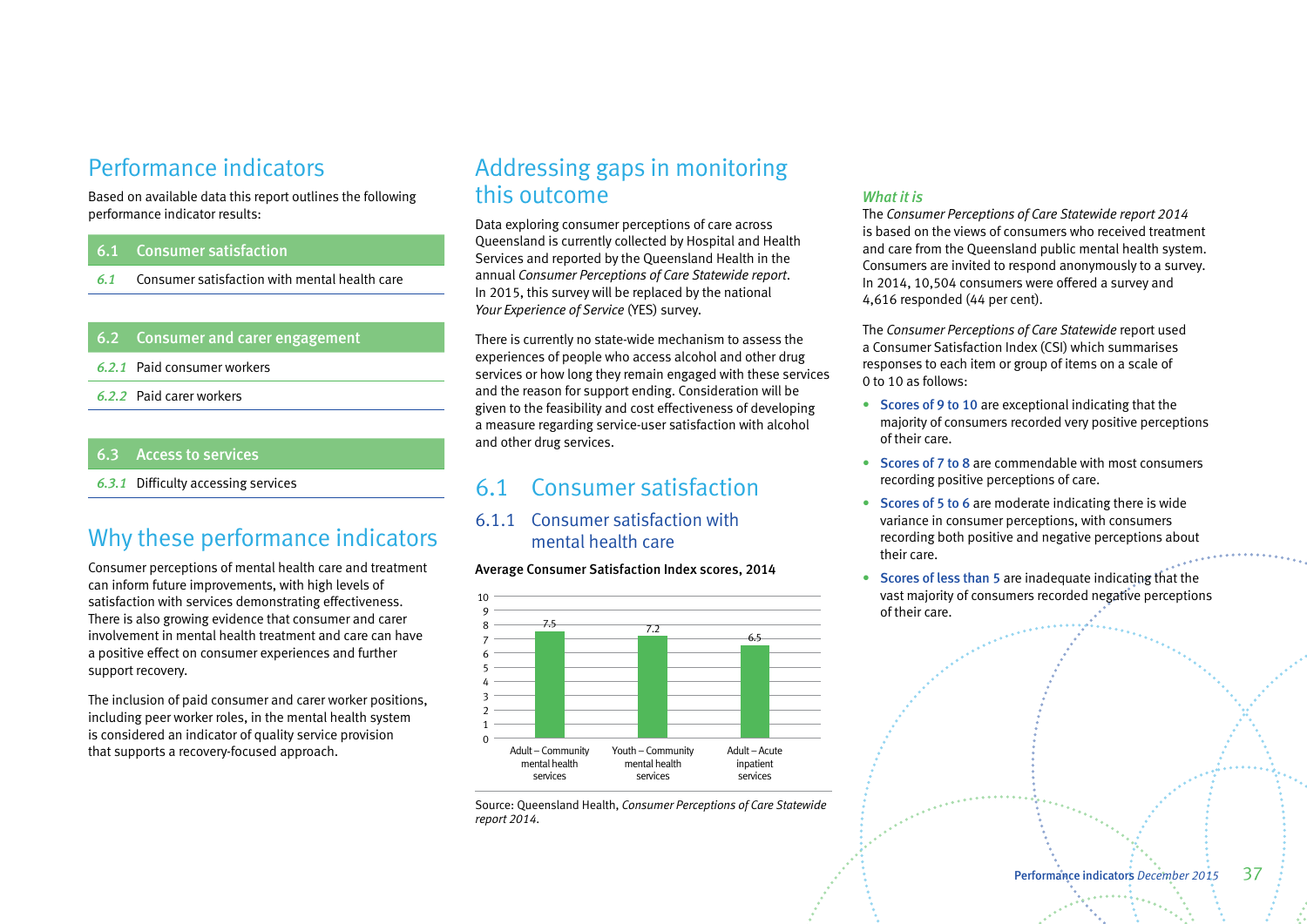### *What it tells us about Queensland*

Adults in community mental health services reported an average satisfaction rating of 7.5, indicating an experience of mental health services in the commendable range. This was slightly lower for young peoples' experience of community mental health services (7.2). Average satisfaction with adult acute inpatient services was lower still at 6.5, between the moderate and the commendable range.

#### *What it doesn't tell us*

These scores provide an overall satisfaction rating only and do not enable a national comparison. Further, consumers are not required to participate in the survey and consequentially the results do not provide us with a complete picture of consumer satisfaction in Queensland.

#### *When we will next report on progress*

In 2015, the *Consumer Perceptions of Care Survey* will be replaced by the national YES survey. At this stage it is not compulsory for all service providers to administer the YES survey tool.

# 6.2 Consumer and carer engagement

# 6.2.1 Paid consumer workers

# 6.2.2 Paid carer workers

Paid consumer and carer worker positions per 1,000 full-time equivalent positions, 2012–13

| 100      |     |                                                                            |            |     |
|----------|-----|----------------------------------------------------------------------------|------------|-----|
| 90       |     |                                                                            |            |     |
| 80       |     |                                                                            |            |     |
| 70       |     | the control of the control of the control of the control of the control of |            |     |
| 60       |     |                                                                            |            |     |
| 50       |     |                                                                            |            |     |
| 40       |     | the control of the control of the control of the control of the control of |            |     |
| 30       |     |                                                                            |            |     |
| 20       |     |                                                                            |            |     |
| 10       | 2.8 | 2.7                                                                        | 0.6        |     |
| $\Omega$ |     |                                                                            |            | 1.4 |
|          |     | Paid consumer                                                              | Paid carer |     |
|          |     | workers                                                                    | workers    |     |
|          |     |                                                                            |            |     |
|          |     | Queensland                                                                 | Australia  |     |

Source: ROGS (2015) Table 12A.52, AIHW (unpublished) derived from the MHE NMDS

#### *What it is*

The number of paid full-time equivalent (FTE) consumer and carer workers per 1,000 paid, direct care, consumer and carer staff (FTE).

#### *What it tells us*

In 2012–13 there were 2.8 per 1,000 FTE paid consumer workers in the Queensland health system. This is consistent with the national rate at 2.7 per 1,000 FTE.

However the rate of paid carer workers in Queensland (0.6 FTE per 1,000) was half the national rate (1.4 FTE per 1,000).

## *What it doesn't tell us*

The data does not provide detail that would allow further analysis of the nature of consumer and carer paid positions.

#### *When we will next report on progress*

This data was published as part of the ROGS which provides information on the equity, effectiveness and efficiency of government services in Australia. It is published on an annual basis and was last published in 2015.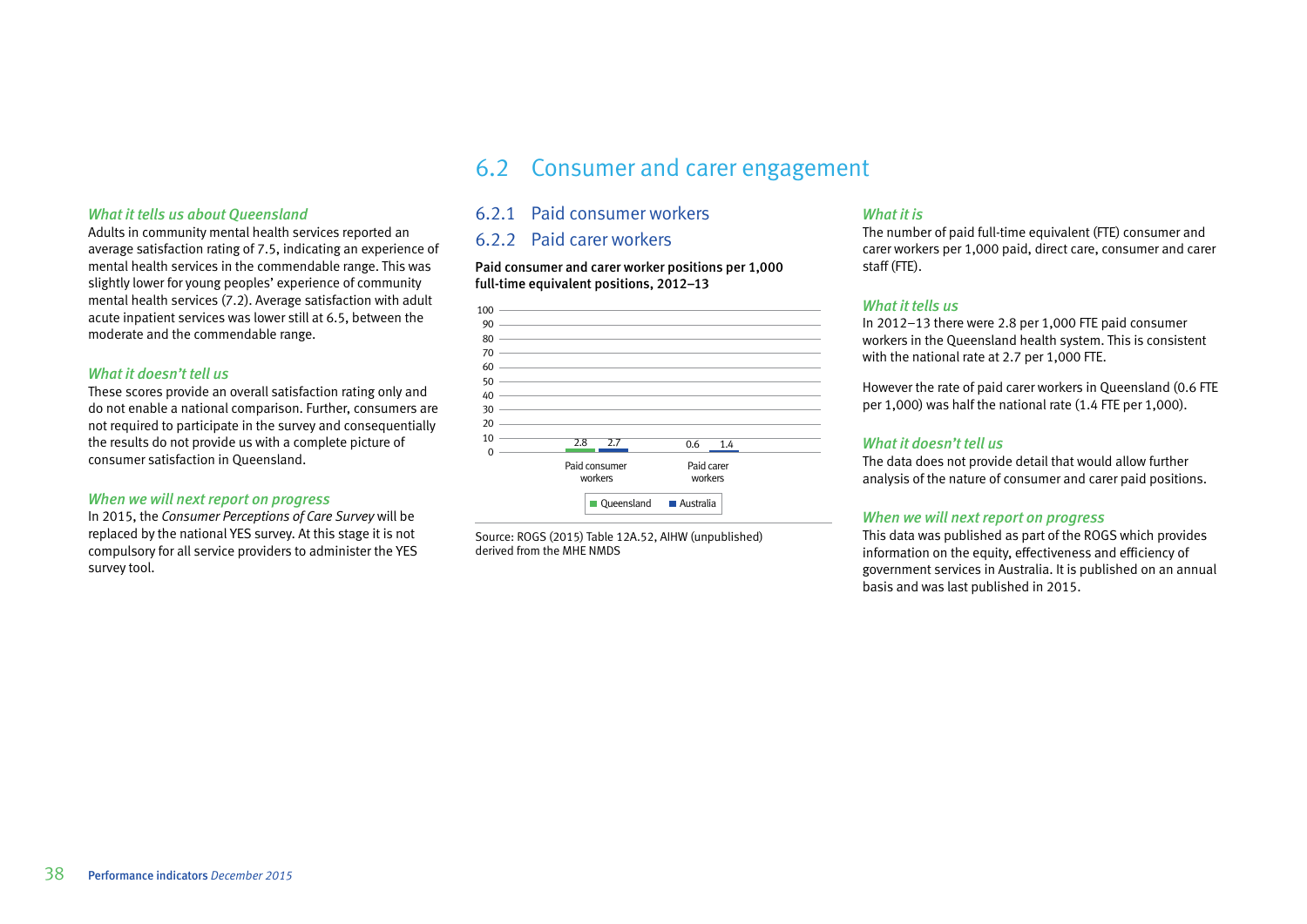# <span id="page-40-0"></span>6.3 Ability to access services Conclusion

# 6.3.1 Difficulty accessing services

Percentage of people aged 15 years and over experiencing difficulty accessing services, 2014



Source: ABS (unpublished) 4159.0, *General Social Survey*, 2014

## *What it is*

Percentage of people aged 15 years and over who experienced a mental health condition and had difficulty accessing service providers. Mental health conditions refers to clinically-recognised emotional and behavioural disorders, and perceived mental health problems such as feeling depressed, feeling anxious, stress and sadness. A service includes dentists, doctors, employment services, family assistance, hospitals, Medicare and mental health services.

# *What it tells us about Queensland*

In 2014, a greater proportion of Queenslanders experiencing a mental health condition (41.3 per cent) reported having difficulty accessing services than people who do not experience a mental health condition (22.2 per cent).

#### *What it doesn't tell us*

The data does not provide enough detail to determine the nature and extent of barriers related to service provider access or the type of service that people are having the greatest difficulty accessing.

#### *When we will next report progress*

The *General Social Survey* is collected every four years and reported in the following year. It was last conducted in 2014 and reported in 2015. The survey is next expected to be conducted in 2018 and we anticipate next reporting on this indicator in 2019.

Over the next year, the Commission will work with key stakeholders to identify and consider other data sources which may support a better understanding regarding the mental health and wellbeing of all Queenslanders and in particular those living with mental health problems, mental illness and problematic alcohol and other drug use. This will involve considering the gaps in current data and considering the feasibility and cost effectiveness of developing new data sets including measuring the wellbeing of all Queenslanders, levels of stigma, suicide rates among different cultural groups and the social and emotional wellbeing of Aboriginal and Torres Strait Islander Queenslanders.

This report will also inform our priorities in implementing the Strategic Plan. It highlights the need to focus on increasing employment and supporting those living with mental health problems and mental illness to have better physical health.

Work will continue towards reducing Queensland's suicide rate, in particular the levels of suicide among vulnerable groups including Aboriginal and Torres Strait Islander peoples and those living in rural and remote communities. Work will also continue to reduce harms related to the use of alcohol, tobacco and other drugs in Queensland.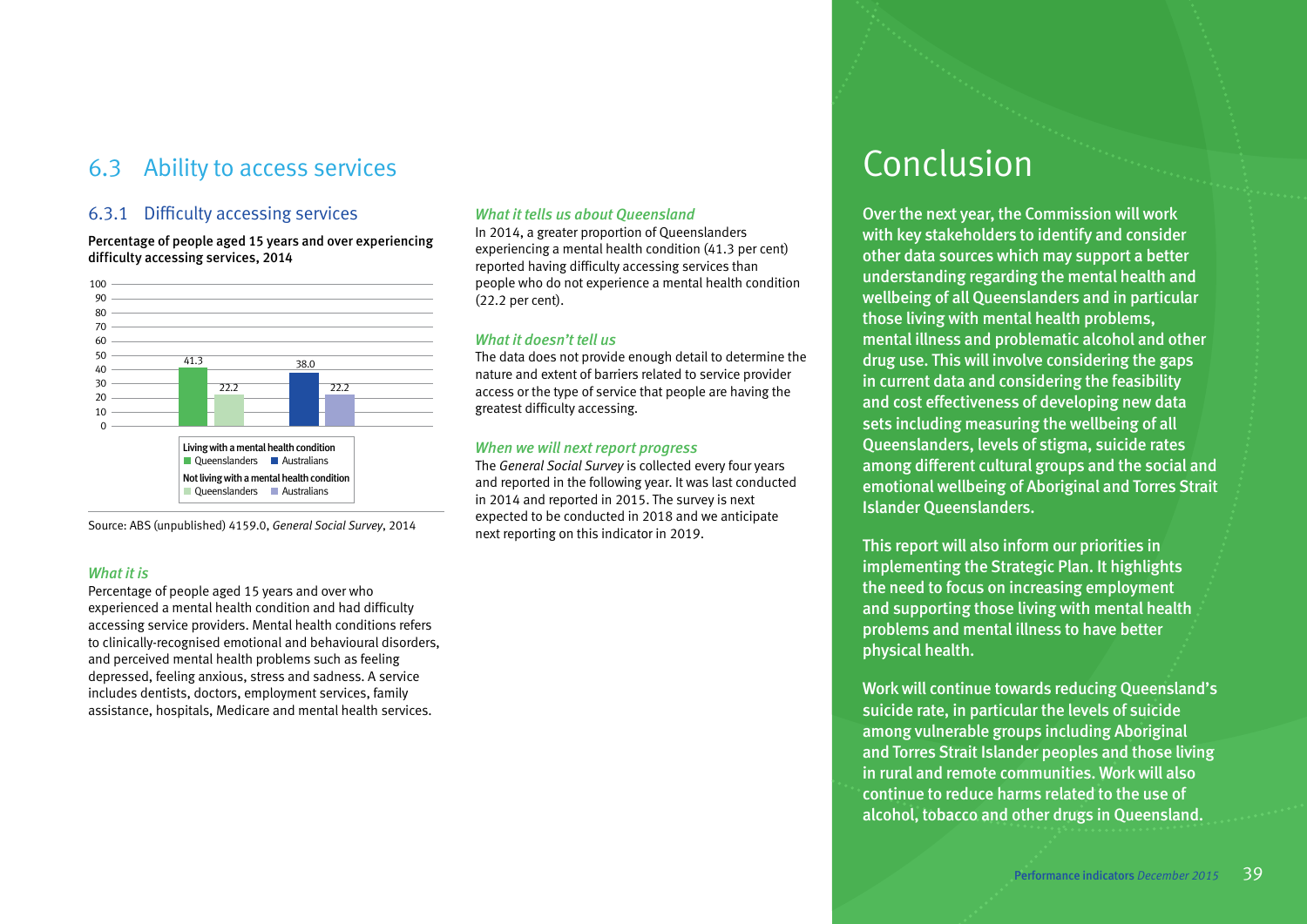# <span id="page-41-0"></span>Appendix 1

# Key survey tools

# *Australian Health Survey,* Australian Bureau of Statistics (ABS)

The *Australian Health Survey 2011*–*13* (AHS) comprises three separate surveys, the: *National Health Survey* (NHS) *2011–12; National Nutrition and Physical Activity Survey* (NNPAS) *2011–12;* and *National Health Measures Survey* (NHMS) *2011–12*.

The 2011–12 NHS and NNPAS collected information by face-to-face interview (and by telephone for the second NNPAS interview) from usual residents of private dwellings in urban and rural areas of Australia, covering about 97 per cent of people living in Australia. People surveyed were those identified as an adult within each sampled private dwelling and a usual resident of that dwelling. Private dwellings are houses, flats, home units, caravans, garages, tents and other structures being used as a place of residence at the time of the survey.

The AHS is conducted every three to five years (2001, 2004–05, 2007–08, 2011–13). It is expected that the next AHS will be conducted in 2015–16 with results known in 2017.

# *Causes of Death,* ABS

The *Causes of Death* report contains statistics on causes of death for Australia based on deaths registered. The report has been published annually since 1993.

# *Consumer Perceptions of Care Statewide Report 2014,*  Queensland Health

The *Consumer Perceptions of Care Statewide report 2014*  (CPoC) surveys consumers who have used the public mental health system in four areas: adult acute inpatient, adult extended treatment, adult community, youth community and family of youth community. Each survey includes questions which relate to quality and appropriateness of services. access to services, general satisfaction, outcomes and overall perceptions of care.

In 2016 the CPoC survey will be replaced by the national *Your Experience of Service* survey. While this will enable us to compare consumer satisfaction nationally, it will not be compulsory for all Hospital and Health Services in Queensland to participate.

## *General Social Survey,* Australian Bureau of Statistics

The *2014 General Social Survey* (GSS) collected data on a range of social issues from the same person to enable analysis of the interrelationships in social circumstances and outcomes, including multiple advantage and disadvantage experienced by that individual.

The GSS is collected every four years (2002, 2006, 2010, 2014) and reported in the following year. The GSS is due to be conducted again in 2018 with results published in 2019.

# *National Minimum Data Sets for Mental Health*, Australian Institute of Health and Welfare

*National Minimum Data Sets* are those that are agreed to be collected and reported nationally. Collection and reporting is mandatory. The *National Minimum Data Sets for Mental Health* are:

- *Admitted Patient Mental Health Care* focusing on people who have been admitted to psychiatric hospital or designated psychiatric units in acute hospitals.
- *Community Mental Health Care* focusing on specialised mental health services for consumers, other than those admitted to psychiatric hospitals or designed psychiatric units in acute care hospitals.
- *Residential Mental Health Care* focusing on episodes of residential care for people in all government funded residential mental health care services.

# The *National Drug Strategy Household Survey detailed report 2013,* Australian Institute of Health and Welfare, 2013

The *National Drug Strategy Household Survey* (NDSHS) is the leading survey of licit and illicit drug use in Australia. The 2013 survey was the 11th conducted under the auspices of the *National Drug Strategy 2010–2015*. The NDSHS is conducted and reported every three years (1985, 1988, 1991, 1993, 1995, 1998, 2001, 2004, 2007 and 2010).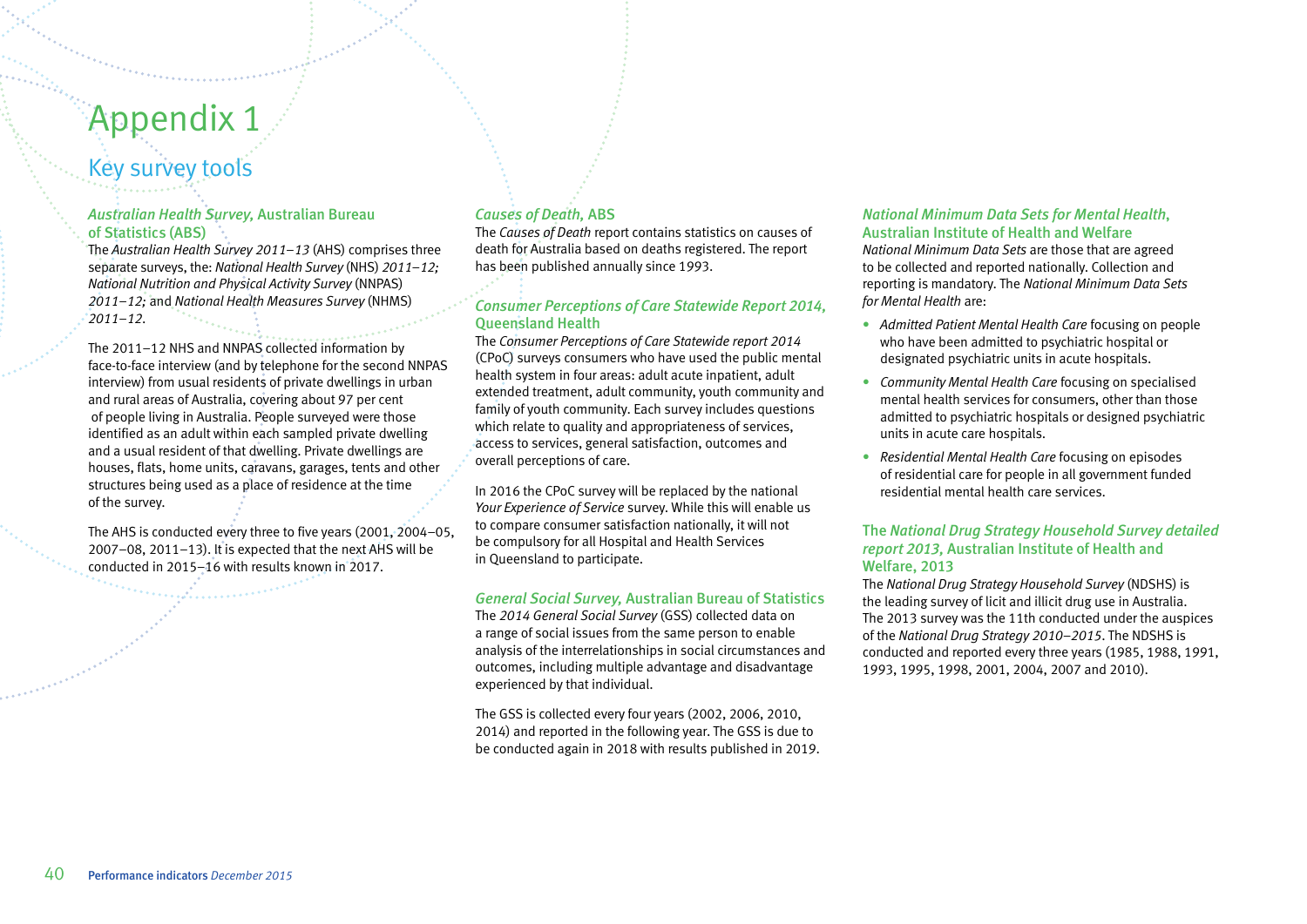#### <span id="page-42-0"></span>*Report on Government Services,* Steering Committee for the Review of Government Service Provision

The annual *Report on Government Services* (ROGS) provides information on the equity, effectiveness and efficiency of government services in Australia and is available at www.pc.gov.au/research/ongoing/reporton-government-services/2015

# *Suicides Australia,* ABS

The *Suicides Australia* report contains summary statistics on deaths registered in Australia between 2001 and 2010 where the underlying cause of death was determined as intentional self-harm. Data is reported based on the year the death was registered not the year the death occurred. It does not seek to report suicide data annually but includes an analysis over multiple years. The report is not published regularly.

# References

- 1 National Audit Office (2001), 'Choosing the right FABRIC', retrieved 22 February 2015, [www.nao.org.uk/wp-content/](http://www.nao.org.uk/wp-content/uploads/2013/02/fabric.pdf) uploads/2013/02/fabric.pdf
- 2 Australian Capital Territory Government (2013), 'Organisational Performance Measurement and Reporting Guide', retrieved on 22 February 2015, www.cmd.act.gov.au/\_\_data/assets/pdf\_ [file/0003/435405/preformreportguide.pdf](http://www.cmd.act.gov.au/__data/assets/pdf_file/0003/435405/preformreportguide.pdf)
- 3 World Health Organisation (2014), 'Mental health: Strengthening our response', Fact sheet 220, retrieved 29 June 2015, [www.who.int/mediacentre/factsheets/](http://www.who.int/mediacentre/factsheets/fs220/en/) fs220/en/
- 4 Drabsch, T (2012), 'Measuring wellbeing: Briefing Paper No. 4/2012', retrieved 15 November 2014, [www.parliament.nsw.gov.au/prod/parlment/](http://www.parliament.nsw.gov.au/prod/parlment/publications.nsf/0/73BB54BD3EBD62F8CA257A400019C28B/$File/Wellbeing.pdf) publications.nsf/0/73BB54BD3EBD62F8 CA257A400019C28B/\$File/Wellbeing.pdf
- 5 Tudor, K. (1996), Mental health promotion: Paradigms and practice, Routledge, London.
- 6 Gallup Healthways (2014), 'State of global wellbeing: Results of the Gallup Healthways Global Wellbeing Index', retrieved 3 September 2015, www.healthwaysaustralia. [com.au/pdf/Gallup\\_Healthways\\_State\\_of\\_Global\\_Well-](http://www.healthwaysaustralia.com.au/pdf/Gallup_Healthways_State_of_Global_Well-Being_Report.pdf)Being\_Report.pdf
- 7 Ibid.
- 8 Commonwealth of Australia (2013), A national framework for recovery oriented mental health services: Policy and theory, Australian Health Ministers Advisory Council.
- 9 Lawrence, D., Hancock, K.J. and Kisely, S., (2013), 'The gap in life expectancy from preventable physical illness in psychiatric patients in Western Australia: retrospective analysis of population based registers', *British Medical Journal 2013;* 346: f2539.
- 10 Ibid.
- 11 Ibid.
- 12 Ibid.